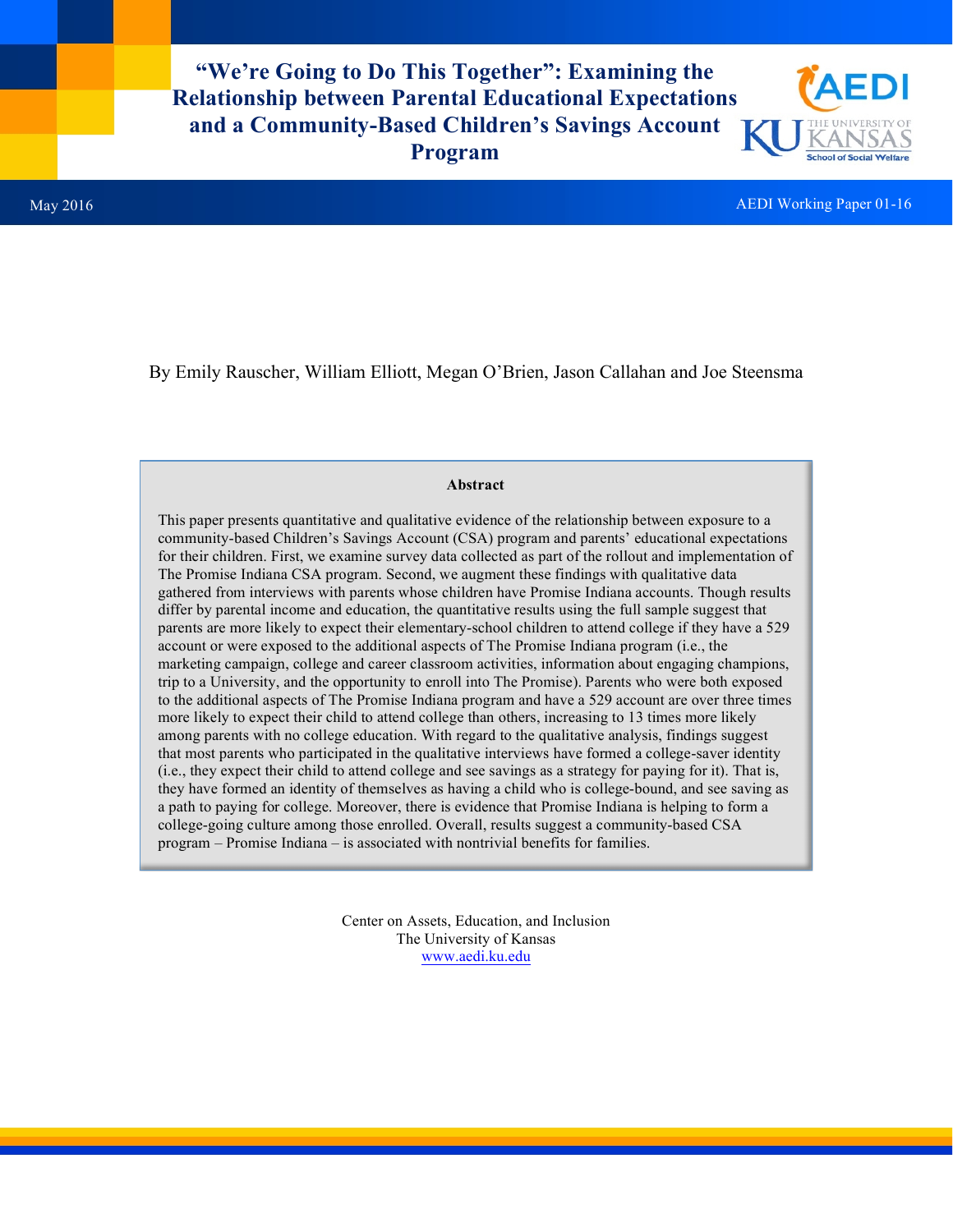# **Acknowledgment**

AEDI is indebted to the staff of Promise Indiana for their invaluable guidance in pulling together this report. Particular acknowledgement is owed to: Clint Kugler, Amanda Jones-Layman, and Phil Maurizi.

Further, this report could not have been done without the generous support of the Lilly Endowment Inc and the Charles Stewart Mott Foundation.

These individuals and organizations are not responsible for the quality or accuracy of the report, which is the sole responsibility of AEDI, nor do they necessarily agree with any or all of the report's findings and recommendations.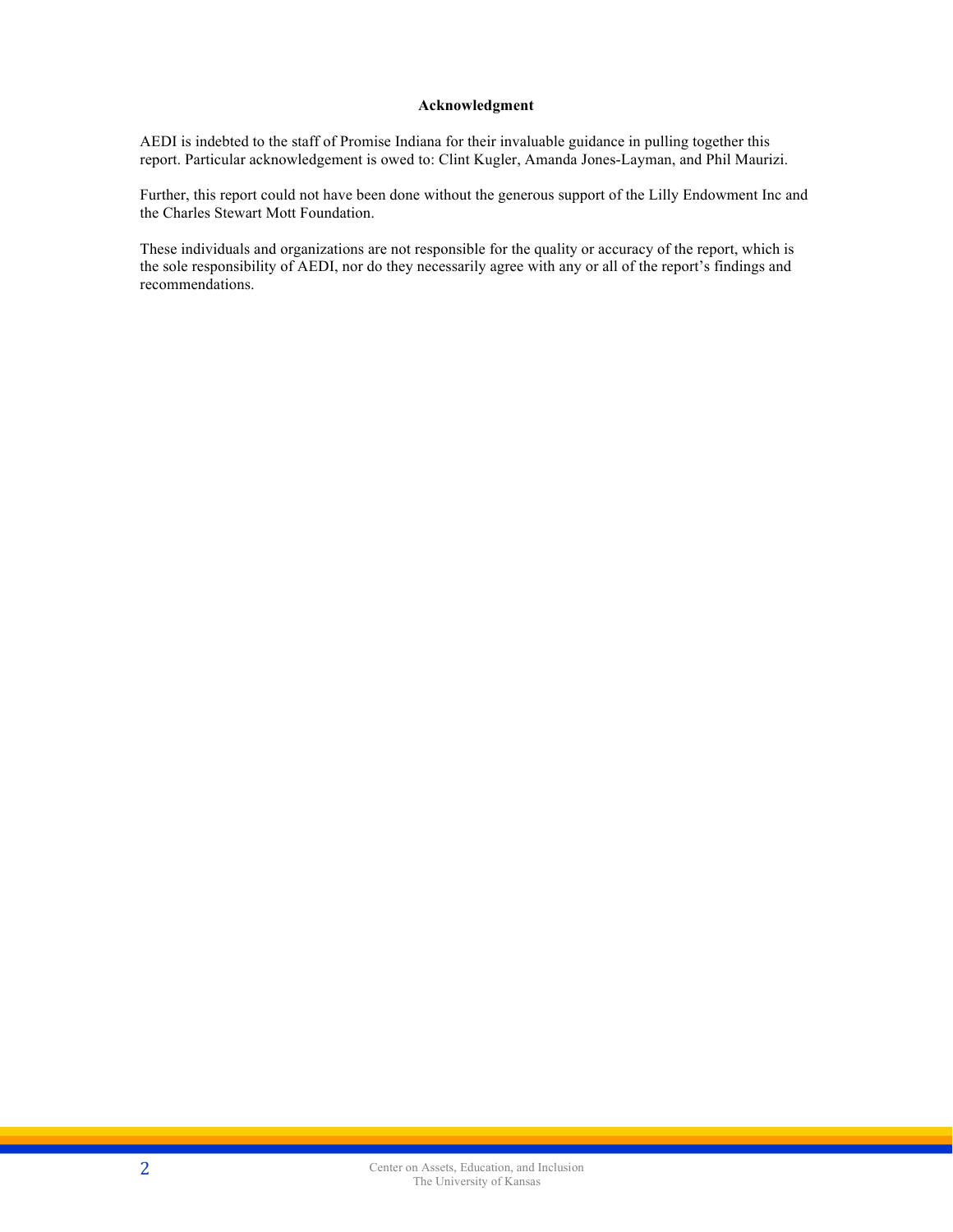## **Introduction**

A growing body of research examines the relationship between Child Savings Accounts (CSAs) and multiple outcomes, including children's social and emotional development (Huang, Sherraden, Kim,  $\&$ Clancy, 2014), children's and parents' college-saver identity development (Elliott, 2015), maternal wellbeing (Huang, Sherraden, & Purnell, 2014), and parental educational expectations for their children (Kim, Sherraden, Huang, & Clancy, 2015). Other research has independently discovered effects of assets including those held in account vehicles and in amounts comparable to CSAs—on academic achievement (Elliott, Jung, & Friedline, 2011), educational attainment (Elliott, 2013; Elliott & Beverly, 2011), and later financial well-being (Friedline, 2014). While this collective evidence base supports the utility of children's savings as an investment in educational outcomes, the field currently lacks thorough examination of the relative contributions of different CSA design features to these measures. For example, there is some evidence of the effectiveness of state- or city-level CSA programs in influencing college expectations and educational preparation, but questions as to whether a community- or county-level CSA program involving schools, community organizations, local philanthropists, and banking institutions – also associated with higher educational expectations among parents? Although research has found effects of a CSA program with a \$1,000 initial deposit, is a much smaller initial deposit of \$25 similarly associated with increases in parental expectations for their children? Do parents feel the CSA program altered their expectations? What makes parents more likely to act in ways consistent with these expectations? And how are these dynamics related to differences in the local contexts in which CSAs operate, including the economy and educational system?

In an effort to address these questions, we collect and examine both qualitative and quantitative data on the implementation of a CSA program in four counties in Indiana. This CSA program, called Promise Indiana, brings together school districts, convening organizations (in some cases, the YMCA; in other communities, key roles are played by school districts, county economic development agencies, United Ways, and/or community foundations), and the state 529 plan—College Choice. In addition to the facilitation of college saving through various programmatic features, The Promise Indiana model also hinges on activation of community champions whose contributions—financial and otherwise—aim to support children's educational attainment. Promise Indiana's model and implementation approach have been refined as the CSA has been rapidly replicated in other Indiana communities. As more states develop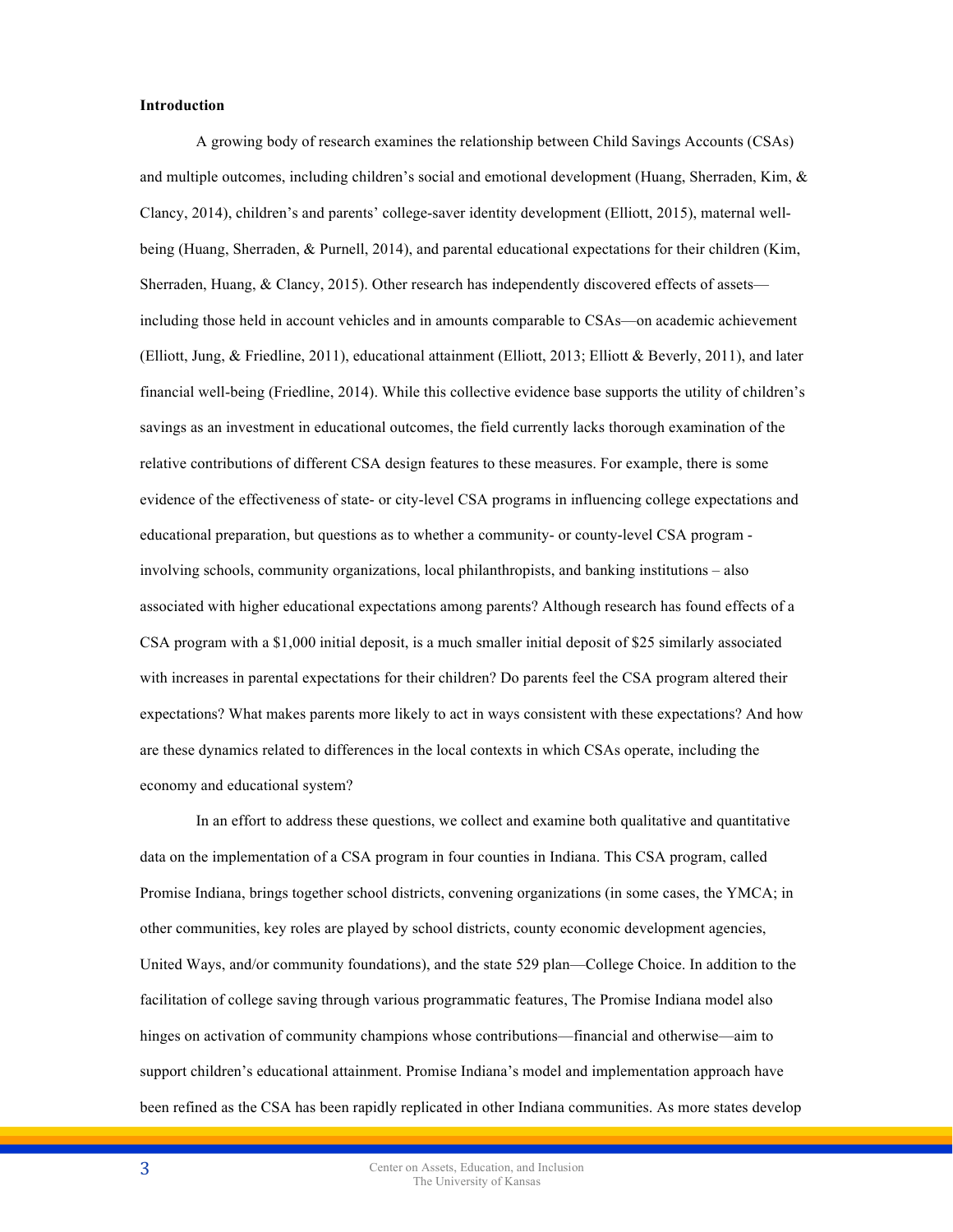CSA programs, evidence of the effects of various types of CSA models can inform policymakers working to increase children's opportunities.

Michael Sherraden (1991) introduced the concept of Child Savings Accounts (CSAs) in his seminal book, *Assets and the Poor*.<sup>1</sup> While sometimes conflated with the state 529 savings plans on which many are built, CSAs are interventions distinct from this account infrastructure, and they work on several fronts to alter children's educational trajectories. In accordance with Sherraden's conceptualization, CSAs provide children and families with an initial 'seed' deposit to spark asset accumulation. The amount of the initial deposit for most programs ranges from \$25 to \$1,000, with smaller amounts typically serving the purpose of paying initial fees required to open the 529s and larger deposits serving to more vigorously catalyze asset accumulation. CSAs also incorporate matching funds and incentives, which add public or philanthropic funds to families' savings in order to extend meaningful savings incentives, support balancebuilding of lower-income savers, and parallel the supports already available to higher-income households through tax benefits (Woo, Rademacher, & Meier, 2010).

The notion of Children's Savings Accounts as outlined by Sherraden (1991) is less about achieving a particular outcome such as increased college enrollment and more about how to build assets among lowerincome children and families in pursuit of greater equity across the lifespan. CSAs were envisioned as "savings accounts that provide financial access, information, and incentives to encourage lifelong asset building and promote child development" (Huang, Sherraden, Kim, & Clancy, 2014, p. E2). The initial vision for these accounts called for a range of allowable purposes, including education, homeownership, and other development (Sherraden, 1991). As such, they are sometimes referred to as Child Development Accounts (CDAs). Consistent with this original conceptualization, in order to be considered a CSA, an initiative must:

- Provide some financial information/education
- Bridge families' access to financial products and services
- Seed accounts with an initial deposit
- Provide incentives for saving, often including matches

<sup>&</sup>lt;sup>1</sup> Sherraden (1991) originally referred to CSAs as Child Development Accounts. However, they are more commonly known today in the media and by Promise Indiana as CSAs, and so here, we have chosen to use CSAs.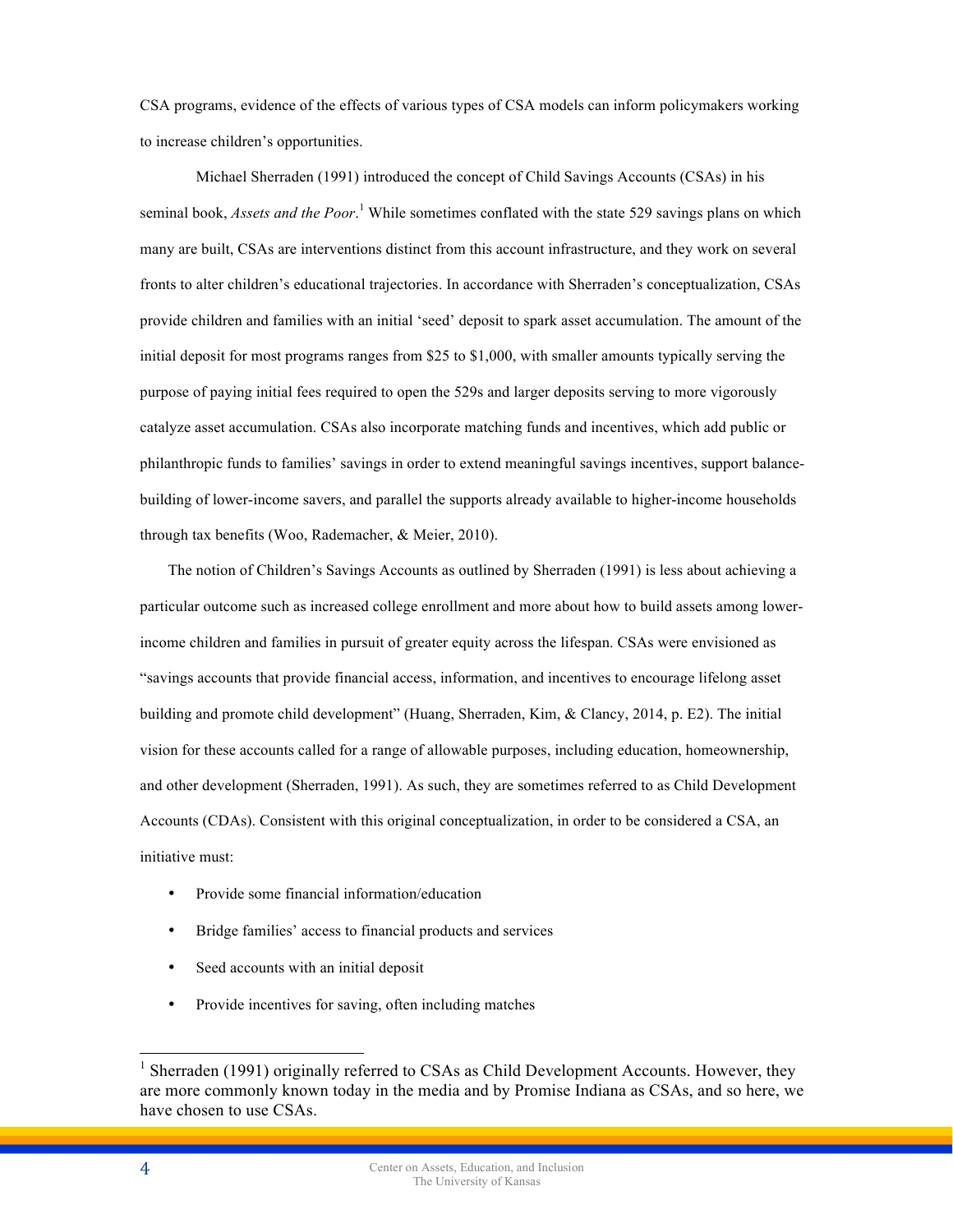While Sherraden's vision originally included broad asset purposes, in more recent years, CSAs are increasingly designed more specifically as savings vehicles for helping families and children begin planning for college at birth, loosely situated within the educational institution as part of states' or municipalities' college-going and financial aid strategies. As a result, what constitutes a CSA has evolved somewhat to encompass features that not only help children and families build assets but also help them develop a college-going culture.

Unlike some other financial aid tools such as student debt, which may actually reduce the return on college (for a review of some of this research see Elliott & Lewis, 2015), thereby compromising education's equalizing effect, CSAs and education appear to enhance the capacity of one another to act as economic mobility agents. For instance, evidence suggests that CSAs are associated with children's educational attainment (AEDI, 2013), which itself is a conduit of economic mobility (Butler, Beach, & Winfree, 2008). Therefore, we suggest linking CSAs to human capital development may be one of the best ways to maximize the power of restoring the promise to all people of being able to achieve economic mobility if they work hard. Interventions that augment education's capacity as the primary path to economic mobility may be particularly significant given growing murmurs that college may not be paying off like it once did (Bennett & Wilezol, 2013) even while the lifetime 'cost' of failing to continue one's education is nearly twice what it was two generations ago (Greenstone  $&$  Looney, 2011).

With greater focus on CSAs as part of their college-going strategies, a number of state 529-CSAs are adopting specific outreach and engagement approaches to cultivate an orientation to early college saving, as a mechanism to increase educational attainment (e.g., Lewis & Elliott, 2015). For example, after streamlining uptake of the initial \$100 deposit into the 529 available to all babies born in Rhode Island, the state is now implementing an outreach approach designed to take advantage of this gateway to college saving. These efforts, begun shortly after a child's birth, will include welcome packets, media campaigns, and alliances throughout the educational system to increase awareness of Rhode Island's CSA and to further develop positive educational expectations among both children and parents. Rhode Island's evolving design is also slated to include additional incentives for completion of benchmarks related to household saving and/or educational progress (Lewis & Elliott, 2015), as further investments in outcomes associated with educational attainment. Similar efforts are underway in Maine, which provides a larger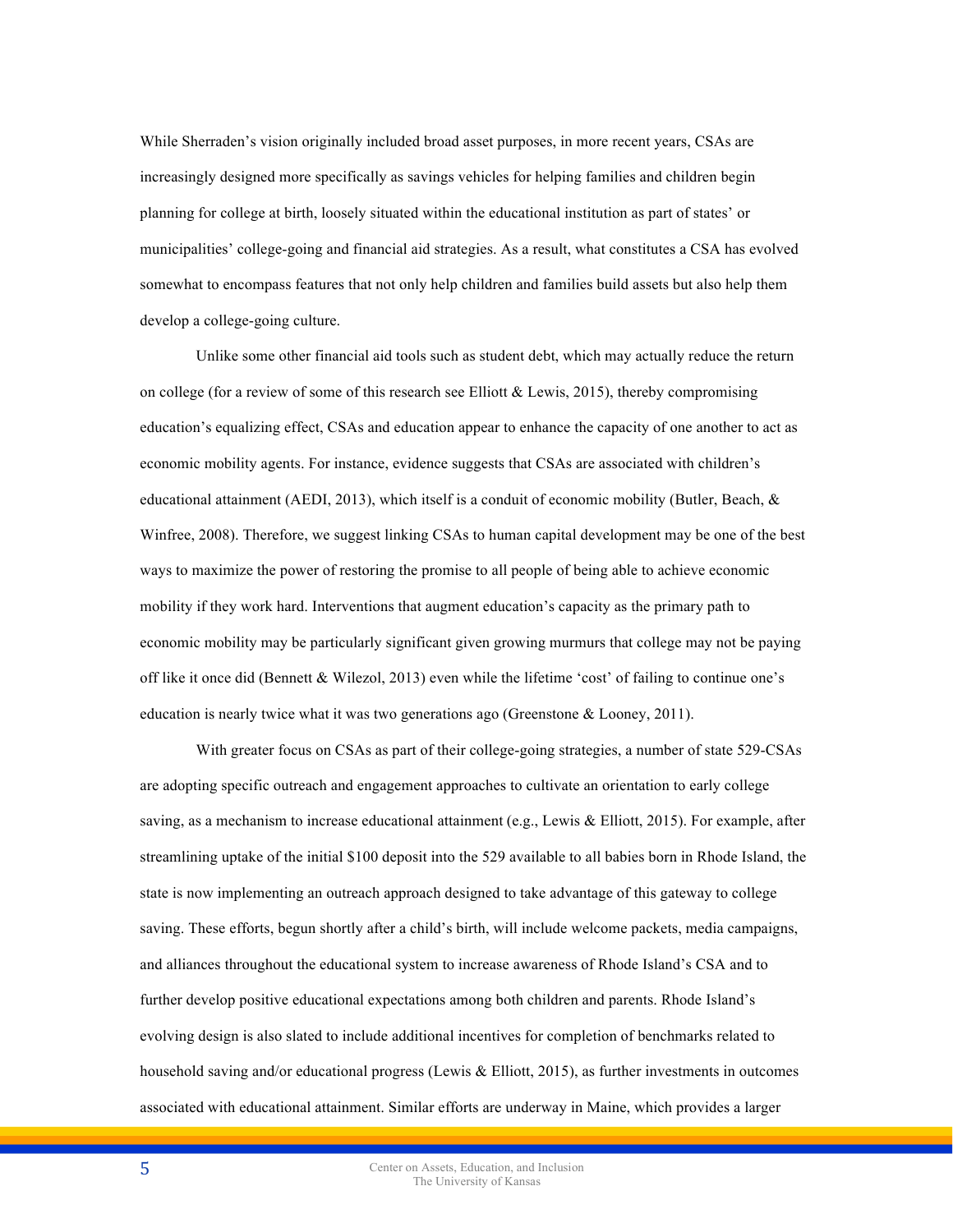initial seed to all children born to state residents and then uses regular account statements and ageappropriate educational materials to further strengthen educational expectations. Promise Indiana, the focus of this paper, provides a more comprehensive example of how CSAs can be designed to better achieve their college-going objectives and how, in many cases, state 529 plans can be modified to align with this mission.

# **Project Description**

At its core, Promise Indiana's model assumes that communities can be activated to empower families to plan, prepare, and at least partially pay for their children's future education. The model further advances the idea that supporting children in the development of an early college-bound identity is not the sole responsibility of parents, but, instead, that each child in a community deserves and can benefit from the mobilization of champions who provide financial resources and social encouragement of children's educational aspirations (see Lewis & Elliott, 2015 for more details on the early history and development of The Promise Indiana CSA design and evolution).

Catalyzed by concern about low rates of college saving, anemic college-bound orientation, and evidence of underutilization of the 529 savings infrastructure, a group spearheaded by Wabash County YMCA conceived of The Promise model, took their vision for community-driven college savings interventions to local philanthropists, and secured seed money to finance the development and operation of activities to support families as college savers. Adding corporate and public support, UPromise/Ascensus and the Indiana Education Savings Authority (IESA), the state entity responsible for overseeing CollegeChoice, redirected a small portion of their marketing dollars to the budding partnership. Partnering with Ascensus also allowed the Wabash County Promise to streamline the enrollment process, an element essential to the model as it operates today. Working in close partnership with local schools, The Promise program helped nearly 1,100 youth open CollegeChoice accounts in three days of school registration events. Emboldened by this an initial milestone, which demonstrated the latent capacity for engaging young families in college saving and the potential in transforming the 529 vehicle to more effectively serve financially-disadvantaged families, the Wabash County Promise quickly gained traction. Youth in grades K-3 participated in classroom activities to expose them to college and careers. Then, in the fall of 2013, The Promise hosted its first "Walk Into the Future" event at Manchester University, publicly linking college savings accounts, exposure to higher education, and early academic achievement. Convinced by the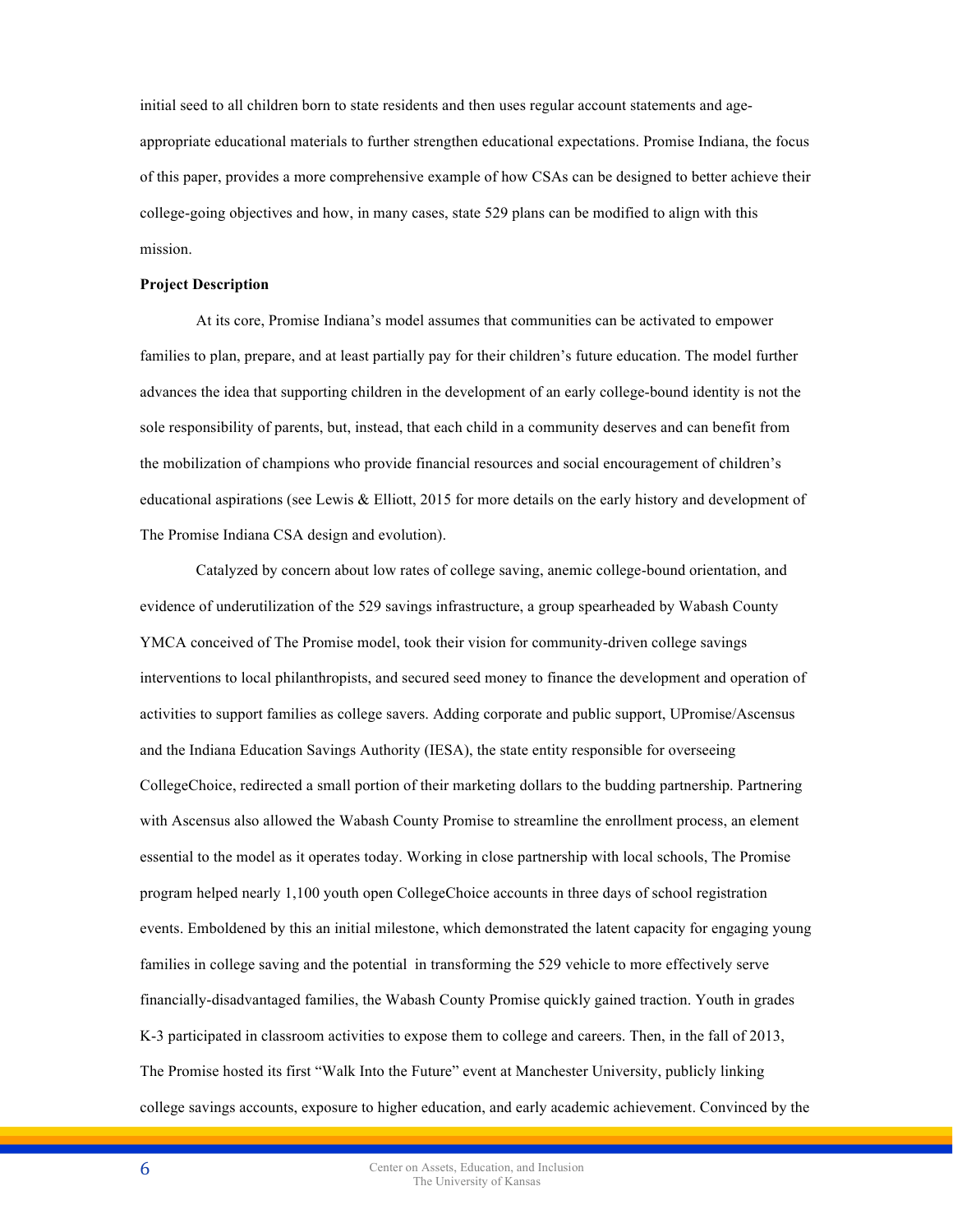results on the ground, institutional support followed, including a larger grant from UPromise/Ascensus and, later, an agreement between the Wabash County YMCA and the IESA to deepen the learning by activating The Promise model in other communities. Significantly, while the Children's Savings Account aspect of Promise Indiana has always been 'opt-in', requiring parental account opening, many of the other features that may support the development of parental and child educational expectations are delivered universally to all children attending participating schools. In terms of the model design, then, Promise Indiana has sought not only to provide children and families with opportunities and support to open accounts and the concrete financial resources with which to pay for college, but also the college-saver identities that accrue through the account ownership experience and, then, serve to improve educational outcomes, even separate from actual balance growth. This dual aim is reflected in Promise Indiana's materials, statements of support from community partners, and the affirmations of Promise supporters. For example, the Indiana Chamber, in touting Promise Indiana on its blog, called the intervention, "so much more" than college savings accounts, "changing the *culture and mindset* about the importance of education to young people, families and communities" (Schuman, 2015, *emphasis added*). Promise Indiana architects have drawn heavily from research regarding the effects of education savings on children's educational expectations and later academic performance (Kugler, personal communication (January 7, 2015; Jones-Layman, personal communication (May 12, 2015); for review of the evidence of these effects, see AEDI, 2013), including, as part of the replication process, attention to how particular program elements may foster the development of college-saver identities.

As the architecture of the Wabash County Promise took shape, this knowledge provided the foundation on which three original goals were constructed:

- 1. Raise children's and parents' expectations about educational attainment
- 2. Provide resources to place higher education within reach
- 3. Change behavior, through the cultivation of a community orientation to college savings and a college-going culture to support educational attainment

These goals have shifted somewhat as The Promise Indiana team's understanding of the forces that shape children's educational trajectories has evolved. Notably, experiences with families in Indiana and further research have underscored that all families have expectations—potent and poignant—for their children; the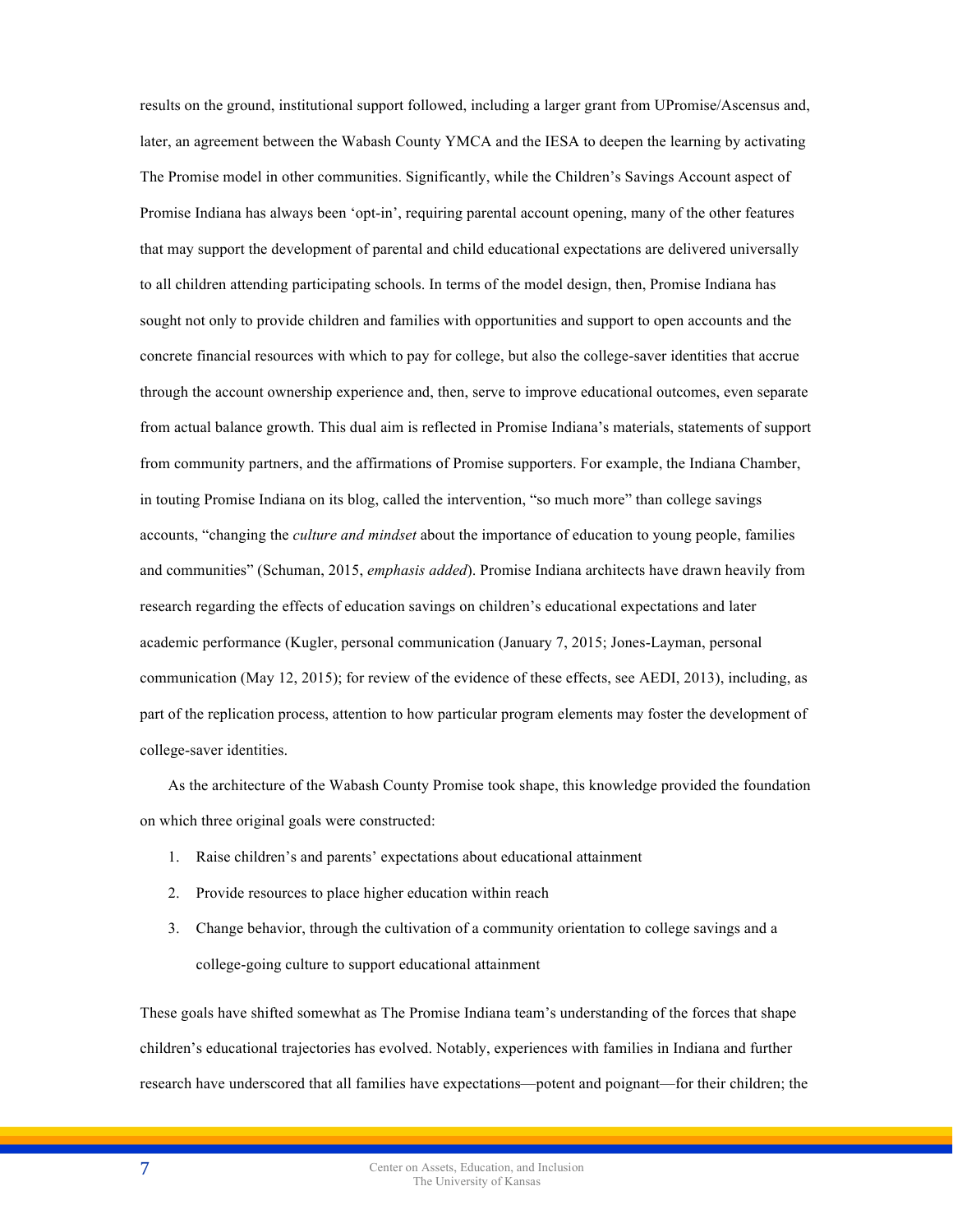challenge, then, is not to *plant* these seeds but to help them withstand the 'wilt' wrought by adverse financial realities and the corrosive effects of less than supportive institutions. Still, this basic framework, emphasizing meaningful and facilitated access to savings vehicles, support for durable college-bound identities, and cultivation of financial behaviors associated with later economic well-being, still informs the measures by which Promise Indiana's success is gauged.

## **Review of Research on Parental Educational Expectations**

In many ways, parents are an influential force in their children's educational trajectories, particularly through their expectations for their children's future academic achievement. Evidence indicates that parental educational expectations, defined as parents' realistic predictions about their children's future academic achievements (Briley, Harden, & Tucker-Drob, 2014; Elliott & Sherraden, 2013; Wang & Benner, 2014), significantly influence children's motivation to succeed in school and move on to higher levels of education (Kim, Sherraden, & Clancy, 2013; Wang & Benner, 2014). Children whose parents hold high educational expectations for their futures tend to demonstrate more academic competency, earn higher grades and test scores, and attain higher levels of education than do students whose parents maintain low educational expectations, perhaps because parents' expectations motivate children to work harder in school (Benner & Mistry, 2007; Elliott, 2009; Wang & Benner, 2014; Wells, Seifert, & Saunders, 2013) and/or because these parents provide supports that augment children's own efforts. A comprehensive literature review by Yamamoto (2010) identifies mechanisms by which parental educational expectations influence children's academic competency and performance, including by supporting children's perceptions of their own academic capabilities and possible educational attainment, prompting parental involvement in children's academic activities and behaviors, and influencing teachers' perceptions of children's academic capabilities, even acting as a buffer for low teacher expectations (Benner & Mistry, 2007; Briley, Harden, & Tucker-Drob, 2014). Research also indicates a reciprocal effect between parental educational expectations and children's academic achievement, as parents base their own expectations at least in part on their children's previous academic performance (Kim et al., 2013).

Furthermore, children internalize their parents' educational expectations in a way that influences their own educational expectations for their futures and, in turn, their academic performance (Wang  $\&$ Benner, 2014, Benner & Mistry, 2007, Kim et al., 2013). A longitudinal study (Rutchick, Smyth, Lopoo, & Dusek, 2009) revealed a close association between the educational expectations of parents and children five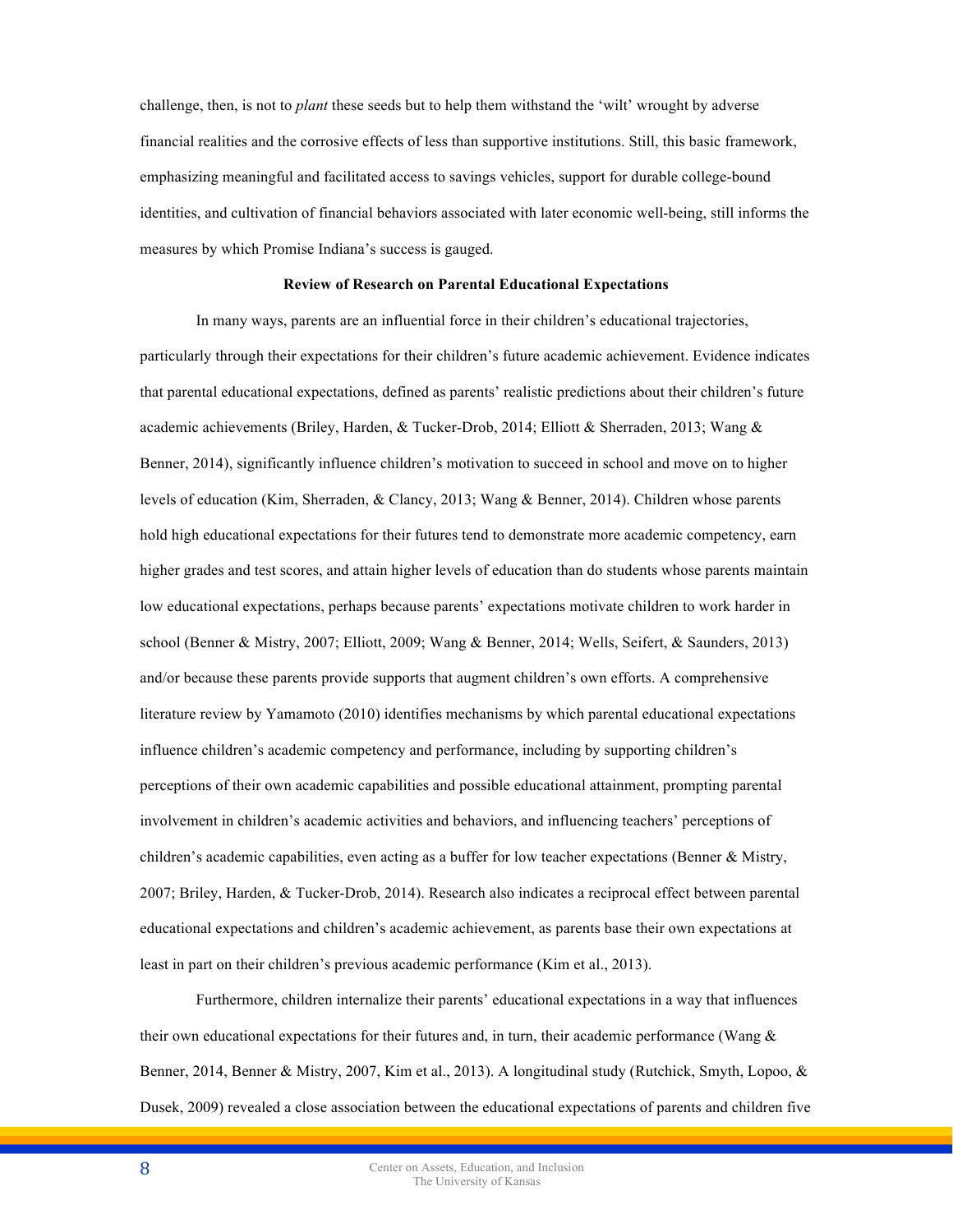years after the benchmark measure, even when controlling for demographic variables and children's previous achievement scores, demonstrating the profound influence of parent's educational expectations on those of their children. However, this relationship is mitigated, to some extent, by children's interpretations of these parental plans, which, depending on parent-child interactions related to college and the future, may not match parents' actual expectations (Wang & Benner, 2014).

Across demographic categories, parents hold high educational expectations for their children, although these expectations do vary by race and ethnicity, socioeconomic status, and parents' educational attainment (Kim et al., 2013; Spera, Wentzel, & Matto, 2009). Parents' experiences with education largely determine their ability to help children navigate the higher education and financial aid systems, influencing their predictions for whether their children will attend college. Socioeconomic status appears to be one of the strongest predictors of parental educational expectations. One study revealed a statistically significant difference in educational expectations between parents with high and low household incomes, finding that about 50 percent of parents with household incomes of \$25,000 or less and about 87 percent of parents with household incomes of more than \$75,000 expect their children to attend college (Child Trends, 2010; Kim et al., 2013). In addition to financial barriers, parents with low socioeconomic status often lack access to information about college expenses and resources to plan for financing a college education, stunting parents' expectations that their children will reach college (Benner & Mistry, 2007; Behnke, Piercy, & Diversi, 2004; Kim, Sherraden, Huang, & Clancy, 2015), particularly as their children age and college financing becomes a more urgent imperative.

Importantly, evidence from the randomized control trial, SEED for Oklahoma Kids (SEED OK), examines the impact of a CSA on the durability of parents' educational expectations from birth to age four (Kim, Sherraden, Huang, and Clancy, 2015). They find that parents who are in the treatment group (receiving a CSA) have higher expectations for their children and that their expectations are more likely to remain constant or increase during this time period than those of parents in the control group. These effects are strongest for the poorest families (Kim, Sherraden, Huang, and Clancy, 2015). Also importantly, differences in the designs of the SEED OK CSA and of Promise Indiana raise questions about whether Promise Indiana's approach will produce similar results. For example, Promise Indiana includes the recruitment of community champions to support the development of a college-going culture and incorporates college and career readiness activities such as taking children to visit local colleges and share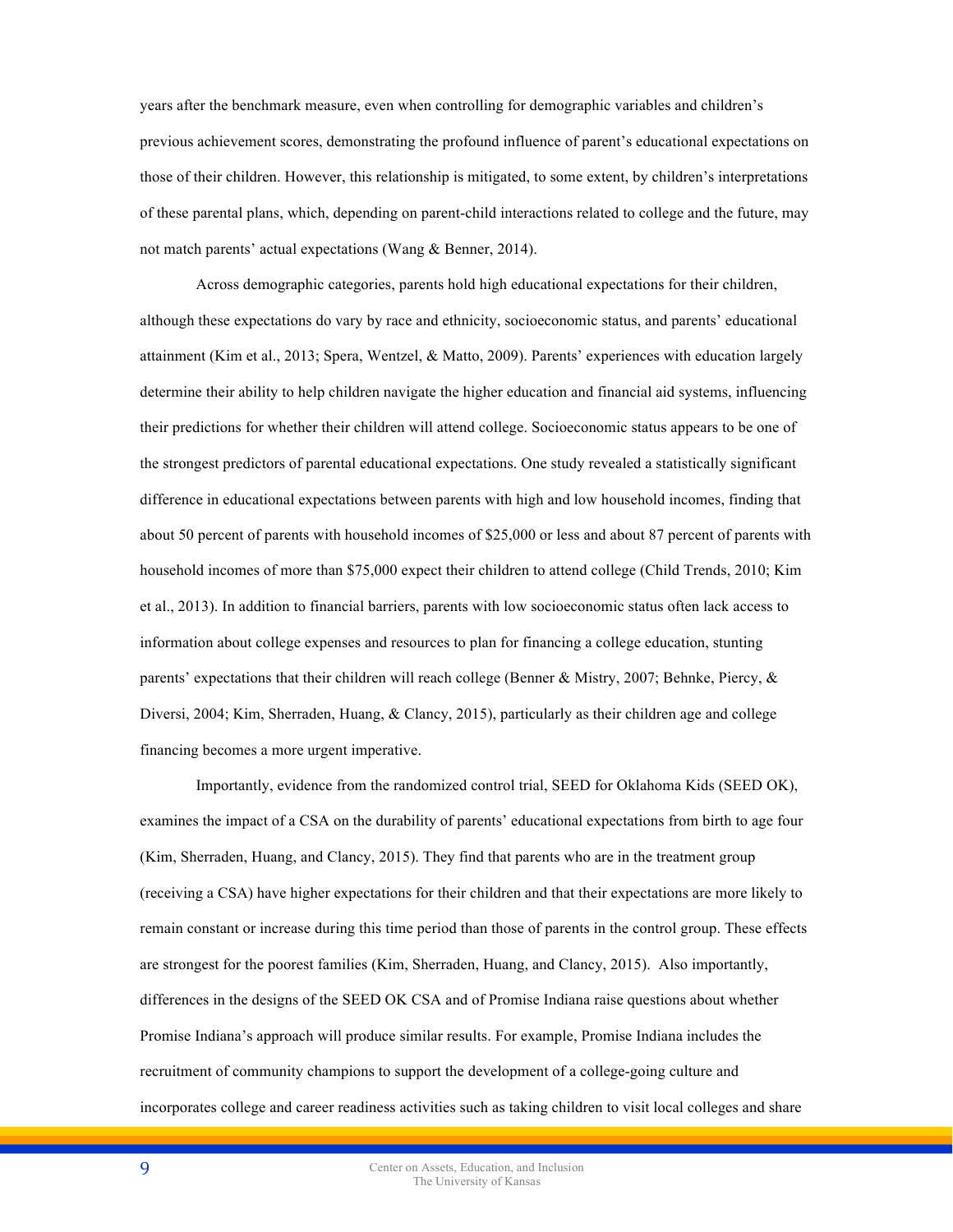their own career goals. However, while SEED OK provides a \$1,000 initial deposit, Promise Indiana provides a much smaller initial deposit of \$25. Additionally, SEED OK begins at birth, while Promise Indiana accounts are usually opened at kindergarten registration. Given these important differences, there is a need to further examine the relationship between Promise Indiana participation and parental educational expectations.

## **Theory**

If exposure to Promise Indiana is correlated with parents being more likely to have positive educational expectations for their children, how might this correlation occur? We use the different components of Identity-Based Motivation (IBM) theory (Oyserman, 2007; Oyserman, 2013) to examine the dimensions of parents' expectations and the ways in which they live into them. There are three principal components of IBM that may help us better understand the relationship between Promise Indiana and parents' educational expectations: (a) identity salience, (b) difficulty as normal, and (c) congruence with group identity. In this context, identity salience is the idea that a parent is more likely to work toward the goal of his/her child attending college—including opening a Children's Savings Account and beginning to save—when images of the child's future self are at the forefront of the mind. In this study, that translates to: does some aspect of the program make their child going to college, which is far away, feel close; do parents talk about how being part of the program has fostered conversations with their child about college and/or the child's future; do parents talk about how they are now planning for their child to go to college; do they talk about how the program has influenced them to act on their child going to college in some way now; did Promise Indiana change their thinking about college saving as an activity to initiate when their children are young, instead at some vague point in the future? In the same vein, interpreting difficulty as normal refers to a parent's means for normalizing and overcoming obstacles related to their child going to college: Does the parent have a strategy for overcoming the difficulties encountered in his/her child's educational path? In this study this is interpreted as meaning: is the program making the concept of the child attending college feel more attainable to the parent? Usually, with regard to paying for college, this is conceptualized narrowly to mean that saving for college is seen by parents as important, not impossible. Therefore, putting effort into saving is meaningful, not pointless. This narrow focus on saving results from a lens that sees CSA programs as designed to help children pay for college, itself a relic of an overlynarrow view of the utility of any financial aid approach. However, CSA programs are designed not only to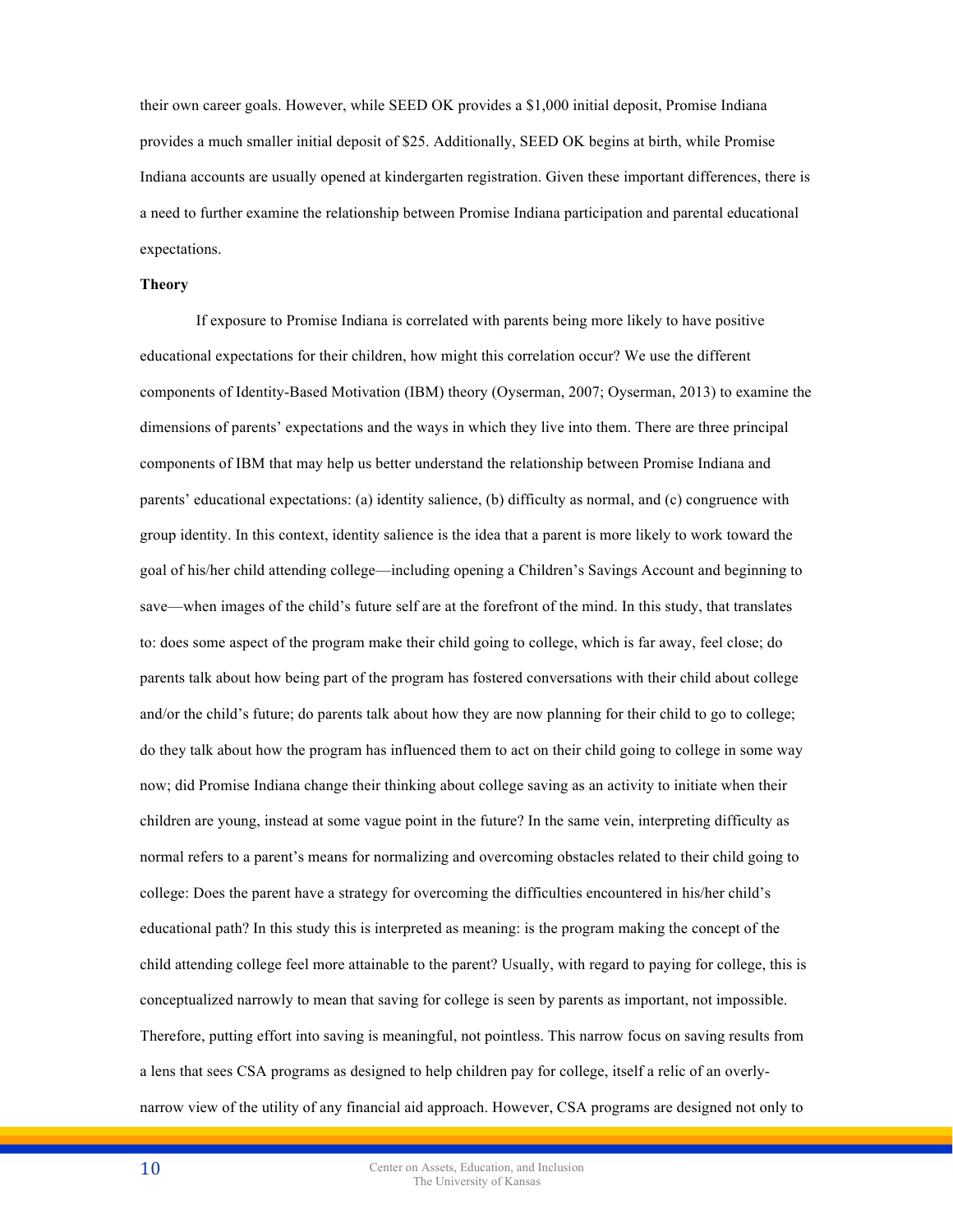help parents pay for their child's education but to help sustain their child's persistence to and through higher education. As such, difficulty as normal can also be interpreted to mean that parents perceive that their child will persist to college and that the distance that separates the child and family, today, from that future goal of college can be crossed by use of strategies available to them. Similar to the idea of children forming a college-saver identity discussed by Elliott (2013), then, parents may also form a college-saver identity where they identify savings as a strategy for helping their child pay for college, and they perceive that their child is college bound.

It is important to point out, however, that what we are concerned with is not simply that parents form an identity of their child going to college (parents' educational expectations are a proxy for this) but whether or not they are likely to act on that identity and evidence behaviors that, in turn, may make it more likely that children can actually achieve these expectations. Parents are likely to act on their college-saver identity, according to IBM theory, when acting feels identity-congruent. Congruence with group identity occurs when an image of the self feels tied to ideas about relevant social groups (e.g., friends, family, cultural groups, geographic community, and participants in a CSA program) (Oyserman & Destin, 2010). In this study, group congruence is translated to mean: do parents know others who see savings as a way to pay for their child's college education; do they know others saving for their children's college—through Promise Indiana or elsewhere; do they see the champion deposits as evidence that others support their children's goals of college achievement; are they actively talking to others about Promise Indiana or about the importance of saving for their child's college education; have they helped recruit others into the program or encouraged them to save?

However, according to IBM theory, forming a college-saver identity and acting on that identity are linked to the context in which parents experience this identity (see Oyserman & Destin, 2010 for the importance of context with in the IBM model). CSA programs help create a context for activating collegesaver identities. We refer to this context as a college-going culture (i.e., a context for parents to think of their child as going to college and themselves as savers) (see e.g., Aaker & Akutsu, 2009). In line with this, we hypothesize that a parent's saving and how much he or she saves increases when they live in a collegegoing culture. Further, it is important to note that CSA programs do not provide the only context that might encourage saving (other examples may be high-wealth households, highly-educated households, being part of certain racial/ethnic group, having parents who saved, the generous 529 tax incentives in Indiana, etc.).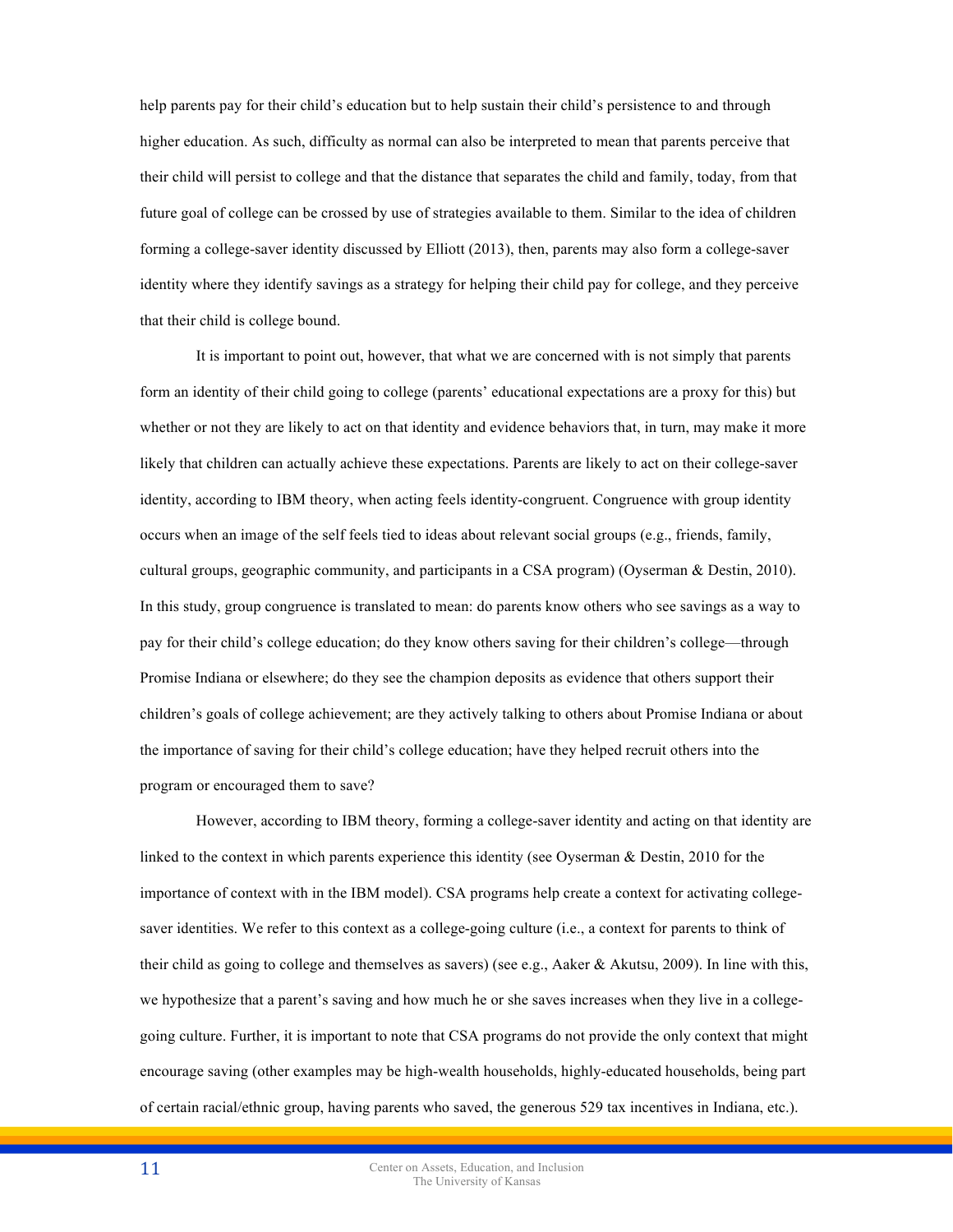# **Research Questions**

In this paper we present both quantitative and qualitative evidence. In the quantitative component, we seek to understand whether Promise Indiana is correlated with positive parental expectations by comparing levels of expectations before and after rollout of the program. Subgroup variations of particular interest include parents' education level and income.

The goal of the qualitative component of this study is to examine whether parent-child interactions related to college and the future match parents' actual expectations. That is, when a parent says, 'I expect my child to attend college', does this match the messages they convey to their children? Are these messages the same for all children if they have more than one child? And what factors influence parents' messages about the value of college and its attainability?

## **Methods for Quantitative Analysis**

# **Data**

Data for this study come from the *College and Career Planning Questionnaire*, an anonymous 21 item paper-and-pencil survey developed by Promise Indiana program staff to gather information about college expectations and savings knowledge and activities. It includes questions about family demographics, educational expectations, and perceived barriers to secondary education, as well as savings behaviors and knowledge specifically about 529 savings accounts.

#### *Procedure*

Pre-test questionnaires were administered in the Spring semester prior to summer rollout of The Promise Indiana marketing campaign and program; post-test questionnaires were administered in the Fall semester immediately following this campaign. The College and Career Planning Questionnaire was sent home with all students in Kindergarten through  $3<sup>rd</sup>$  grade (Wabash, LaGrange, and Noble surveyed K – 3 while Whitley County surveyed only K and  $1<sup>st</sup>$  grade as their target cohort for The Promise intervention). A Promise Indiana representative delivered the surveys to the school and school personnel distributed the surveys to each child, to be taken home and completed by parents. The survey packet contained a short explanatory note to families about the purpose of the survey and an empty envelope labeled "Wabash County Promise" (with the county name altered appropriately in other counties) for parents to return the survey.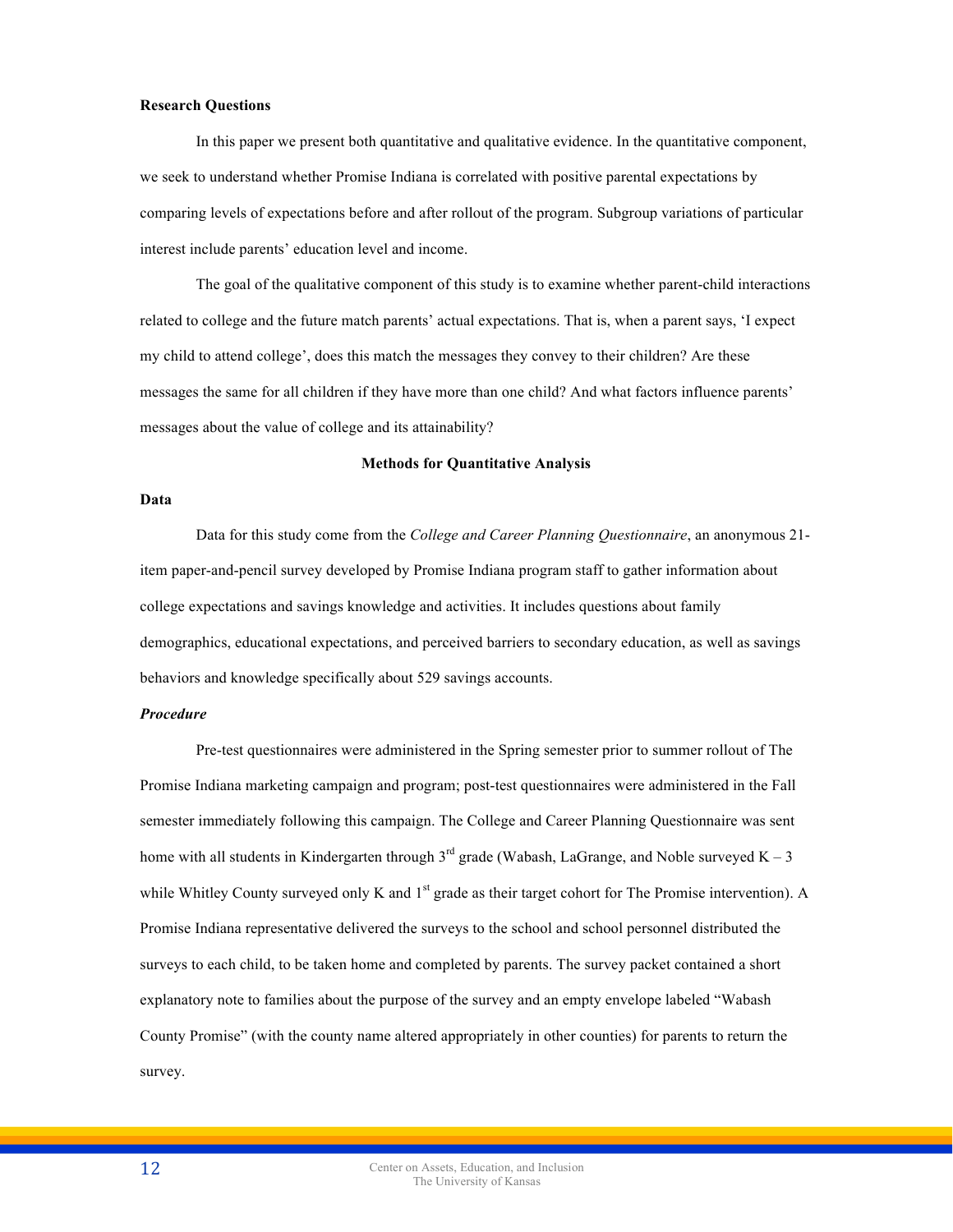Table 1 displays the data collection timeline and response rates. Pre-test questionnaires were administered during Spring 2013 to parents of children in Wabash County. The same questionnaire was administered in Spring 2014 to parents of children in LaGrange, Noble, and Whitley Counties, to coincide with Promise Indiana launch there.

Survey response rates were calculated based on enrollment numbers in Kindergarten through 3<sup>rd</sup> grade in the schools surveyed. The intervention occurred one year earlier in Wabash County. 'Before Promise' represents Spring 2013 in Wabash and Spring 2014 in all other counties. 'After Promise' represents Fall 2013 in Wabash and Fall 2014 in all other counties.

|          | <b>Table 1.</b> Data collection timeline and response rates by county |                                          |                                      |                                     |  |  |  |  |
|----------|-----------------------------------------------------------------------|------------------------------------------|--------------------------------------|-------------------------------------|--|--|--|--|
|          | <b>Before Promise</b><br>Spring 2013                                  | <b>After Promise</b><br><b>Fall 2013</b> | <b>Before Promise</b><br>Spring 2014 | <b>After Promise</b><br>Spring 2014 |  |  |  |  |
|          | % Responded                                                           | % Responded                              | % Responded                          | % Responded                         |  |  |  |  |
| Wabash   | 18                                                                    | 28                                       | --                                   |                                     |  |  |  |  |
| LaGrange | --                                                                    | $- -$                                    | 15                                   | 35                                  |  |  |  |  |
| Noble    | --                                                                    | --                                       | 33                                   | 23                                  |  |  |  |  |
| Whitley  | --                                                                    | --                                       | 11                                   | 10                                  |  |  |  |  |

**Note:** Response rates are estimates. Total enrollment (the denominator for each county) is based on NCES kindergarten-third grade enrollment before (2012-13) and after (2013-14) Promise in Wabash and before (2013-14) Promise in other counties. Total enrollment after Promise in LaGrange, Noble, and Whitley Counties is drawn from NCES data for the previous year (2013-14, assumed to remain the same in 2014- 15) because data are not yet available for the 2014-15 academic year. Private school enrollment was gathered from local administrators.

## *Study Design*

This study compares survey results from two cross-sectional samples, rather than a longitudinal design; that is, we do not track the same individuals over time. Rather, we collect information from the population of interest before and after The Promise intervention. Therefore, the key assumption for the quantitative analysis is that the survey respondents before and after The Promise intervention are similar. To test this, we conduct two-tailed t-tests on a host of measures among the respondents before and after the intervention. These include parental education, income, marital status, family structure, parental age, child gender, child race, and grade level. Only one difference is statistically significant (p<0.05): grade level of the student. Parents are surveyed in the spring before the intervention and the fall after the intervention. The students who received the intervention have moved up a grade in school. Thus the higher grade level could reflect the higher number of respondents in the fall compared to the spring.

# **Sample**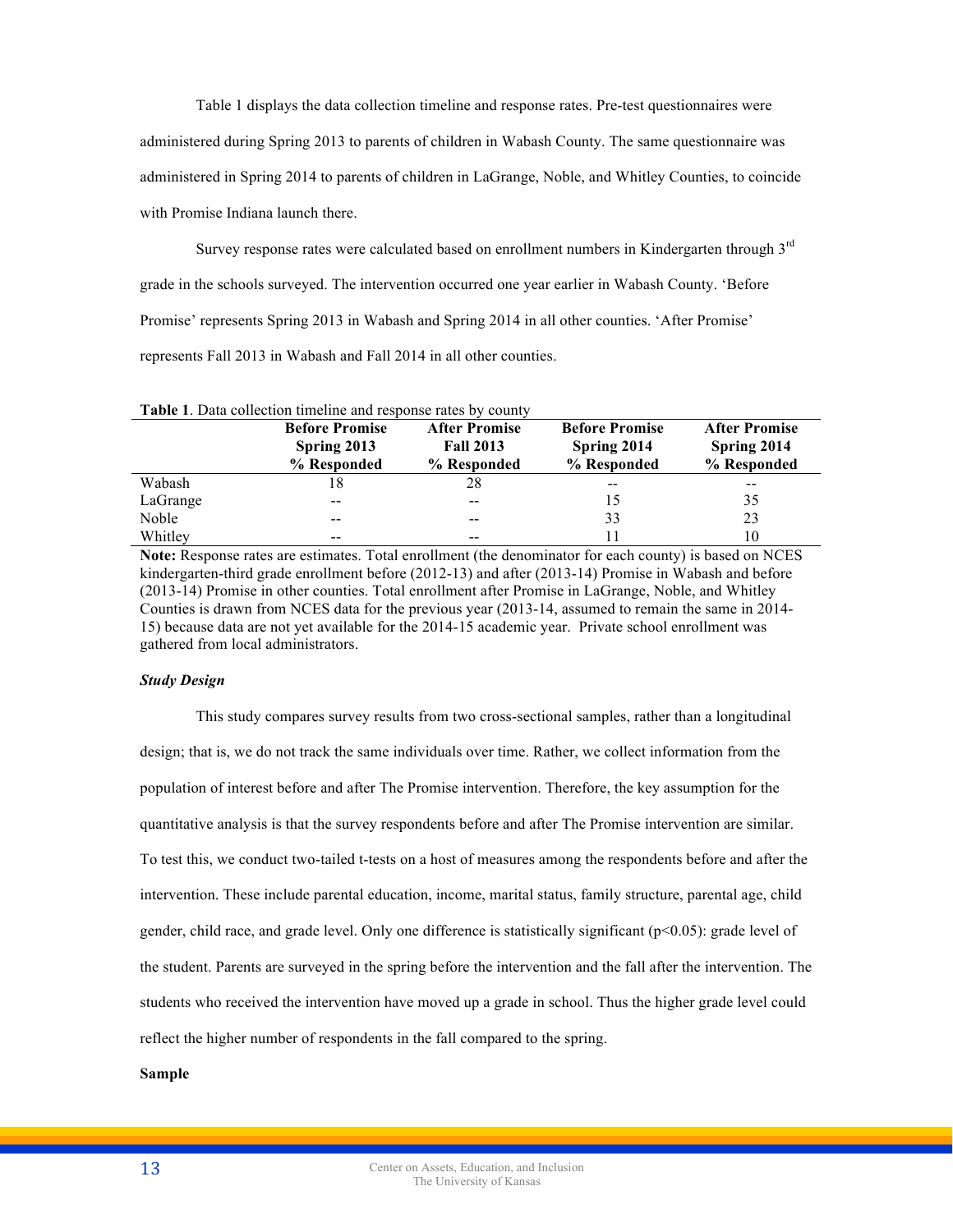Parents of children in kindergarten,  $1<sup>st</sup>$  grade,  $2<sup>nd</sup>$  grade, and  $3<sup>rd</sup>$  grade who attended schools in Wabash, LaGrange, Noble, and Whitley Counties were surveyed for this study in the spring. Families of 3<sup>rd</sup> graders surveyed in the spring (pre) were not surveyed in the fall (post) because those students had been promoted to  $4<sup>th</sup>$  grade. The final sample consisted of 3,339 families. However, 3,060 families responded to all of the questions used in this analysis, and our sample is limited to these families with complete information.

#### *Variables of interest*

*529 Account Status.* 529 Account Status was coded as an indicator for those who have a 529 account versus all others (i.e., those with no account and those who have savings for college not in a 529). Parents were asked, "Are you currently saving or investing for any of your child's college education?" If they answered yes, they were asked, "Which of the following have you used to save money for your child's education?" Options were: savings, money market accounts, or CDs; retirement savings such as 401(k), IRA; Coverdell Education Savings Account; Uniform Gift to Minors Act/ Uniform Transfers; prepaid or guaranteed college savings; 529 college savings plan; stocks or bonds; mutual fund; other. Having a 529 account is of particular interest to this study because the advertising campaign worked to increase parental knowledge of and access to 529 accounts for their children. More specifically, 529 accounts are part of The Promise Program.

*Promise Plus.* The Promise Plus variable is the indicator for the post survey  $(0 = pre-surve$ ;  $1 =$ post-survey). Over the summer of 2013, Promise Indiana (or Promise, for short) launched a marketing campaign in Wabash County. Further, initial enrollment in The Promise occurred during school registrations July 29 through August 2, 2013 in Wabash County. The marketing campaign, champion's school activities, information about engaging champions, trip to a University, and the opportunity to enroll into The Promise is what is referred to in this study as Promise Plus.<sup>2</sup> In the fall of 2013 the post survey was administered in Wabash. Other counties followed a similar timeline, but in 2014.

Promise Plus is an indicator for living in a county where the program was rolled out. Because the advertising campaign and enrollment efforts were extensive, we assume at least some exposure to the message. It does not mean that an individual was actually enrolled in the program, only that the parent was

 $\overline{a}$ 

<sup>2</sup> We call it The Promise Plus because Promise Indiana includes components that have not traditionally been included in CSA programs. The typical CSA program usually only consists of an account, match, and incentives.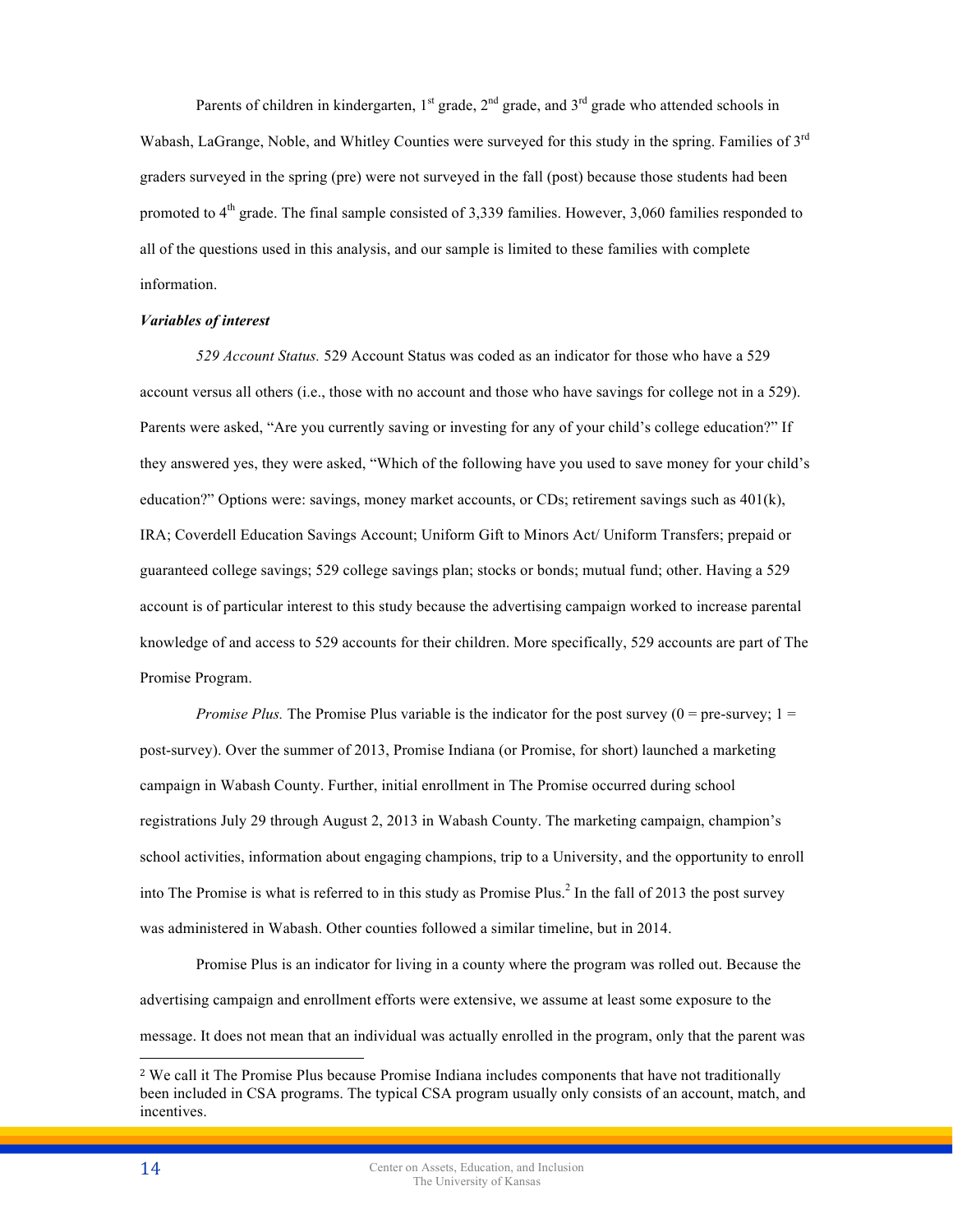given the opportunity to enroll. Thus, estimates of the relationship between Promise Plus and parental expectations are similar to an intent-to-treat or reduced form estimate. The estimate does not rely on individual selection into a 529 account and therefore remains unbiased to heterogeneous responses (Freedman, 2006) to The Promise program. For example, parents who would not open a 529 regardless of being offered incentives or opportunities to do so may have other disadvantages – such as poverty, family strain, or financial insecurity – that would also dampen educational expectations for their children. Those who open a 529 regardless of exposure to The Promise campaign may similarly maintain higher educational expectations. Finally, being strongly encouraged to open a 529 may perversely discourage some parents, who would have opened one otherwise, to choose not to open a 529. These differences would bias an instrumental variable (or treatment-on-the-treated) estimate of the effect of a CSA program. An intent-to-treat estimate (used here) is robust to these responses (Freedman, 2006) and also allows The Promise program to influence educational expectations through mechanisms other than opening a 529 account.

*Promise Experience*. The Promise Experience variable is an interaction between having a 529 and living in a county where The Promise program was rolled out. This is an imperfect proxy for actual enrollment in the CSA component of Promise Indiana. We say it is imperfect, as are all proxies, because having a 529 and the advertising campaign are not the only components of The Promise. As described previously, Promise Indiana also includes the recruitment of community champions to support the development of a college-going culture and college and career readiness activities such as taking children to visit local colleges (for a full discussion of The Promise Indiana Model see Elliott & Lewis, 2015). Despite the limitation of this proxy, it captures two key components of The Promise Indiana model. In addition, some parents already had a 529 account before exposure to Promise.

# *Outcome variable*

*Expects Any College*. The primary outcome of interest – parent education expectations – is measured in terms of whether, at post-test, parents expect their child to attend *any* college. Parents who expect their child to attend 2-Year College, 4-Year College, or Advanced Degree are coded as expecting their child to attend any college. Parents who expect their child to attend only through Middle School, High School, Military Service, or Vocational or Certificate Program are coded as expecting their child to not attend college.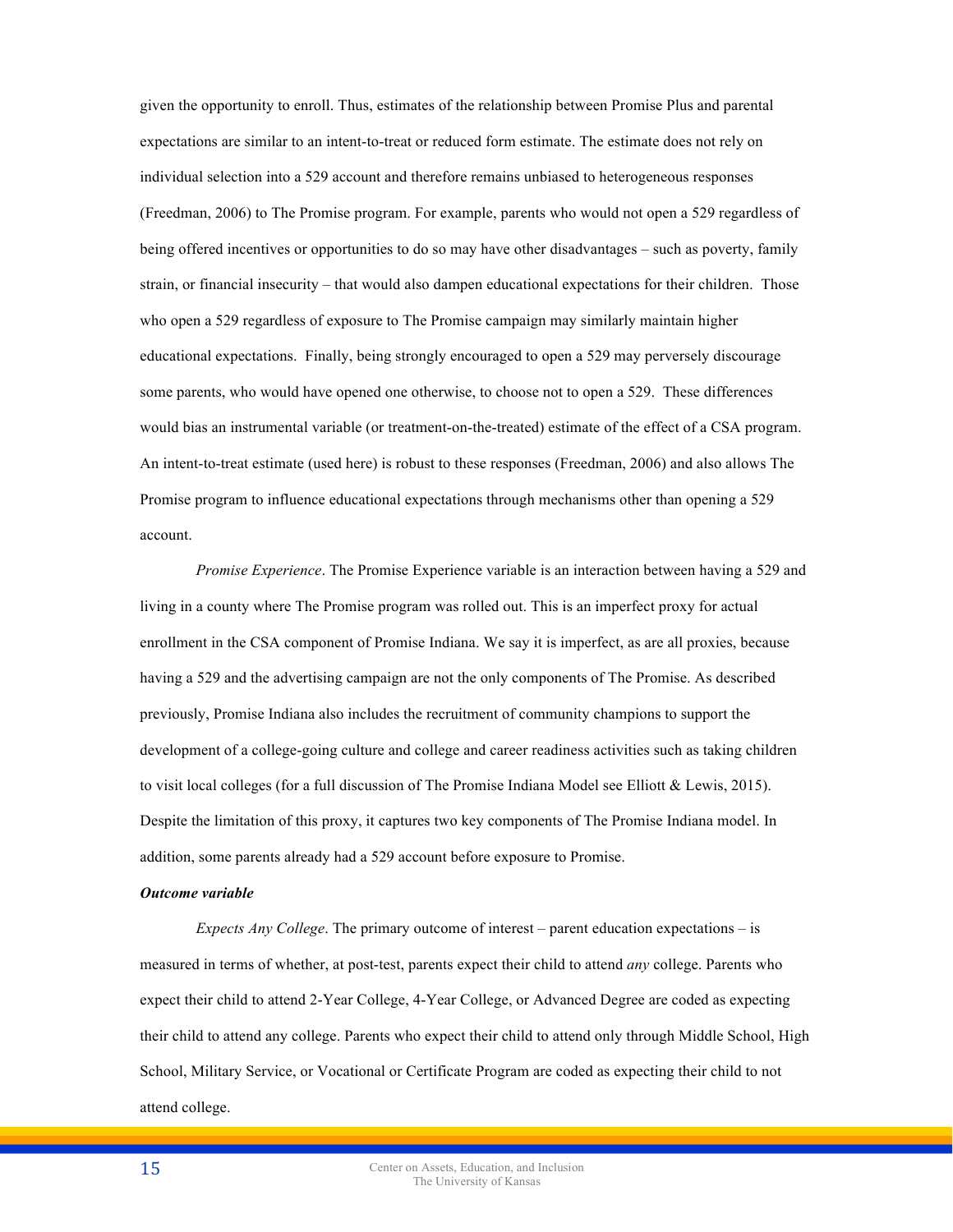## *Covariates*

*Parental Education Level.* Parents were asked, "What is the highest level of formal schooling attained in your household?" Options were: some high school; high school graduate/GED; professional certification; some college, associate's degree, bachelor's degree, or masters or professional degree. Using this information, we created two measures of parental education: 1) at least one parent had a bachelor degree or higher, compared to all other education levels; and 2) at least one parent had any college education, including those with some college, an associate's degree, a bachelor's degree, or a masters or professional degree compared to those with less education.

*Family Income Level.* Parent report of annual household income was recoded from 3 response options (less than \$50,000; \$50,000 - \$100,000; or more than \$100,000) to a dichotomous variable (less than \$50,000 and \$50,000 or more). We chose the cut point of less than \$50,000 because these families may have lower expectations for their children and face more financial burdens than those with higher incomes.

*Family Structure.* Family structure is measured as a single variable with the response options: child's parents are married, single parent, grandparents, and other. Based on these responses, we create an indicator for whether or not the child's parents are married.

*Parental Age.* Parent report of age was recoded from a three-level variable (18 – 34; 35 – 54; 55 and older) into a dichotomous variable, including parents ages  $18 - 34$  compared to all others. We chose the cut point of ages 18 – 34 because younger parents may struggle more than older parents, who tend to enjoy greater stability, may be more educated, and may hold higher expectations for their children.

*Child's Gender*. Gender was coded with females as the reference group (i.e. the omitted category in regressions).

*Child's Race.* The race/ethnicity variable was coded as white and nonwhite with nonwhites as the reference group. Nonwhites were combined into a single group because there were small numbers of nonwhites in the sample (white, 86 percent; Hispanic/Latino, nine percent; African American, less than one percent; Asian or Pacific Islander, less than one percent; other, one percent).

*Child's Grade Level.* Parents were asked, "Which of the following grade levels is your child currently attending?" Parents could choose from: kindergarten;  $1<sup>st</sup>$  grade;  $2<sup>nd</sup>$  grade; and  $3<sup>rd</sup>$  grade. Kindergarten is the reference group.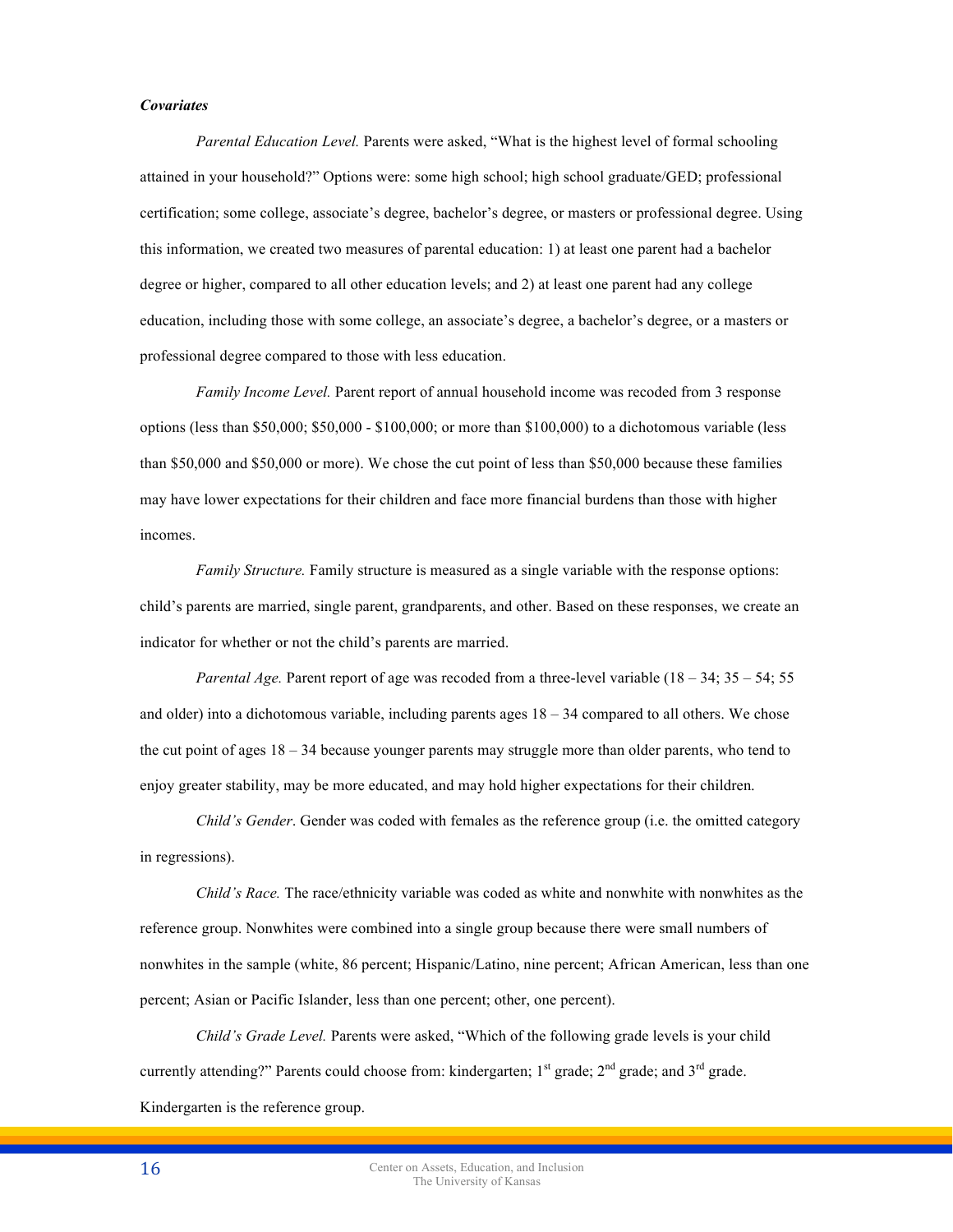*County.* Families from this study come from one of four counties in Indiana: Wabash; LaGrange; Noble; and Whitley Counties. Wabash is the reference group.

## **Quantitative Analysis Plan**

First, we present descriptive information for the entire sample as well as separately for those who expect their child to attend some college, are low- or high- income (i.e. above or below \$50,000), and have no college or some college education. While descriptive information is informative, any association between Promise Plus or Experience could reflect differences in race, education, income, or other characteristics. To account for these observed measures, we use logistic regression models to predict parental educational expectations while accounting for variation in parental and child characteristics. Specifically, we control for parental education, marital status, and age, family income, and child gender, race, and grade level. We also include county-level fixed effects to adjust for potential county-level differences in parental expectations (StataCorp, 2013). Because there are multiple households in each county, we adjust standard errors for county-level clustering with the robust cluster command (StataCorp, 2013).

*Model 1*. The base model, Model 1, estimates the relationship between having a 529 account and parental educational expectations, controlling for parental education level, family income level, parental marital status, parental age, child's gender, child's race, child's grade level, and indicators for each county. The goal of this model is to estimate the strength of the association between having a 529 account and parental expectations in the whole sample.

*Model 2.* Subsequently, to determine whether exposure to The Promise program has an independent relationship with parental expectations, we estimate two additional logistic regressions (Models 2 & 3). Model two drops the indicator for having a 529 account and replaces it with The Promise Plus variable. This model provides a reduced form estimate of the relationship between Promise Plus and parental educational expectations.

*Model 3.* Model 3 tests the interaction between having a 529 account and Promise Plus – called Promise Experience. The model includes the indicators for has a 529 account and Promise Plus, as well as the interaction between the two variables.

CSA programs are often aimed at low-income families or those with parents who have not attained a college degree, in part because these families may experience a greater benefit from CSAs and in part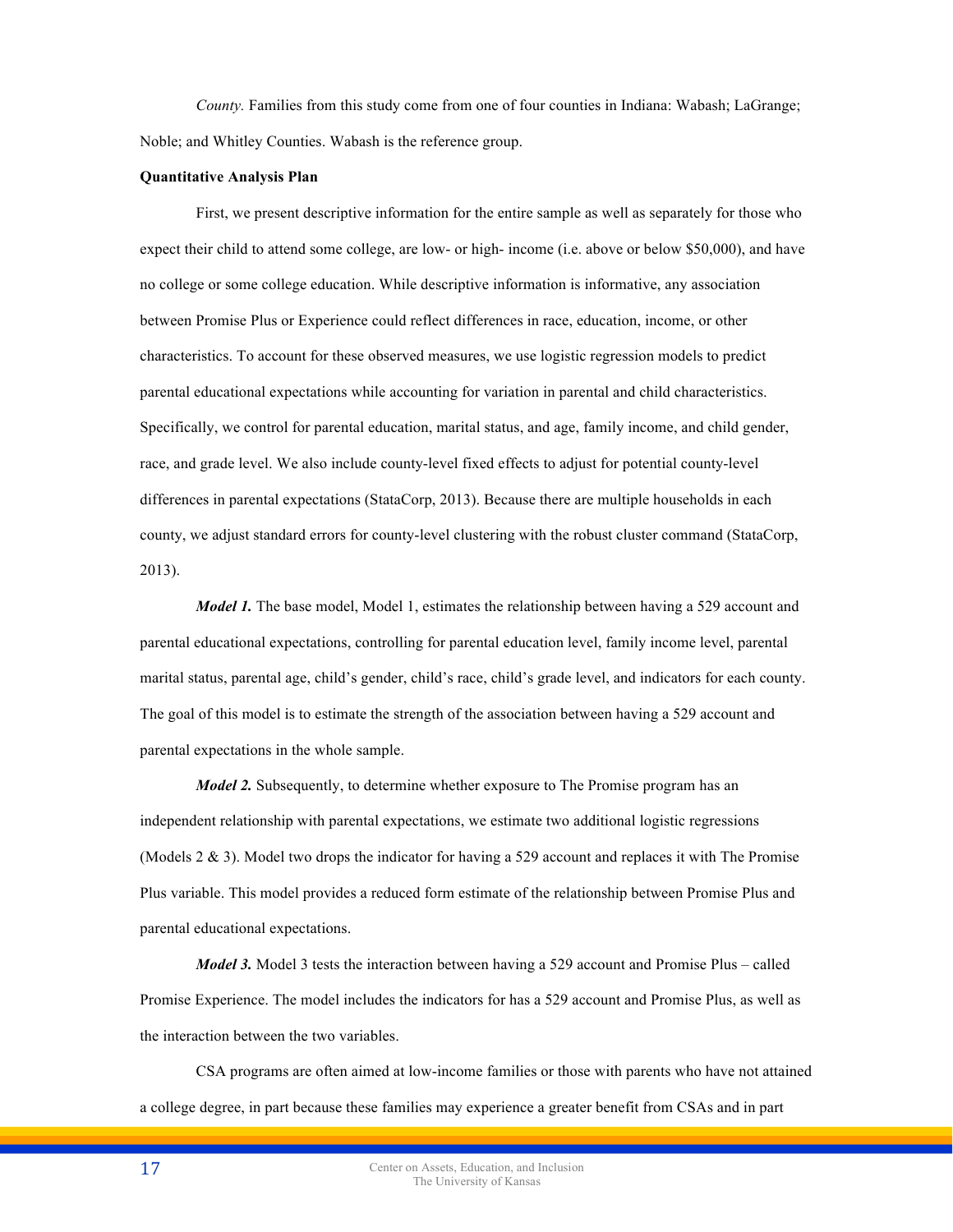because CSAs are often designed to affect disparities in educational outcomes. In order to detect if there are differences by income (low-income  $=$  below \$50,000; high-income  $=$  \$50,000 or above) or parental education level (no college = no college attendance; some college = having taken some classes at a 2-year college or higher), we fit the above three models to subsamples limited to: low-income families; highincome families; parents with no college; and parents who have some college education or more.

## *Sensitivity Analysis*

In sensitivity analyses, we further excluded parents of children in grades that were not included in the pre-survey or post-survey. Specifically, we excluded parents of third graders in the spring survey because their students were in fourth grade in the spring and not surveyed. We excluded kindergarteners in the fall survey because they were not enrolled in school in the spring and not surveyed. This limited sample is not used in our main analysis because the key assumption for this analysis is that the samples are similar before and after The Promise Plus. Results are similar – or, if anything, suggest a stronger relationship between Promise Plus and parental expectations – to those using the full sample. However, the results based on the full sample are preferred because they offer more conservative estimates.

## **Limitations**

One potential limitation of examining a community-based intervention is violation of the stable unit treatment value assumption (SUTVA). That is, statistical models assume that cases are independent or that the treatment of one individual does not influence that of another. In this case, individuals exposed to The Promise program could have encouraged others to open a 529 account, discussed college savings, or chatted about expectations for their children's education. These spillovers, however, do not bias results of the reduced form estimates (Model 2), because they estimate changes with the entire intervention, regardless of the mechanism. The community-based intervention may encourage these types of interactions or spillovers, which could be lost in other interventions. Compared to other CSA research, however, these spillovers could slightly change the meaning of our estimates. In other words, while most CSA research estimates the individual effects of receiving a CSA, we are estimating the relationship between exposure to a community-based program and parental expectations. This estimate could include parental communication and encouragement within the community, which may be absent from state- or federallevel CSA programs.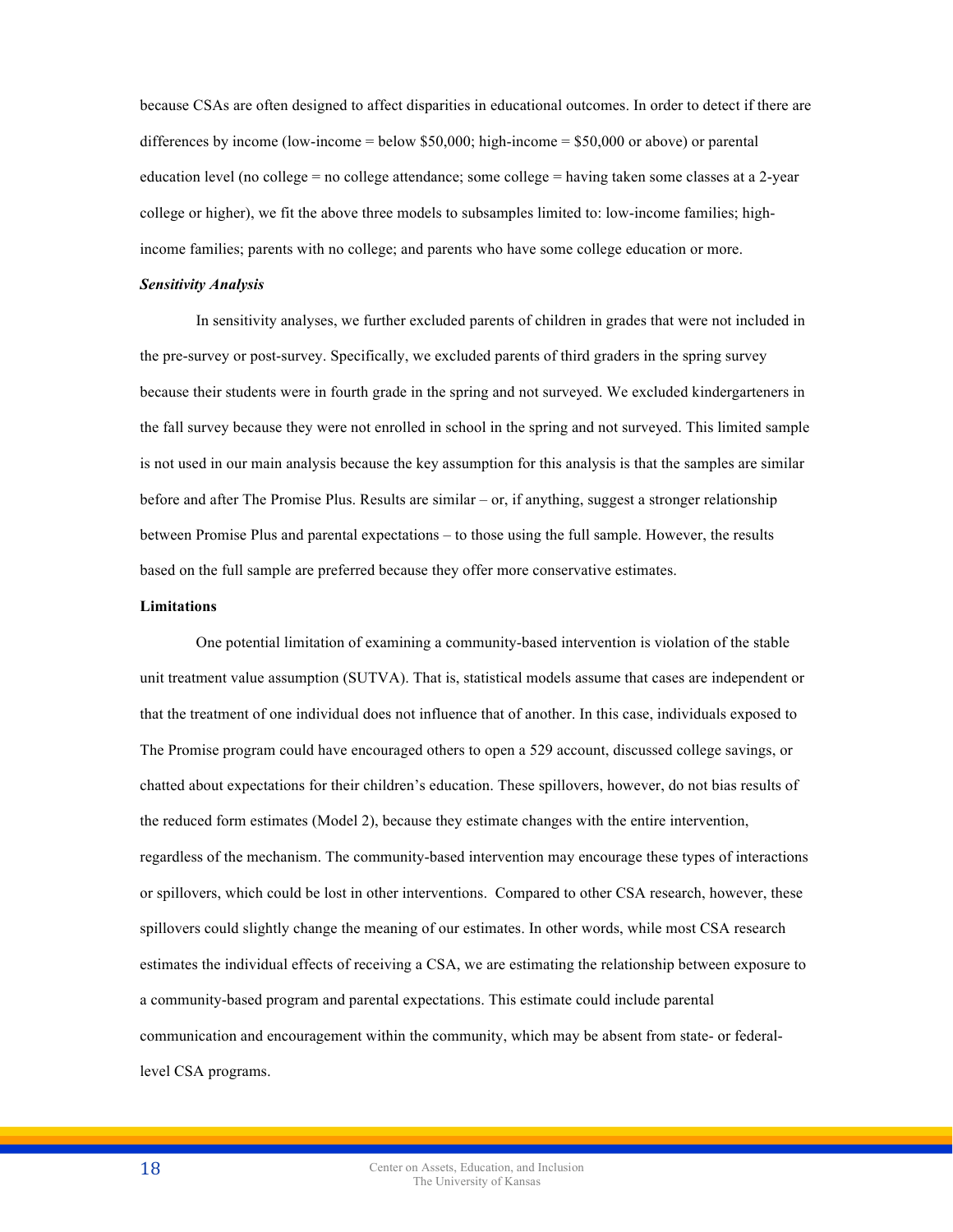Another limitation of the quantitative analysis is that The Promise Experience proxy does not fully capture all of the unique aspects of Promise Indiana, particularly in terms of unique adaptations pursued by replicating counties. It only consists of whether a family has a 529 account and were exposed to The Promise program. Further, with regard to having a 529, because the survey only indicates whether or not families have a 529, it is not clear whether they signed up for the account as part of the advertising campaign or had signed up for it prior to Promise Plus. However, there is some evidence that suggests most of the parents in this study likely signed up as a result of the advertising campaign. Among respondents before Promise, only 9 percent report having a 529 account compared to 34 percent after Promise. Still, the relatively low proportion having a 529 account raises another possible limitation of this study. The savings data from Ascensus, the state 529 provider, show that more than 3,200 families opened a 529 after the advertising campaign in the Wabash County area (Jones-Layman, 2015). Therefore, despite the marked increase from 9 percent to 34 percent, far fewer survey participants report having a 529 account than the actual savings records indicate. This may be because of the low response rates to the survey, which are another limitation of this study. As a result, the true effects of Promise Indiana may be underestimated here. In addition, the anonymous nature of the data collection precluded tracking for follow-up. As a result, we are forced to examine group effects rather than effects on specific individuals.

#### **Quantitative Results**

This section reports descriptive statistics from the College and Career Planning Survey sample (see Table 1). The aggregate statistics in Table 2 are column percentages; the remaining disaggregated columns are row percentages. Among all parents sampled for this study, 81 percent expect their child to attend college (i.e., 2-year college, 4-year college, or advanced degree), 22 percent have a 529 account, 18 percent experienced The Promise (i.e., were exposed to the advertising campaign and the opportunity to enroll in a 529 account and actually have a 529 account), 52 percent are high-income, 28 percent have a bachelor degree, and 87 percent are white. With regard to the subgroups described here, 27 percent of parents who expect their child to attend college have a 529 account, while 13 percent of low-income parents, 31 percent of high-income, 8 percent of parents with no college, and 31 percent of parents with some college have a 529 account. Interestingly, similar percentages of low-income (80 percent) and highincome (82 percent) parents surveyed expect their child to attend college. However, only 58 percent of parents with no college expect their child to attend college, compared to 95 percent of parents with some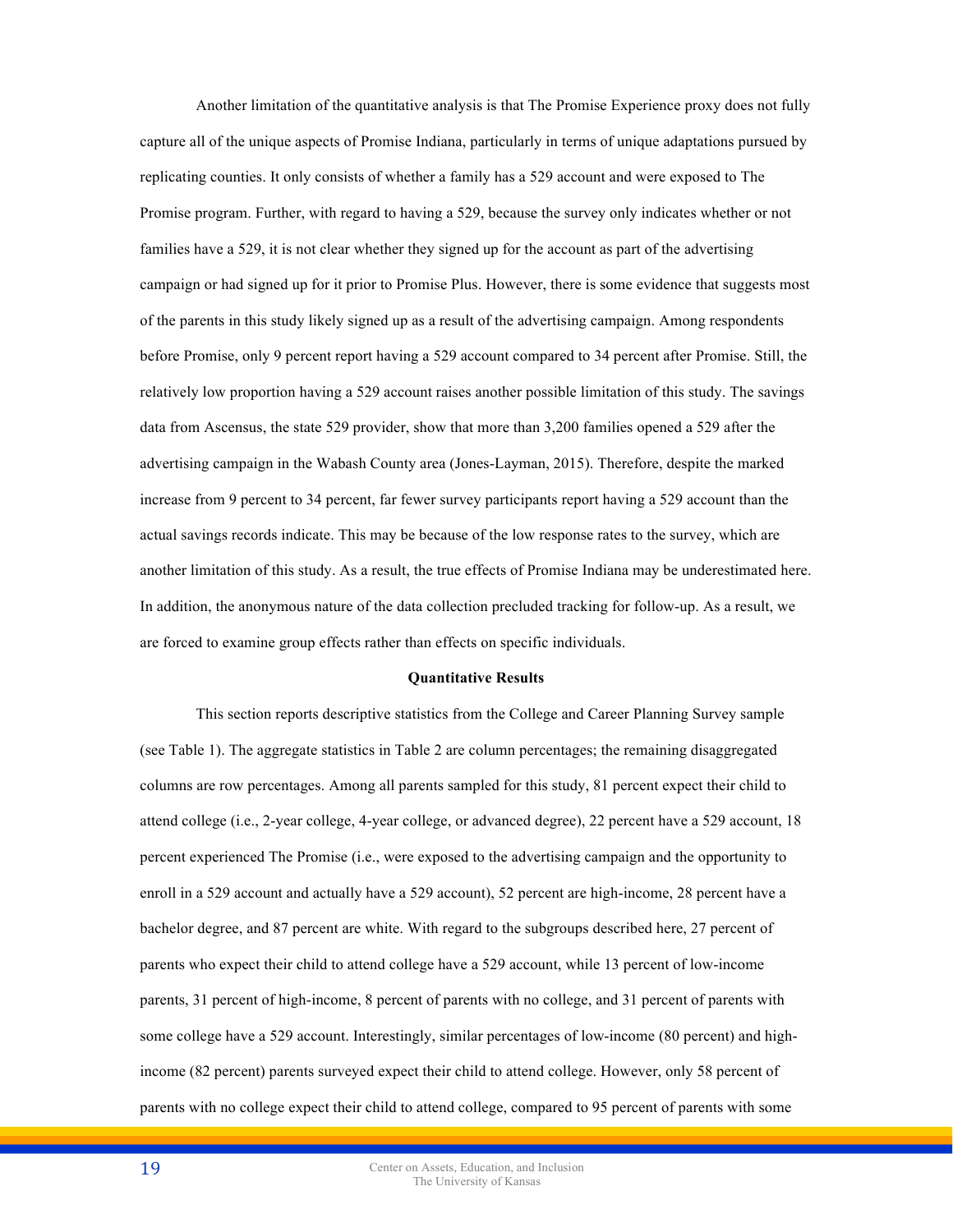college education. Consistent with national trends, a high percentage of parents who are low-income (47

percent) and parents with no college (37 percent) are not married.

| Categorical<br><b>Variables</b> | <b>Expect Any</b><br>All<br>College |         | High-<br>Low-<br><b>Income</b><br><b>Income</b> |         | N <sub>0</sub><br>College | <b>Some</b><br>College |
|---------------------------------|-------------------------------------|---------|-------------------------------------------------|---------|---------------------------|------------------------|
|                                 | Percent                             | Percent | Percent                                         | Percent | Percent                   | Percent                |
| <b>Expect Any College</b>       | 81                                  | $- -$   | 80                                              | 82      | 58                        | 95                     |
| <b>Has 529</b>                  | 22                                  | 27      | 13                                              | 31      | 8                         | 31                     |
| Promise Plus                    | 53                                  | 54      | 53                                              | 53      | 53                        | 53                     |
| Promise Experience              | 18                                  | 22      | 12                                              | 24      | 7                         | 25                     |
| Parent Has a BA<br>Income above | 28                                  | 34      | 10                                              | 44      | --                        | $- -$                  |
| \$50,000                        | 52                                  | 53      | --                                              | --      | 37                        | 61                     |
| Parents Married                 | 72                                  | 73      | 53                                              | 89      | 63                        | 77                     |
| Parent Age 18-34                | 52                                  | 51      | 61                                              | 43      | 58                        | 48                     |
| Child Male                      | 51                                  | 50      | 51                                              | 52      | 49                        | 52                     |
| Child White                     | 87                                  | 86      | 81                                              | 93      | 81                        | 91                     |
| Child Grade Level               |                                     |         |                                                 |         |                           |                        |
| Kindergarten                    | 36                                  | 35      | 37                                              | 35      | 37                        | 35                     |
| 1st Grade                       | 26                                  | 27      | 25                                              | 27      | 24                        | 27                     |
| 2nd Grade                       | 25                                  | 24      | 24                                              | 25      | 25                        | 24                     |
| 3rd Grade                       | 13                                  | 14      | 13                                              | 13      | 14                        | 13                     |
| County                          |                                     |         |                                                 |         |                           |                        |
| Wabash County<br>LaGrange       | 22                                  | 26      | 24                                              | 21      | 15                        | 27                     |
| County                          | 26                                  | 20      | 23                                              | 28      | 38                        | 18                     |
| Noble County                    | 41                                  | 42      | 42                                              | 39      | 40                        | 41                     |
| <b>Whitley County</b>           | 11                                  | 12      | 10                                              | 12      | 7                         | 14                     |
| <b>Observations</b>             | 3,060                               | 2,483   | 1,467                                           | 1,593   | 1,167                     | 1,893                  |

**Table 2**. Descriptive Statistics

**Note**. The Promise Experience variable is an interaction between having a 529 account and Promise Plus (being exposed to the advertising campaign, community champions, college visits, and provided the opportunity to enroll in a 529 account). It is a proxy for participation in The Promise Program.

# **Logistic Regression Results**

To reduce space and redundancy, we only write out results for controls in Model 1 of each Table.

In nearly all cases, the coefficients for the control variables are similar across all three models. The findings

for all three variables of interest (i.e., Has 529, Promise Plus, and Promise Experience), however, are

discussed in detail.

*Expect Any College: Aggregate Sample*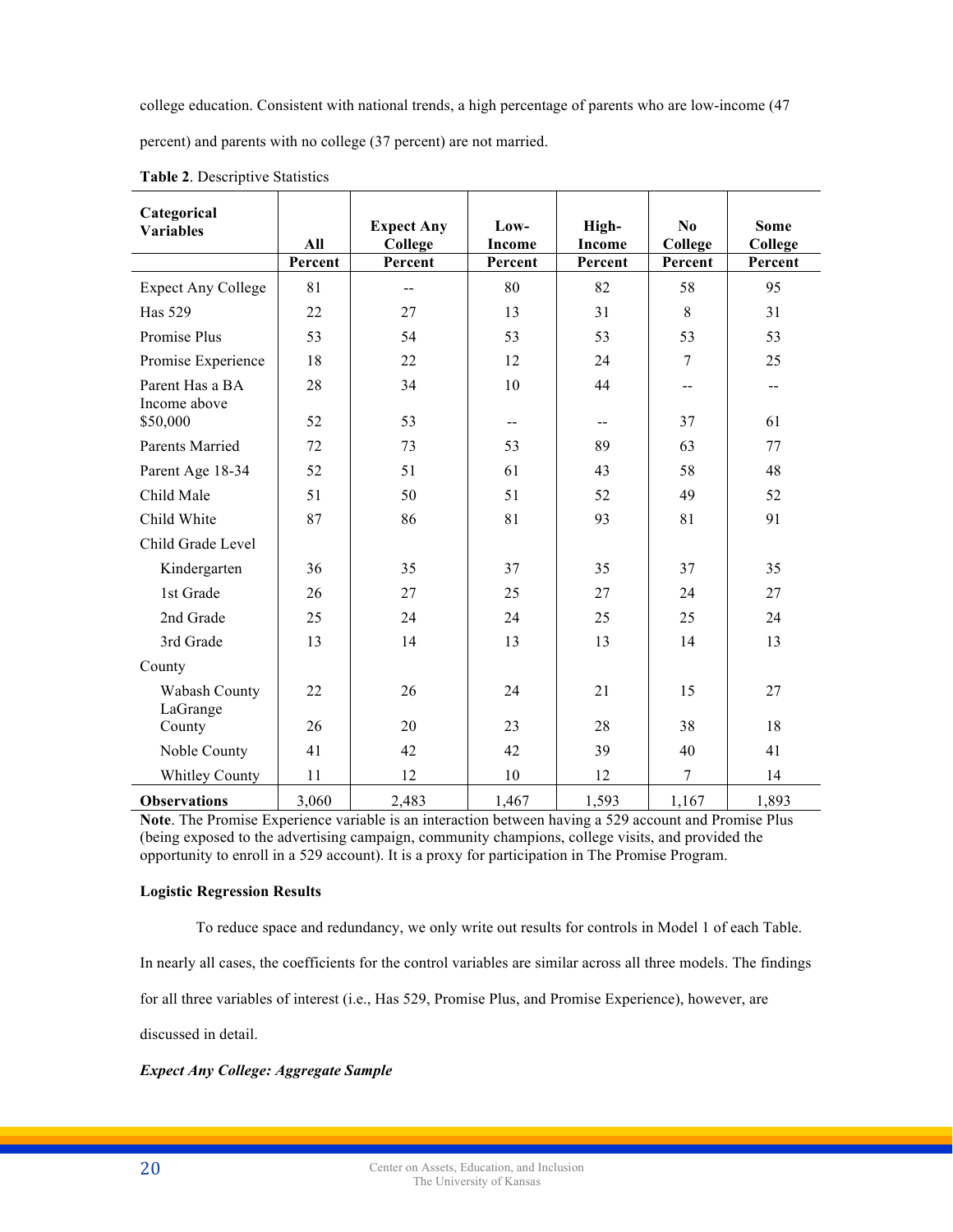*Results for Variables of Interest*. The variable of interest in Table 3, Model 1 is having a 529 account. Having a 529 account to help pay for their child's education is a positive significant predictor of parents expecting their child to attend any college (i.e., 2-Year College, 4-Year College, or Advanced Degree). The odds of parents expecting their child to attend any college if they have opened a 529 account is approximately four and half times higher than parents who have not opened a 529 account (*odds ratio* =  $4.497$ , p  $\leq$  0.05). In Model 2 the variable of interest is The Promise Plus. The odds of parents expecting their child to attend any college is about 59 percent higher after Promise Plus than prior to Promise Plus (*odds ratio* = 1.594, p < .05). The interaction between having a 529 and Promise Plus was tested in Model 3. Parents who experience The Promise are approximately three times more likely to expect their child to attend any college than if they do not experience The Promise (*odds ratio* = 3.315, p < .05). The coefficients for having a 529 account and Promise Plus in Model 3 are not significantly different from zero.

*Control Variables*. If parents have a bachelor degree and are age 18-34 they have higher odds of expecting their child to attend any college. The odds of parents with a bachelor degree expecting their child to attend any college are about fifteen times higher than the odds of parents without a bachelor degree (*odds ratio* = 14.815, p < .01). Younger parents (18-34) have nearly 20 percent higher odds of expecting their child to attend any college when compared to older parents (*odds ratio* = 1.199, p < .01).

Some controls have a negative relationship with the odds of parents expecting their children to attend any college (parents with a white child and parents with a child living in LaGrange, Noble, and Whitley when compared to Wabash County). The odds of parents of white children expecting their child to attend any college are 57 percent less than parents of non-white children (*odds ratio* =  $0.431$ ,  $p < .01$ ). Parents of children who live in LaGrange (86 percent), Noble (49 percent), and Whitley (56 percent) Counties are less likely to expect their child to attend any college than parents of children who live in Wabash County (*odds ratios* = 0.144, 0.517, and 0.445 respectively,  $p < 0.01$  for all three counties). Interpreted differently, parents in LaGrange County are nearly 7 times less likely to expect their children to attend college than parents in Wabash County. In Noble and Whitley Counties, parents are approximately two times less likely to expect their children to attend college than those in Wabash County.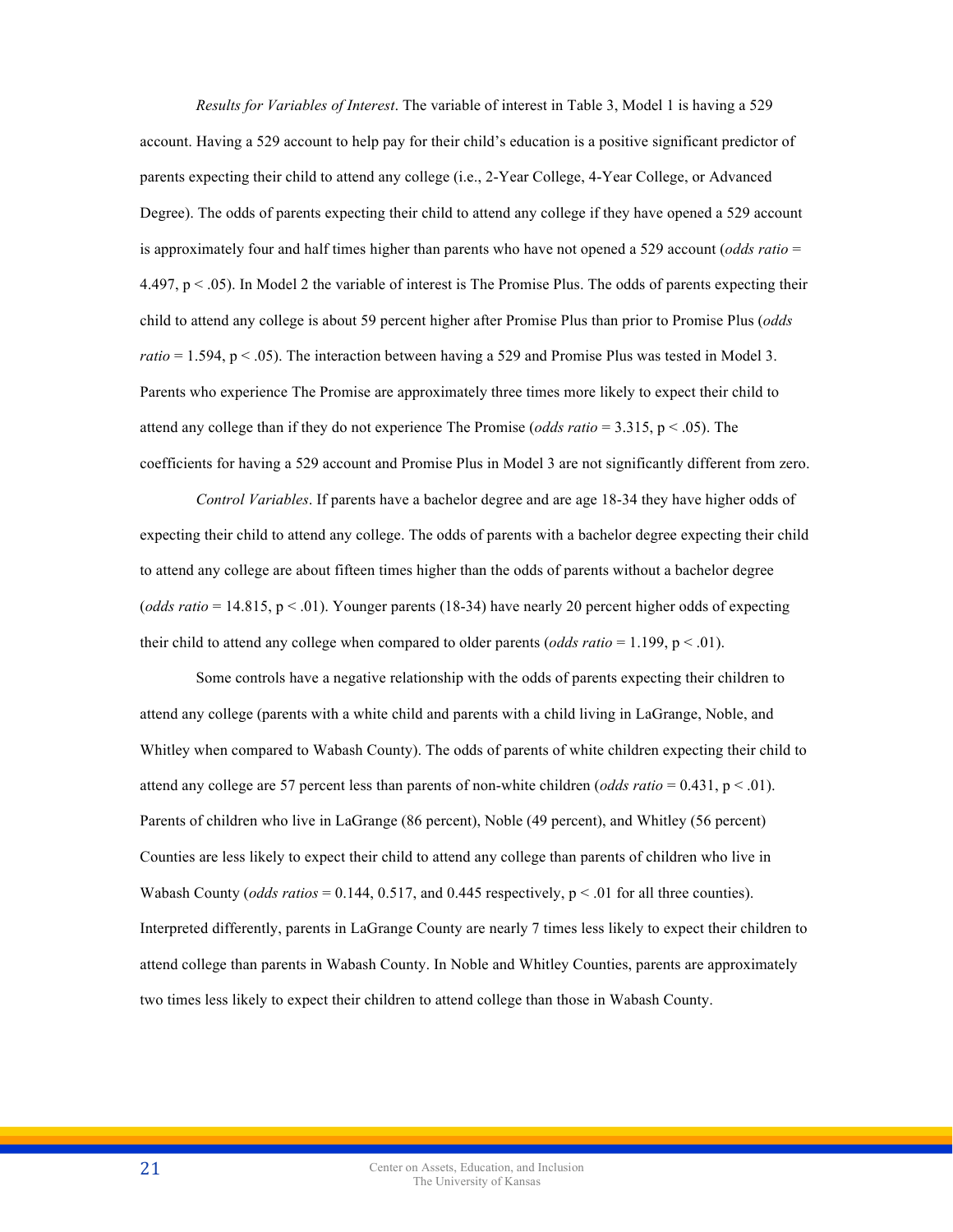| Table 3. Parental Expectations for Child Education - Aggregate Sample |  |  |  |  |
|-----------------------------------------------------------------------|--|--|--|--|
|-----------------------------------------------------------------------|--|--|--|--|

|                       | Model 1    |               |        | Model 2    |               |        | Model 3    |               |                |
|-----------------------|------------|---------------|--------|------------|---------------|--------|------------|---------------|----------------|
| <b>Variable Names</b> | B          | <b>Robust</b> | Odds   | B          | <b>Robust</b> | Odds   | B          | <b>Robust</b> | Odds           |
|                       |            | S.E.          | Ratio  |            | S.E.          | Ratio  |            | S.E.          | Ratio          |
| <b>Has 529</b>        | $1.503*$   | 0.665         | 4.497  |            | ---           | $---$  | 0.219      | 0.209         | $\overline{a}$ |
| Promise Plus          |            |               | $---$  | $0.466*$   | 0.206         | 1.594  | 0.441      | 0.383         | $---$          |
| Promise               |            |               |        |            |               |        | $1.199*$   | 0.584         | 3.315          |
| Experience            |            |               |        |            |               |        |            |               |                |
| Parent Has a BA or    |            |               |        | $3.004**$  | 0.827         |        | $2.767**$  | 0.707         |                |
| Higher                | 2.696**    | 0.684         | 14.815 |            |               | 20.167 |            |               | 15.913         |
| Income $$50,000$ or   |            |               |        | $-0.178$   | 0.462         |        | $-0.209$   | 0.465         |                |
| more                  | $-0.219$   | 0.456         |        |            |               |        |            |               |                |
| Parents Married       | 0.204      | 0.336         |        | 0.244      | 0.341         | $---$  | 0.215      | 0.336         | $\frac{1}{2}$  |
| Parent Age 18-34      | $0.181**$  | 0.067         | 1.199  | $0.134*$   | 0.058         | 1.144  | $0.172*$   | 0.067         | 1.187          |
| Child Male            | $-0.388$   | 0.220         |        | $-0.380$   | 0.201         | $---$  | $-0.388$   | 0.214         | $---$          |
| Child White           | $-0.841**$ | 0.163         | 0.431  | $-0.811**$ | 0.179         | 0.444  | $-0.849**$ | 0.189         | 0.428          |
| Child Grade Level     | 0.096      | 0.090         |        | 0.062      | 0.078         |        | 0.067      | 0.098         |                |
| Wabash County         |            |               |        |            |               |        |            |               |                |
| (Reference)           |            |               |        |            |               |        |            |               |                |
| LaGrange County       | $-1.936**$ | 0.148         | 0.144  | $-2.131**$ | 0.143         | 0.119  | $-1.988**$ | 0.168         | 0.137          |
| Noble County          | $-0.659**$ | 0.133         | 0.517  | $-0.766**$ | 0.084         | 0.465  | $-0.629**$ | 0.119         | 0.533          |
| <b>Whitley County</b> | $-0.809**$ | 0.135         | 0.445  | $-0.842**$ | 0.115         | 0.431  | $-0.779**$ | 0.134         | 0.459          |
| Constant              | $2.641**$  | 0.159         | $---$  | $2.647**$  | 0.198         | ---    | $2.575**$  | 0.157         |                |
| <b>Observations</b>   | 3,060      | 3,060         |        | 3,060      |               |        |            |               |                |

Note. Robust standard errors adjusted for county-level clustering in parentheses. BA = Bachelor Degree. Child grade level is ordinal with  $0 =$  kindergarten,  $1 =$  first grade,  $2 =$  second grade and so forth. \*\*  $p<0.01$ , \*  $p<0.05$ , +  $p<0.1$ 

# *Expect Any College: Low-Income Sample*

Results from Table 4 are restricted to low-income parents only. Low-income is defined as having

self-reported income below \$50,000. To preserve space, only results from the variables of interest are

written out in the text for the disaggregated samples (Tables  $4 - 7$ ).

Among this low-income sample, the odds of parents in this survey expecting their child to attend

any college is nearly two and half times higher if they have a 529 account than if they do not (*odds ratio* =

2.434,  $p < 0.05$ ). Promise Plus and The Promise Experience variables are not statistically significant in

Models 2 and 3 (see Table 4).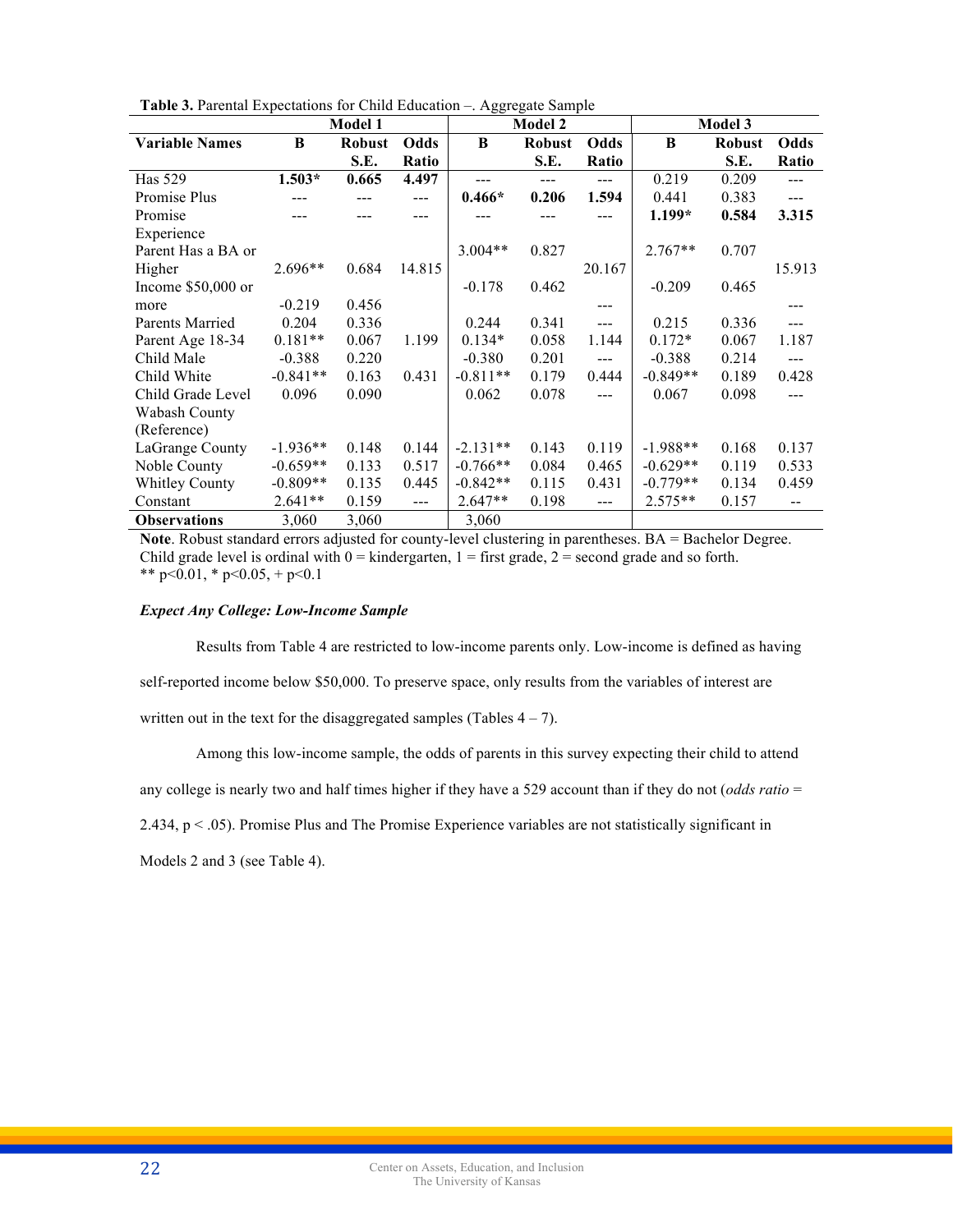|  | Table 4. Predicted Low-Income Parental Expectations for Child Education - Any College |
|--|---------------------------------------------------------------------------------------|
|--|---------------------------------------------------------------------------------------|

|                       | <b>Model 1</b> |               |                      | <b>Model 2</b> |               |             | Model 3    |              |             |
|-----------------------|----------------|---------------|----------------------|----------------|---------------|-------------|------------|--------------|-------------|
| <b>Variable Names</b> | B              | <b>Robust</b> | Odds                 | B              | <b>Robust</b> | <b>Odds</b> | B          | <b>Robus</b> | <b>Odds</b> |
|                       |                | S.E.          | Ratio                |                | S.E.          | Ratio       |            | t            | Ratio       |
|                       |                |               |                      |                |               |             |            | S.E.         |             |
| Has 529               | $0.890*$       | 0.369         | 2.434                |                |               | ---         | $-0.110$   | 0.596        | ---         |
| Promise Plus          |                |               | $---$                | 0.159          | 0.194         | ---         | 0.006      | 0.212        | ---         |
| Promise Experience    |                |               | ---                  |                |               | ---         | 1.176      | 0.746        | $---$       |
| Parent Has a BA or    |                |               |                      | $2.193*$       | 0.891         |             | $2.177*$   | 0.910        |             |
| Higher                | $2.152*$       | 0.887         | 8.599                |                |               | 8.966       |            |              | 8.819       |
| Parents Married       | 0.025          | 0.086         | $---$                | 0.047          | 0.371         | $---$       | 0.026      | 0.370        |             |
| Parent Age 18-34      | $0.242**$      | 0.086         | $\sim$ $\sim$ $\sim$ | $0.237**$      | 0.088         | 1.268       | $0.234**$  | 0.090        | 1.263       |
| Child Male            | $-0.473$       | 0.302         | $\frac{1}{2}$        | $-0.457$       | 0.282         | ---         | $-0.466$   | 0.292        |             |
| Child White           | $-0.858**$     | 0.199         | 0.424                | $-0.838**$     | 0.210         | 0.432       | $-0.856$   | 0.199        | 0.425       |
| Child Grade Level     | $0.110**$      | 0.041         | 1.117                | $0.115**$      | 0.042         | 1.121       | $0.104**$  | 0.039        | 1.110       |
| Wabash County         |                |               |                      |                |               |             |            |              |             |
| (Reference)           |                |               |                      |                |               |             |            |              |             |
| LaGrange County       | $-1.336**$     | 0.094         | 0.263                | $-1.434**$     | 0.095         | 0.238       | $-.332**$  | 0.114        | 0.264       |
| Noble County          | $-0.657**$     | 0.075         | 0.519                | $-0.755**$     | 0.026         | 0.470       | $-0.637**$ | 0.046        | 0.529       |
| <b>Whitley County</b> | $-1.158**$     | 0.083         | 0.314                | $-1.207**$     | 0.120         | 0.299       | $-1.127**$ | 0.122        | 0.324       |
| Constant              | $2.634**$      | 0.257         | $\frac{1}{2}$        | $2.670**$      | 0.235         | ---         | $2.621**$  | 0.202        | ---         |
| <b>Observations</b>   | 1,467          |               |                      |                |               |             |            |              |             |

Note. Robust standard errors adjusted for county-level clustering in parentheses. BA = Bachelor Degree. Child grade level is ordinal with  $0 =$  kindergarten,  $1 =$  first grade,  $2 =$  second grade and so forth. \*\* p<0.01, \* p<0.05, + p<0.1

# *Expect Any College: High-Income Sample*

Table 5 results are restricted to high-income parents only. High-income is defined as having selfreported income of \$50,000 or more. Among this sample, the odds of high-income parents in this survey expecting their child to attend any college is about eight times higher if they have a 529 account than if they do not (*odds ratio* = 8.896, p < .1). In Model 2, the odds of parents expecting their child to attend any college after Promise Plus is about two and half times more than prior to Promise Plus (*odds ratio* = 2.662, p < .01). The interaction between having a 529 and Promise Plus (i.e., Promise Experience) is not significant in Model 3 (see Table 5). However, the coefficient for Promise Plus remains significant in Model 3, suggesting exposure is associated with higher educational expectations even when holding constant whether parents have a 529 account.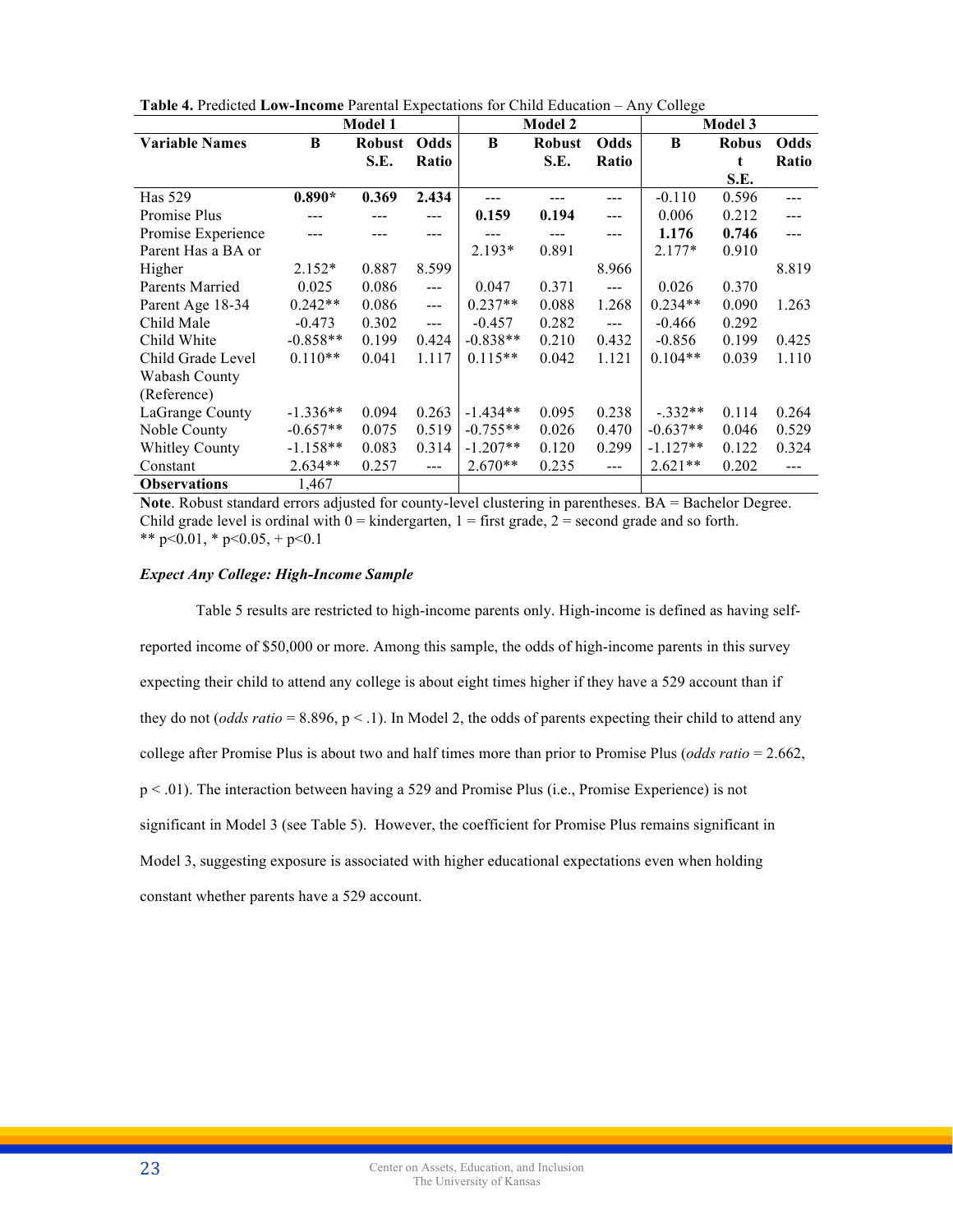|                       | <b>Model 1</b> |        |        | <b>Model 2</b> |               |               | <b>Model 3</b> |        |                          |
|-----------------------|----------------|--------|--------|----------------|---------------|---------------|----------------|--------|--------------------------|
| <b>Variable Names</b> | B              | Robust | Odds   | B              | <b>Robust</b> | Odds          | B              | Robust | Odds                     |
|                       |                | S.E.   | Ratio  |                | S.E.          | Ratio         |                | S.E.   | Ratio                    |
| Has 529               | $2.186+$       | 1.135  | 8.896  |                | ---           | ---           | 0.741          | 0.755  | $\overline{\phantom{a}}$ |
| Promise Plus          |                |        | ---    | $0.979**$      | 0.308         | 2.662         | $0.617*$       | 0.271  | 1.853                    |
| Promise Experience    |                | ---    | ---    |                |               | ---           | 1.556          | 1.406  |                          |
| Parent Has a BA or    |                | 0.651  |        |                |               |               |                |        |                          |
| Higher                | $2.808**$      |        | 16.584 | $3.334**$      | 0.873         | 28.056        | $3.003**$      | 0.757  | 20.143                   |
| Parents Married       | $0.505*$       | 0.204  | 1.657  | $0.524*$       | 0.246         | 1.688         | $0.529*$       | 0.207  | 1.697                    |
| Parent Age 18-34      | $0.282*$       | 0.127  | 1.326  | 0.153          | 0.090         |               | $0.256*$       | 0.125  | 1.292                    |
| Child Male            | $-0.147*$      | 0.061  | 0.863  | $-0.202**$     | 0.051         | 0.817         | $-0.181**$     | 0.051  | 0.834                    |
| Child White           | $-0.481*$      | 0.211  | 0.618  | $-0.317*$      | 0.138         | 0.728         | $-0.443$       | 0.252  | $---$                    |
| Child Grade Level     | 0.144          | 0.221  | $---$  | 0.040          | 0.195         | $---$         | 0.071          | 0.235  |                          |
| Wabash County         |                |        |        |                |               |               |                |        |                          |
| (Reference)           |                |        |        |                |               |               |                |        |                          |
| LaGrange County       | $-2.796**$     | 0.005  | 0.061  | $-3.163**$     | 0.112         | 0.042         | $-3.015**$     | 0.142  | 0.049                    |
| Noble County          | $-0.880**$     | 0.138  | 0.415  | $-0.937**$     | 0.091         | 0.392         | $-0.827**$     | 0.122  | 0.438                    |
| <b>Whitley County</b> | 0.305          | 0.306  | $---$  | 0.196          | 0.264         | $\frac{1}{2}$ | 0.255          | 0.315  | $\frac{1}{2}$            |
| Constant              | $1.982**$      | 0.233  | $---$  | $1.932**$      | 0.159         | ---           | $1.837**$      | 0.178  | ---                      |
| <b>Observations</b>   | 1,593          |        |        |                |               |               |                |        |                          |

**Table 5.** Predicted **High-Income** Parental Expectations for Child Education – Any College

Note. Robust standard errors adjusted for county-level clustering in parentheses. BA = Bachelor Degree. Child grade level is ordinal with  $0 =$  kindergarten,  $1 =$  first grade,  $2 =$  second grade and so forth. Note. Has 529 approaches significance  $p = .054$ .

\*\* p<0.01, \* p<0.05, + p<0.1

# *Expect Any College: No College Sample*

Table 6 results are restricted to parents with no college education. The odds of parents with no college expecting their child to attend any college is about three times higher if they have a 529 account than if they do not (*odds ratio* = 3.378,  $p < 1$ ). In Model 2, the odds of parents with no college expecting their child to attend any college after Promise Plus are about 68 percent more than prior to Promise Plus (*odds ratio* = 1.678, p < .05). The interaction between having a 529 and Promise Plus is significant in Model 3. Parents with no college who have The Promise Experience are approximately thirteen times more likely to expect their child to attend any college than if they do not have The Promise Experience (*odds*   $ratio = 13.083$ ,  $p < .01$ ) (see Table 6).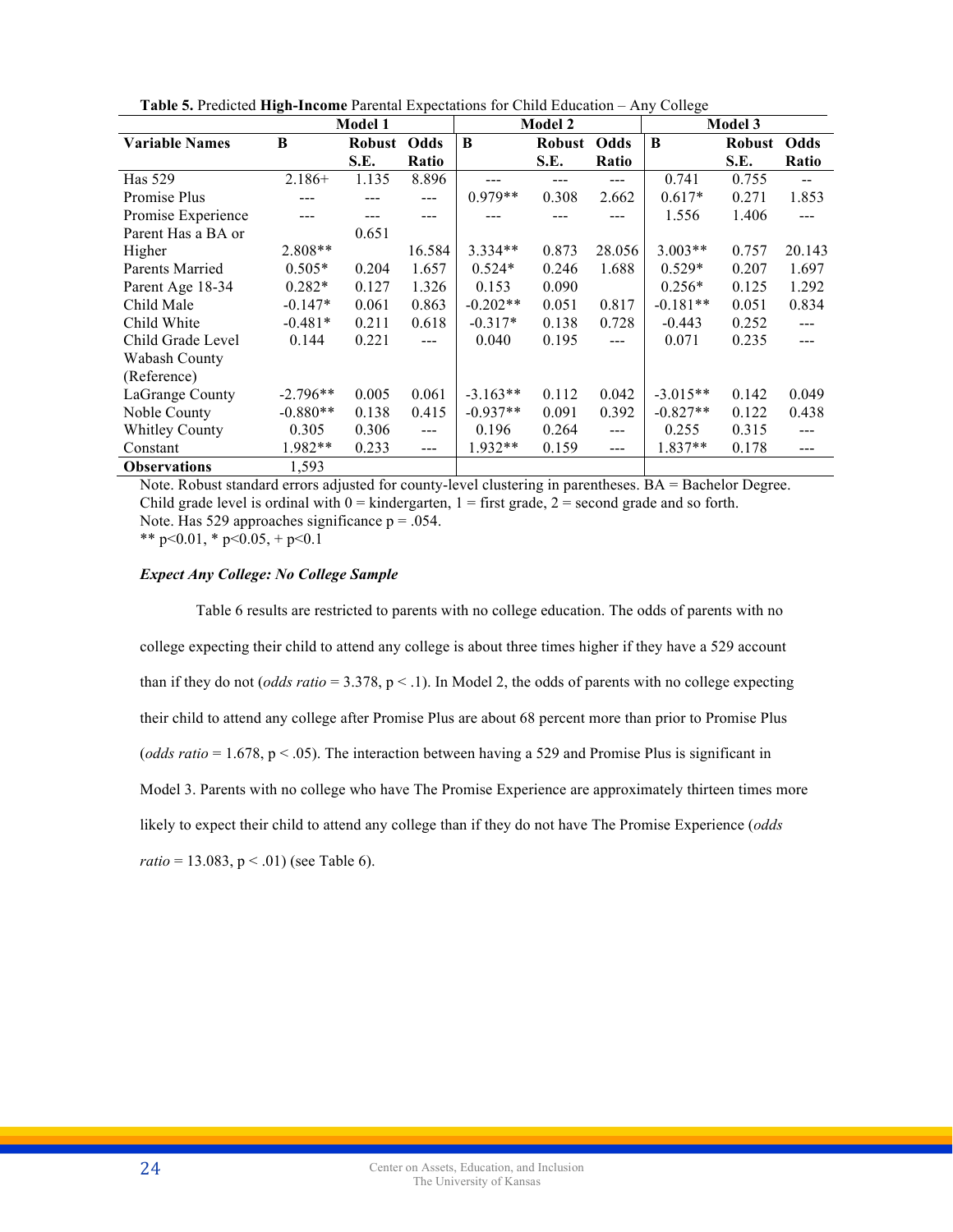|                       | <b>Model 1</b> |        |               | <b>Model 2</b> |               |                      | <b>Model 3</b> |       |                |
|-----------------------|----------------|--------|---------------|----------------|---------------|----------------------|----------------|-------|----------------|
| <b>Variable Names</b> | B              | Robust | <b>Odds</b>   | B              | <b>Robust</b> | <b>Odds</b>          | B              | Robu  | Odds           |
|                       |                | S.E.   | Ratio         |                | S.E.          | Ratio                |                | st    | Ratio          |
|                       |                |        |               |                |               |                      |                | S.E.  |                |
| Has 529               | $1.217+$       | 0.723  | 3.378         |                |               |                      | $-1.055$       | 0.400 | $---$          |
| Promise Plus          |                |        | ---           | $0.517*$       | 0.240         | 1.678                | $0.349**$      | 0.267 | 1.418          |
| Promise Experience    |                |        | ---           |                |               | ---                  | $2.571**$      | 0.857 | 13.08          |
|                       |                |        |               |                |               |                      |                |       | 3              |
| Income $$50,000$ or   |                |        |               |                |               |                      |                |       |                |
| more                  | $-0.640$       | 0.367  |               | $-0.633$       | 0.382         | $\sim$ $\sim$ $\sim$ | $-0.622$       | 0.373 | ---            |
| Parents Married       | $-0.018$       | 0.367  | $\frac{1}{2}$ | 0.005          | 0.353         | $---$                | $-0.002$       | 0.362 | $---$          |
| Parent Age 18-34      | $0.348**$      | 0.046  | 1.416         | $0.330**$      | 0.021         | 1.391                | $0.359**$      | 0.041 | 1.432          |
| Child Male            | $-0.359$       | 0.280  | $\frac{1}{2}$ | $-0.351$       | 0.255         | $\frac{1}{2}$        | $-0.342$       | 0.258 | $\overline{a}$ |
| Child White           | $-1.296**$     | 0.205  | 0.274         | $-1.299**$     | 0.221         | 0.273                | $-1.305**$     | 0.238 | 0.271          |
| Child Grade Level     | 0.170          | 0.098  | $---$         | 0.126          | 0.098         | $---$                | 0.132          | 0.109 | $- - -$        |
| Wabash County         |                |        |               |                |               |                      |                |       |                |
| (Reference)           |                |        |               |                |               |                      |                |       |                |
| LaGrange County       | $-1.776**$     | 0.156  | 0.169         | $-1.958**$     | 0.145         | 0.141                | $-1.833**$     | 0.165 | 0.160          |
| Noble County          | $-0.706**$     | 0.108  | 0.493         | $-0.745**$     | 0.075         | 0.475                | $-0.633**$     | 0.096 | 0.531          |
| <b>Whitley County</b> | $-1.496**$     | 0.152  | 0.224         | $-1.476**$     | 0.113         | 0.229                | $-1.322**$     | 0.141 | 0.267          |
| Constant              | $2.476**$      | 0.245  | ---           | $2.418**$      | 0.287         | $\frac{1}{2}$        | $2.303**$      | 0.241 | ---            |
| <b>Observations</b>   | 1,167          |        |               |                |               |                      |                |       |                |

**Table 6.** Predicted Parental Expectations for Child Education when Parent has **No College** – Any College

Note. Robust standard error s adjusted for county-level clustering in parentheses. BA = Bachelor Degree. Child grade level is ordinal with  $0 =$  kindergarten,  $1 =$  first grade,  $2 =$  second grade and so forth. Note. Has 529 approaches significance  $p = 0.092$ . \*\* p<0.01, \* p<0.05, + p<0.1

# *Expect Any College: Some College Sample*

Table 7 results are restricted to parents with some college education. The odds of parents with no college expecting their child to attend any college is about three times more if they have a 529 account than if they do not (*odds ratio* = 2.849,  $p < .01$ ). In Model 2, the odds of parents with no college expecting their child to attend any college are not significantly different before and after Promise Plus. Similarly, The Promise Experience coefficient is not significant in Model 3.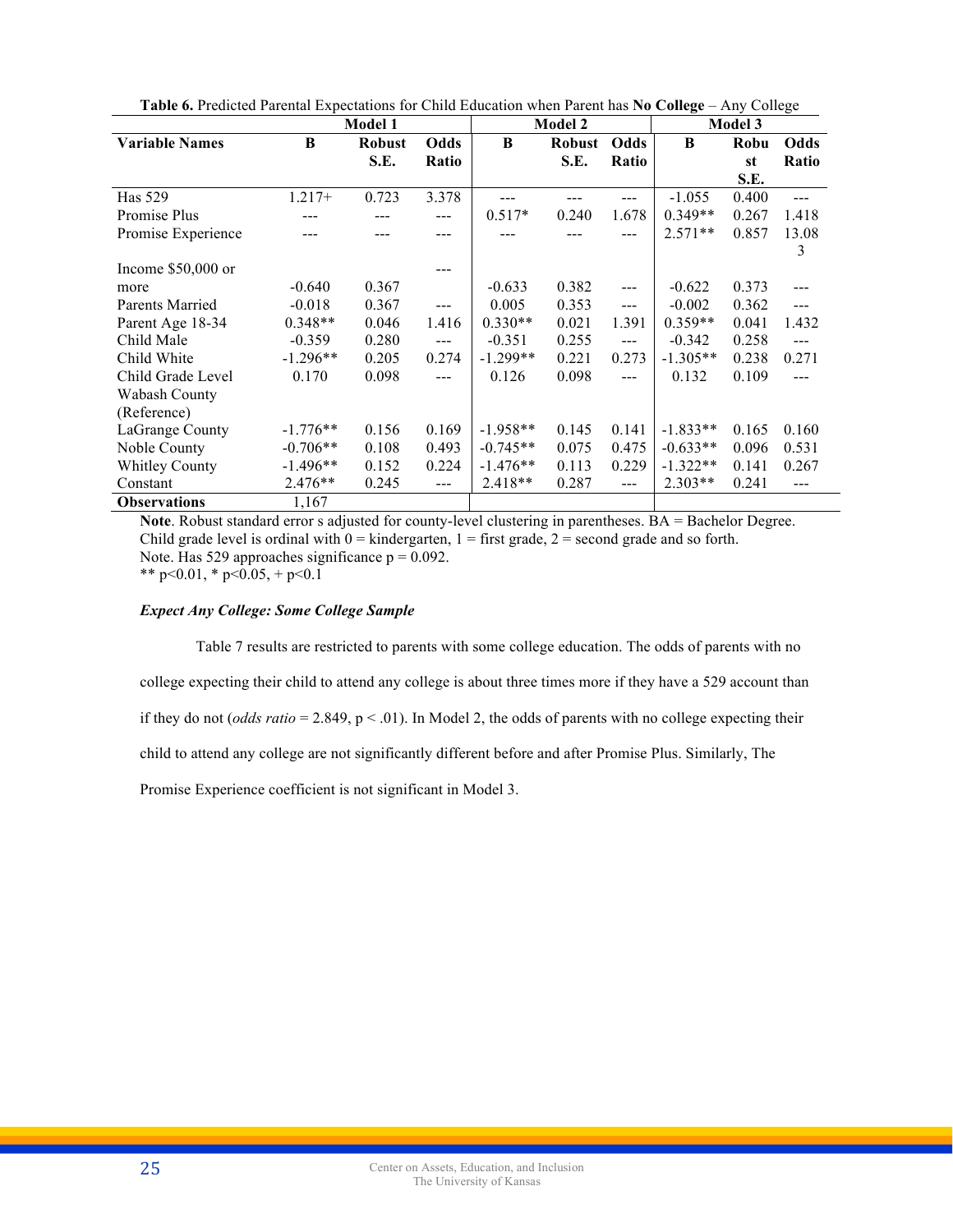|                       | Model 1    |               |       | <b>Model 2</b> |              |       | <b>Model 3</b> |              |               |
|-----------------------|------------|---------------|-------|----------------|--------------|-------|----------------|--------------|---------------|
| <b>Variable Names</b> | B          | <b>Robust</b> | Odds  | B              | <b>Robus</b> | Odds  | B              | <b>Robus</b> | Odds          |
|                       |            | S.E.          | Ratio |                | t            | Ratio |                | t            | Ratio         |
|                       |            |               |       |                | S.E.         |       |                | S.E.         |               |
| Has 529               | $1.047**$  | 0.400         | 2.849 |                |              | $---$ | $1.477*$       | 0.707        | 4.382         |
| Promise Plus          | ---        |               | ---   | 0.097          | 0.267        | $---$ | $-0.107$       | 0.228        | $\frac{1}{2}$ |
| Promise Compliance    |            |               |       |                |              |       | $-0.449$       | 0.698        | $---$         |
| Income $$50,000$ or   |            |               |       |                |              |       |                |              |               |
| more                  | 0.539      | 0.291         | $---$ | $0.661*$       | 0.261        | 1.937 | 0.531          | 0.294        | 1.701         |
| Parents Married       | $0.550**$  | 0.162         | 1.733 | $0.615**$      | 0.171        | 1.849 | $0.547**$      | 0.156        | 1.727         |
| Parent Age 18-34      | $-0.146$   | 0.137         | $---$ | $-0.199$       | 0.108        |       | $-0.135$       | 0.119        | 0.874         |
| Child Male            | $-0.889**$ | 0.146         | 0.411 | $-0.887**$     | 0.122        | 0.412 | $-0.889**$     | 0.144        | 0.411         |
| Child White           | $-0.012$   | 0.235         | $---$ | 0.037          | 0.257        | $---$ | $-0.018$       | 0.248        | 0.982         |
| Child Grade Level     | $-0.149$   | 0.100         | $---$ | $-0.146$       | 0.133        | $---$ | $-0.132$       | 0.126        | 0.876         |
| Wabash County         |            |               |       |                |              |       |                |              |               |
| (Reference)           |            |               |       |                |              |       |                |              |               |
| LaGrange County       | $-1.186**$ | 0.042         | 0.305 | $-1.267**$     | 0.033        | 0.282 | $-1.167**$     | 0.052        | 0.311         |
| Noble County          | $-0.689**$ | 0.055         | 0.502 | $-0.858**$     | 0.020        | 0.424 | $-0.701**$     | 0.056        | 0.496         |
| <b>Whitley County</b> | 0.177      | 0.142         | $---$ | 0.086          | 0.172        | $---$ | 0.195          | 0.168        | $---$         |
| Constant              | $3.533**$  | 0.070         | $---$ | $3.666**$      | 0.142        | $---$ | $3.565**$      | 0.152        | ---           |
| <b>Observations</b>   | 1,893      |               |       |                |              |       |                |              |               |

|         |  | Table 7. Predicted Parental Expectations for Child Education when Parent has Some College – Any |  |  |  |  |
|---------|--|-------------------------------------------------------------------------------------------------|--|--|--|--|
| College |  |                                                                                                 |  |  |  |  |

Note. Robust standard error s adjusted for county-level clustering in parentheses. BA = Bachelor Degree. Child grade level is ordinal with  $0 =$  kindergarten,  $1 =$  first grade,  $2 =$  second grade and so forth. \*\* p<0.01, \* p<0.05, + p<0.1

# **Methods for Qualitative Analysis**

#### **Data Sources and Instrumentation**

Structured, open-ended interviews were used to collect qualitative data from 25 Promise Indiana participants whose children were enrolled in Promise Indiana (i.e., had a 529 account). These participants were convenience sampled; in two cases, couples were interviewed together. All interviews were audiorecorded with the participant's permission. Interviews with parents or guardians generally lasted between 20 and 60 minutes. Interviews were conducted in mutually-agreed upon locations in the counties of participants' residence – either the schools participants' children attend or a community foundation office. All interviews were transcribed by a contracted transcription company.

## **Qualitative Analysis Plan**

Two researchers used the interview guides, transcript review, and process notes from interviews to create a preliminary code list, which they then tested on three transcripts. The revised code list was applied to another transcript by both researchers. After coding that transcript, the research team discussed additional changes and produced a final code list, which was then applied to all transcripts by six research team members.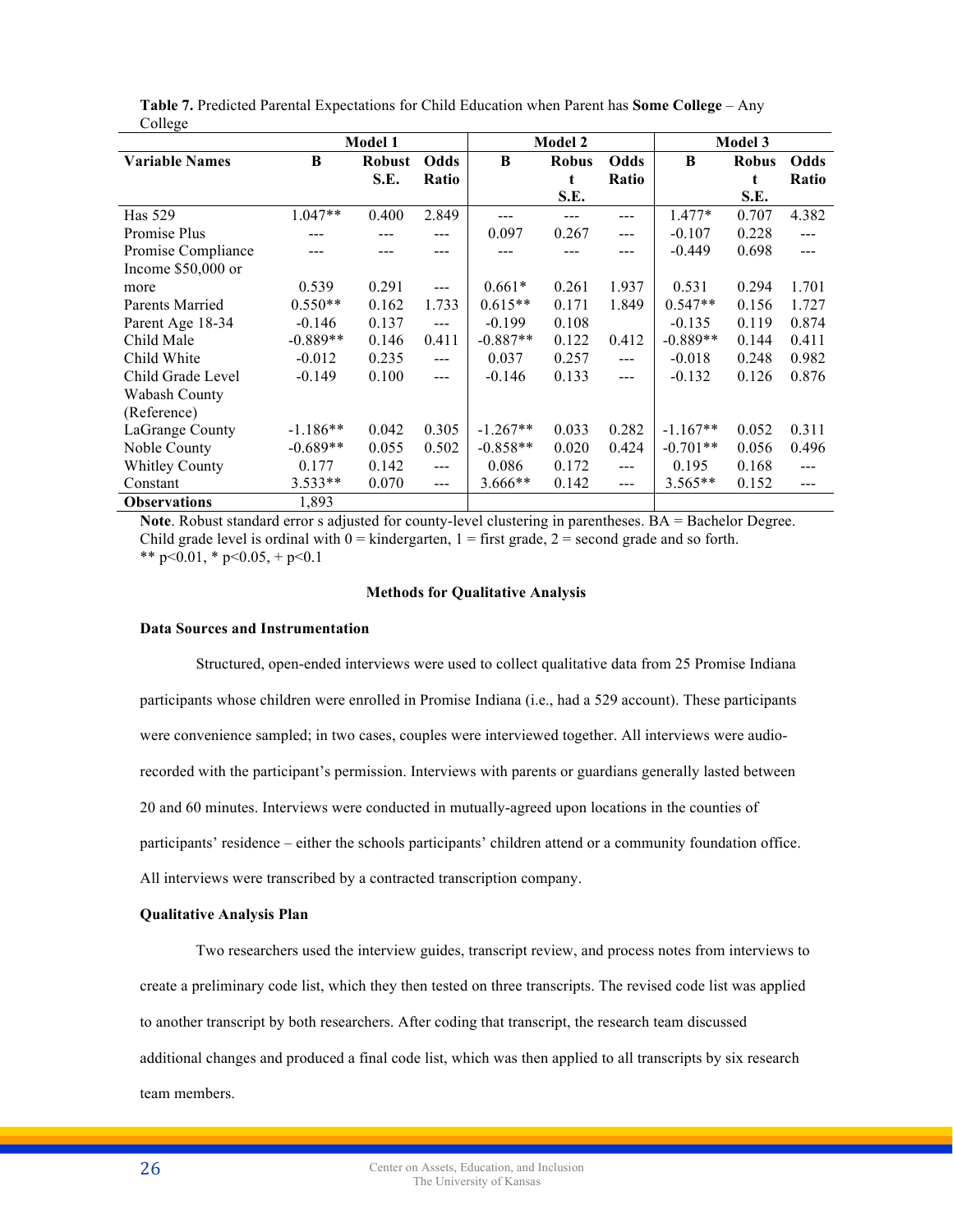Based on initial coding experiences, initial themes were identified and excerpts related to those themes were grouped in matrices to enable constant comparative analysis. Constant comparative analysis was used in a cyclical style, as described by Padgett (2008). During and after coding, researchers discussed patterns amongst the codes and emerging themes were added as necessary. As suggested by Padgett (2008), the original research question, the CSA literature base, and Identity-Based Motivation theory were consciously considered while researchers worked in pairs to search for patterns and inconsistencies within and amongst codes. Once themes and irregularities were identified, researchers worked together to synthesize the data. During this iterative process, researchers returned frequently to the transcripts to review the context, consulted with each other about unclear passages or conflicting findings, and integrated the theoretical base to make sense of the data.

## **Trustworthiness**

Padgett (2008) and Patton (2002) agree that the quality of qualitative research tends to be questioned—particularly by those unfamiliar with the rigor involved. Rather than using words such as reliability and validity, which are suited to quantitative studies, Lincoln and Guba coined the phrase trustworthiness (Padgett, 2008) and included four components of trustworthiness (credibility, auditability [dependability], confirmability, and transferability) they believed applicable to qualitative research. These principles guided the research team's qualitative processes. As suggested by Patton (2002), the team looked for alternative explanations to themes and linkages as well as evidence to support these negative cases to increase the credibility of the analysis. By analyzing in teams and gathering demographic and other information from a brief parent/guardian survey, the research team was able to triangulate data to enhance confirmability. Extensive written documentation, including notes from interviews and analysis meetings, memos from the coding process, and process notes from analysis further support confirmability. The research team worked together to keep the findings in context in order to enhance the transferability of findings and implications from this qualitative research.

#### **Qualitative Results**

Table 8 provides description of demographic characteristics of interviewed participants. All selfreported as white, 75 percent are classified as high-income (above \$50,000 annual family income), and 94 percent have at least some college education. Further, a number of the respondents are teachers or work for the local university. Extant research tells us that parents who are higher income and college educated are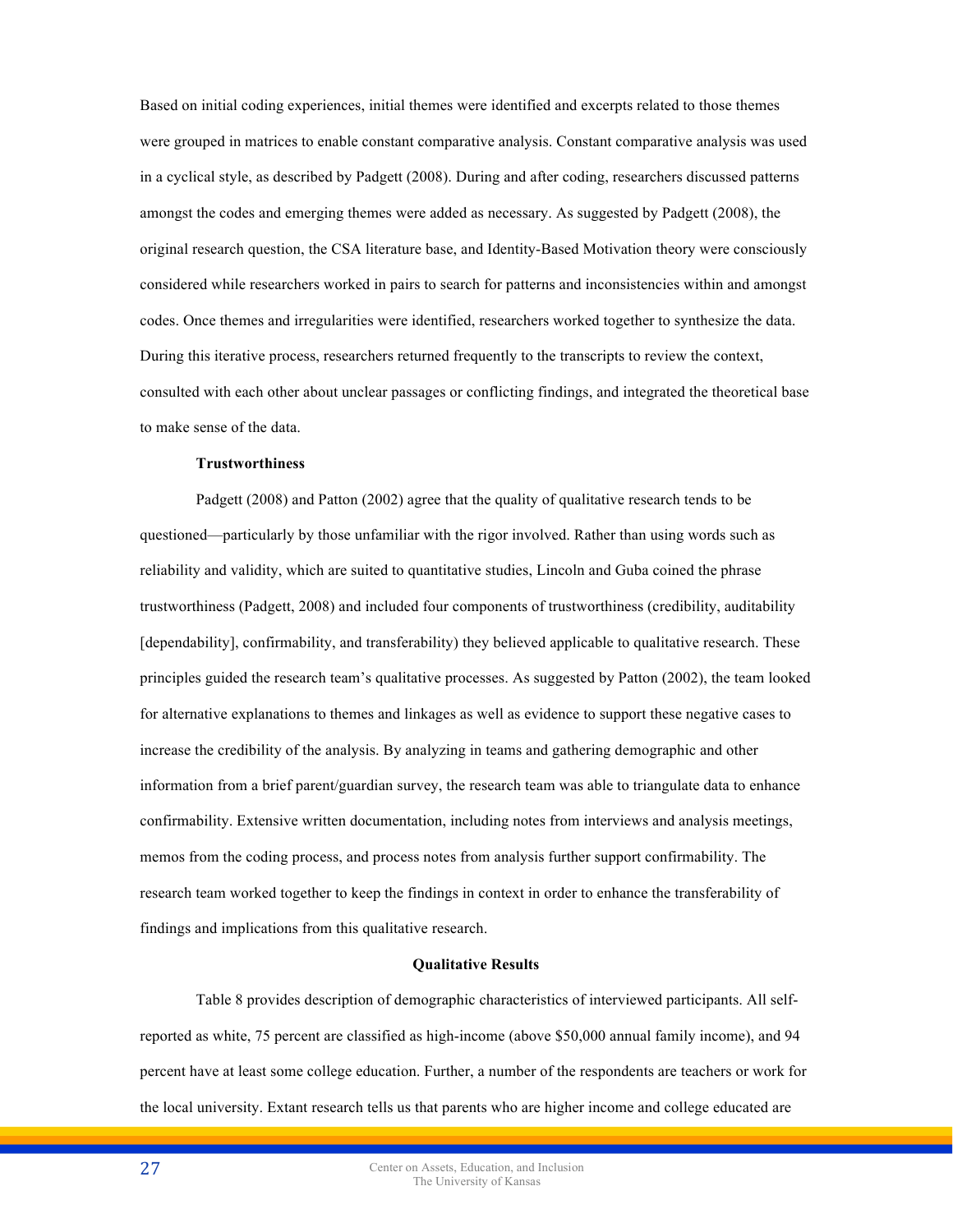likely to have more positive educational expectations (Reynolds & Pemberton, 2001), and it would seem as though parents who are teachers and who work for universities might also value college more for their children than parents who are not. Given this, we have purposefully selected a diverse group of cases to examine for the qualitative analysis portion of this study to gain a better understanding of how parents think about their educational expectations for their children. The responses of these selected interviews discussed below – Susan, Lindsay, Charlotte, and Elizabeth – provide examples of the thoughts and responses of parents from a wide range of income and education levels. Although each individual was unique and had different specific thoughts about the topics we raised, their responses showed similar patterns by family income and education. Pseudonyms are used in this section of the report to protect the identity of the participants and in some cases information is excluded that might make the parents or their children identifiable.

| <b>Variable Names</b>              | <b>Total Sample</b> | <b>Household Income</b> |                |  |  |
|------------------------------------|---------------------|-------------------------|----------------|--|--|
|                                    |                     | $<$ \$50,000            | > \$50,000     |  |  |
|                                    | $N=33$              | $n=8$                   | $n=25$         |  |  |
|                                    | Percent             | Percent                 | Percent        |  |  |
| <b>Account Holder Demographics</b> |                     |                         |                |  |  |
| White                              | 100                 | 100                     | 100            |  |  |
| Female                             | 82                  | 100                     | 75             |  |  |
| <b>Marital Status</b>              |                     |                         |                |  |  |
| Married Spouse Present             | 70                  | 25                      | 83             |  |  |
| Married-Spouse Absent              | 12                  | 25                      | 8              |  |  |
| Separated/Divorced                 | 18                  | 50                      | 8              |  |  |
| <b>Relationship to Child</b>       |                     |                         |                |  |  |
| Father                             | 18                  | $\mathbf{0}$            | 25             |  |  |
| Mother                             | 76                  | 88                      | 71             |  |  |
| Grandparent or Step-parent         | 6                   | 13                      | $\overline{4}$ |  |  |
| <b>Education Level</b>             |                     |                         |                |  |  |
| High School Graduate or Less       | 6                   | 25                      | $\mathbf{0}$   |  |  |
| Some College Credits               | 21                  | 38                      | 13             |  |  |
| Two-Year College Degree            | 15                  | 13                      | 17             |  |  |
| 4-Year College Degree              | 30                  | 13                      | 38             |  |  |
| Graduate School                    | 27                  | 13                      | 33             |  |  |
| <b>Economic Conditions</b>         |                     |                         |                |  |  |
| Full-Time Employment               | 73                  | 50                      | 83             |  |  |
| Difficulty Meeting Monthly Bills   |                     |                         |                |  |  |
| <b>Every Month</b>                 | 18                  | 63                      | $\overline{4}$ |  |  |
| Every 2-3 Months                   | 15                  | 13                      | 13             |  |  |
| 1-2 times per year                 | 24                  | $\theta$                | 29             |  |  |
| Never                              | 45                  | 25                      | 54             |  |  |
| <b>Household Income</b>            |                     |                         |                |  |  |
| $$0 - $14,999$                     | $\boldsymbol{0}$    |                         |                |  |  |
| $$15,000 - $19,999$                | 3                   |                         |                |  |  |
| \$20,000 - \$29,999                | 13                  |                         |                |  |  |
| \$30,000 - \$39,999                | $\boldsymbol{0}$    |                         |                |  |  |

**Table 8.** Selected Socio-Demographic Characteristics for Qualitative Sample of Parents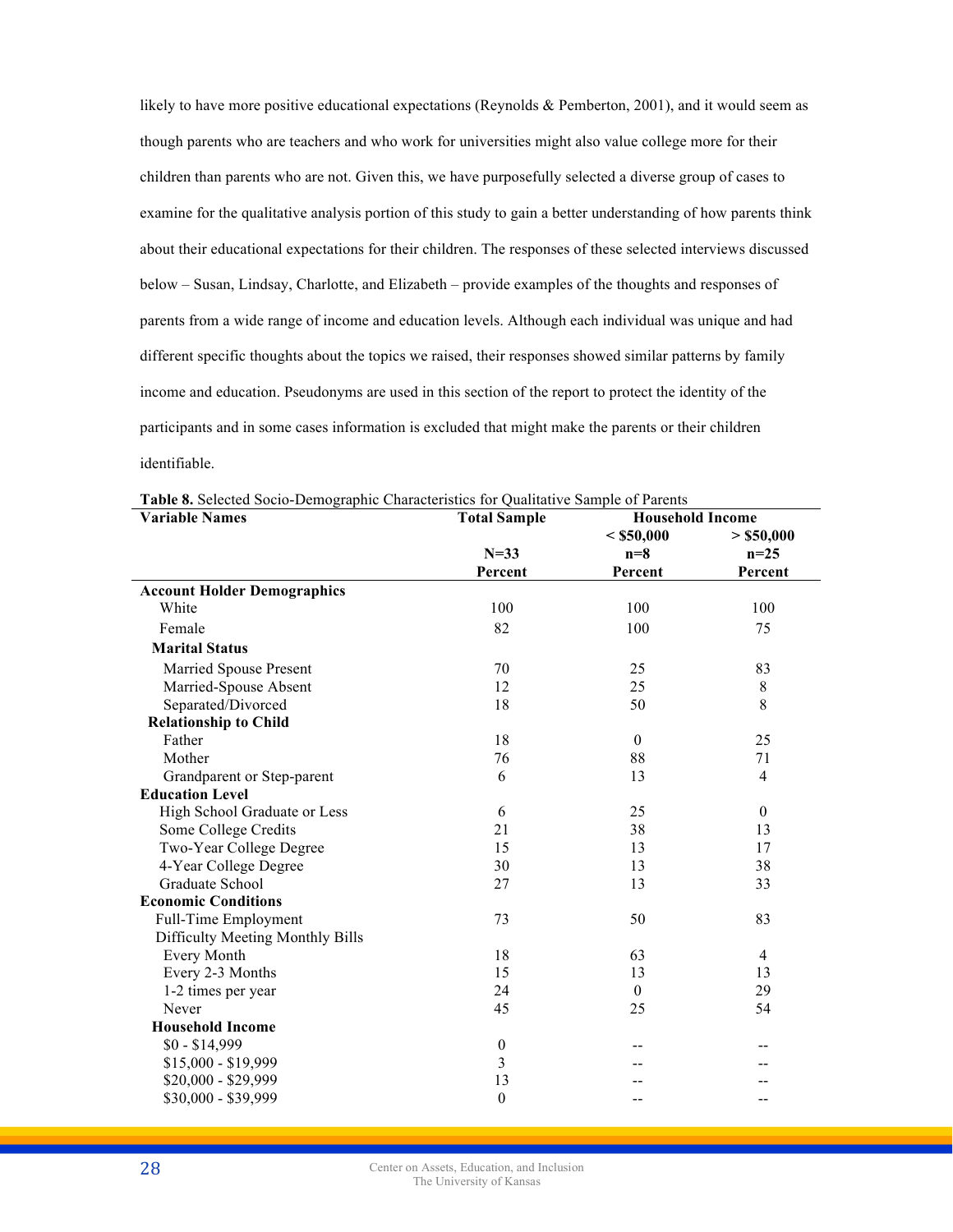| \$40,000 - \$49,999   | 9  | -- |    |
|-----------------------|----|----|----|
| \$50,000 - \$59,999   | 19 | -- |    |
| \$60,000 - \$74,999   | 13 | -- | -- |
| \$75,000 - \$99,999   | 16 | -- | -- |
| $$100,000 - $149,000$ | 25 | -- | -- |
| \$150,000 or more     | 3  |    |    |
| <b>Housing Status</b> |    |    |    |
| Own Home              | 75 | 29 | 88 |
| Rent Home             | 19 | 43 | 13 |
| Other                 | 6  | 29 | 0  |

**Note**. Grades range from Pre-K  $-5<sup>th</sup>$ . The data are not provided by education level because only two families interviewed had no college.

# **Educational Expectations among Parents who are College Educated and have High-Income**

## *Susan*

Susan is 37, and her husband works at a local university. Her family's annual household income is between \$60,000 and \$74,999, and both she and her husband are college educated. While Susan values college and expresses a desire for her children to attend college, because of her religious beliefs she will not say for certain that her children will attend college. When asked if she expects her children to attend college, she replies, *I do. Also, really I want them to be who God created them to be really and wherever He leads them, but we talk to them about we would like them to go to college.* So, despite having gone to college and valuing college, she does not feel that she can say they will certainly go to college:

I would really like to see them go. I'm not going to force them, but my husband and I both are college graduates and we were changed a lot by our experiences and would like that for our kids. I think they'll both – I don't think they are thinking that they won't.

Though Susan expresses doubt about her kids attending college, this doubt seems substantively different from lower-income, less-educated families' doubts. This comes up in a number of the interviews with higher-income parents, not always as a result of their religion, but in terms of a sense that parents expect their children to attend college and provide a variety of cues that college is highly valued, but do not want to be seen as pushing them into college.

*Salience*. While Susan does not believe that being part of Promise Indiana has changed her expectations for her kids or their expectations for themselves, she does believe that it has put college even more on their minds than it ever was before. It has *reinforced* their expectations:

*Interviewer*: What do you see as the most important aspects of the program?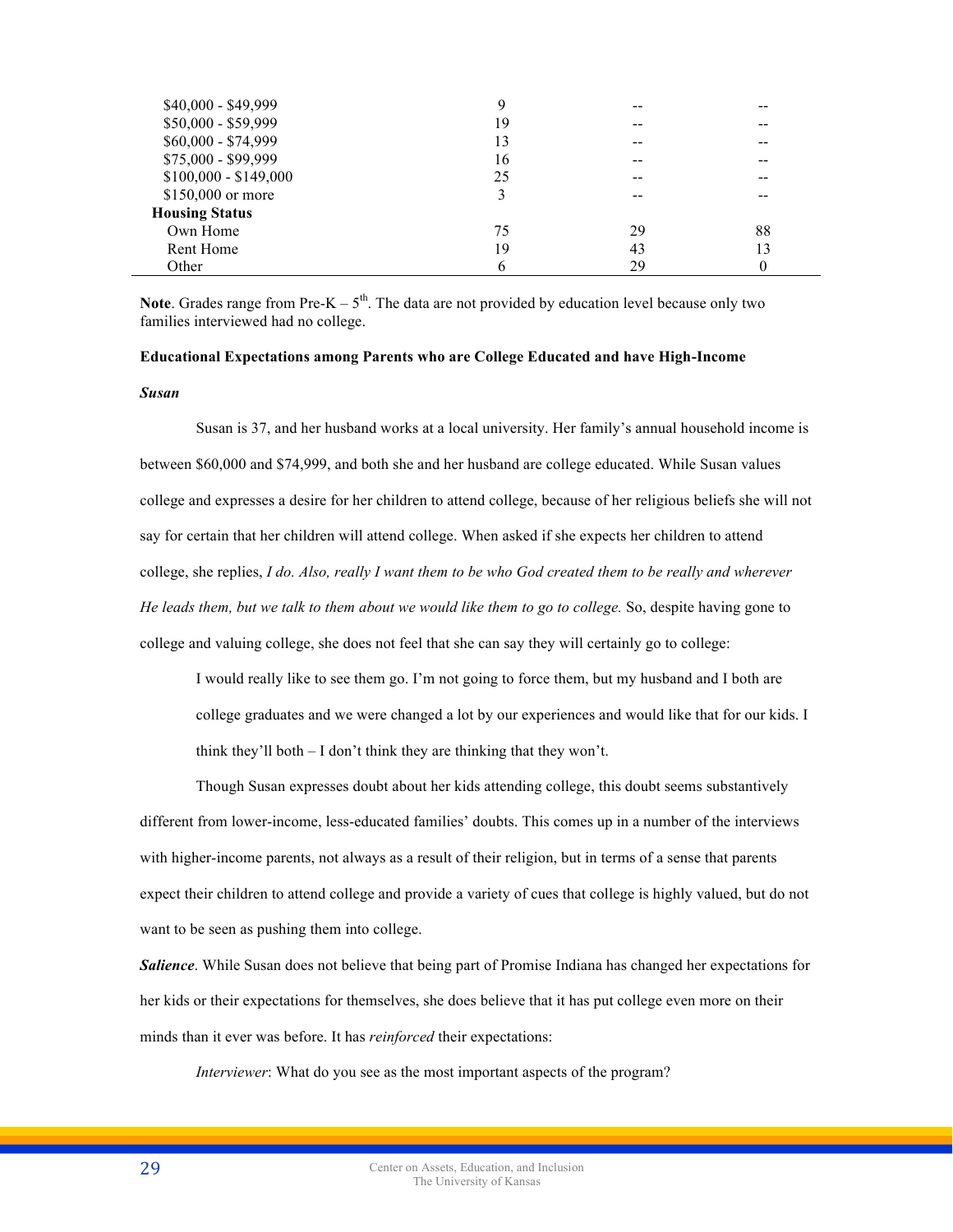*Susan:* Just awareness for kids. I grew here in small town Indiana and not necessarily a lot of my classmates didn't go to college and so awareness –

*Interviewer:* Okay.

*Susan:* For what's out there, and I wasn't thinking about college when I was that age.

*Interviewer:* Right.

*Susan:* But my kids have had a whole lot more exposure than I did and so just getting the word out and pumping them up about going to college and what that means and getting them to think about the opportunities they have going forward.

*Difficulty as Normal*. Despite being in a higher-income family and having a husband employed at a local university where college will be half-price if her children attend there, concerns about the affordability of college still exist, even if minor. For Susan, however, there is a sense they will find a way to make college happen:

*Interviewer:* Okay, so what obstacles might your children encounter in trying to reach that level of education?

*Susan:* I would like to say that money's not an obstacle but I watch the rising costs, and I don't want it to be but it could be. When I was a student, they did a cost of living projection. I went to a private Christian school and they said it was \$20,000.00 a year when I went 18 years ago, and they said by the time our kids get there, it will likely be 50 or \$60,000.00 a year if the cost of tuition matches cost of living increases which makes me gasp. [Laughs] That's not realistic for us. *Interviewer:* Okay.

*Susan:* But at the same time, my husband works at [a local university] still and commutes, and so it's half price tuition for them.

Even though Susan's children may only have to pay half-price tuition, she still sees paying for college as a potential barrier and starting to save early as one of the ways to cross that barrier. The combination of perceiving that her children are most likely college-bound and seeing saving as a path to paying for college suggests that Susan has formed a college-saver identity:

*Interviewer:* What other things would help overcome that obstacle or other obstacles?

*Susan:* We're starting them young with saving, and we need to be intentional about continuing to add to that and save for them.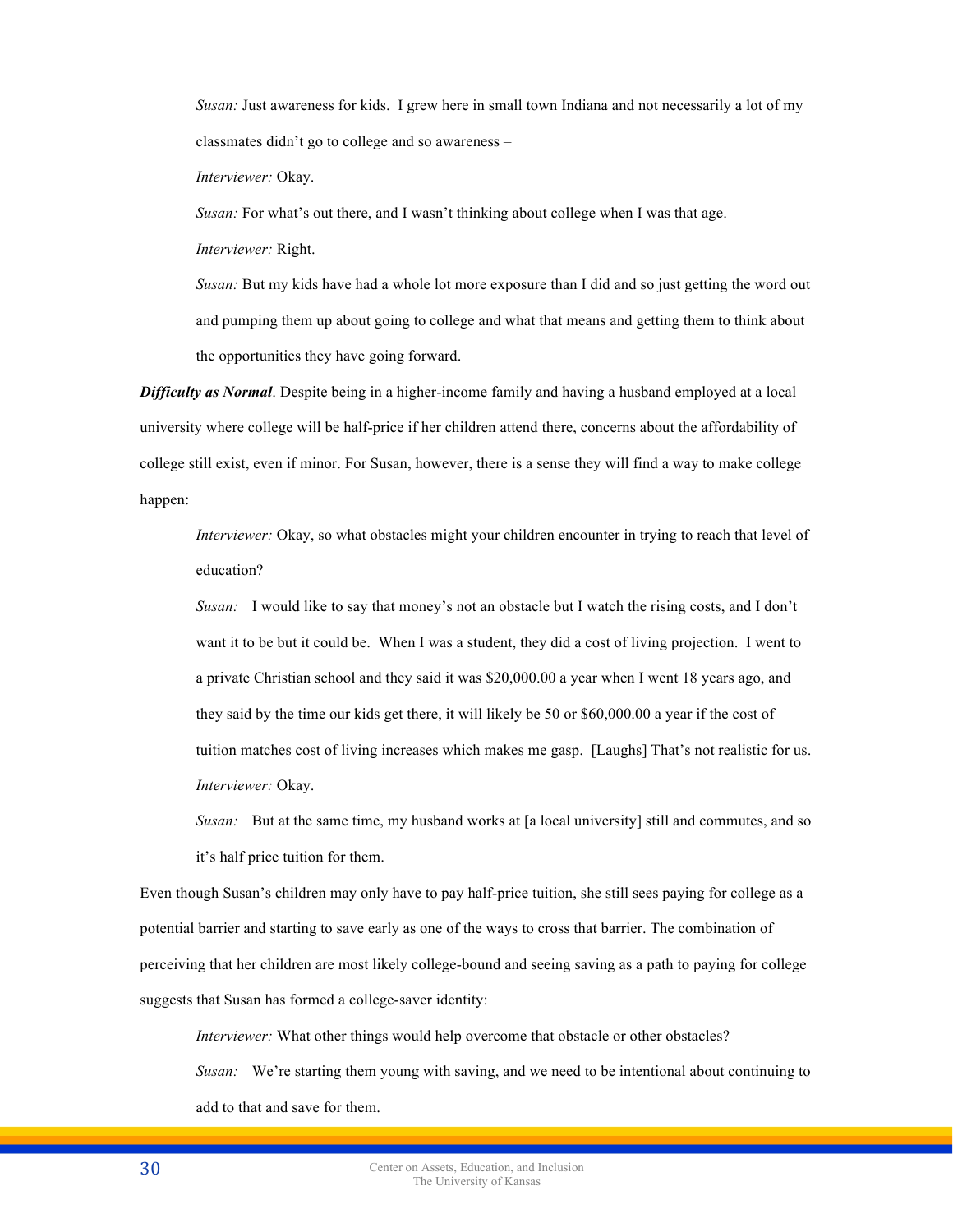*Group Congruence*. However, not all identities change behavior (i.e., are acted on). For Susan, then, the question becomes is her college saving identity-congruent. When Susan talks about the need to start saving early on and being intentional about it, it suggests her college-saver identity feels identity-congruent to her. Despite this, to date, she and her family having only made one \$30 deposit into their account for each of their two kids.

In part, it may feel identity congruent because the idea of saving for college early is tied to a community identity being established through Promise Indiana:

*Interviewer*: So what advice would you share with other children's savings programs deciding whether to incorporate something similar in their program, this component of the community champion?

*Susan:* From what I've seen, it's really helped make it – it's not just here, you're on your own to figure out how to get to college kind of a thing, but it's a we're going to do this together and it's a real positive – I think it's a very positive environment kind of thing, and it was fun to see them at the thing up at [a local college] and see them getting the kids all pumped up and excited and just the community feel of that was really fun.

This college-going culture Susan speaks of provides the context for activating her college-saver identity. And so, while she might have had positive expectations for her child's college future before, now, those expectations are being activated by the development of a college-going culture. For Susan and her family, acting means opening an account and planning to save from a much earlier age than they would have otherwise begun to actively plan. But, at this stage, a bigger part of how having an active collegesaver identity is playing out is through components of the program not necessarily related to what people might think of when they think of a CSA, such as trips to college. These things have helped generate additional conversations around college, making college feel like it is something that is close, despite their children being so young. However, it has not led to a lot of consistent saving as of yet.

## *Lindsay*

The interviews also provide some indication that husband and wife can have different expectations for their children. Lindsay, a 33-year-old mother with a degree in teaching and an annual family income between \$100,000 and \$149,999, places a high value on college: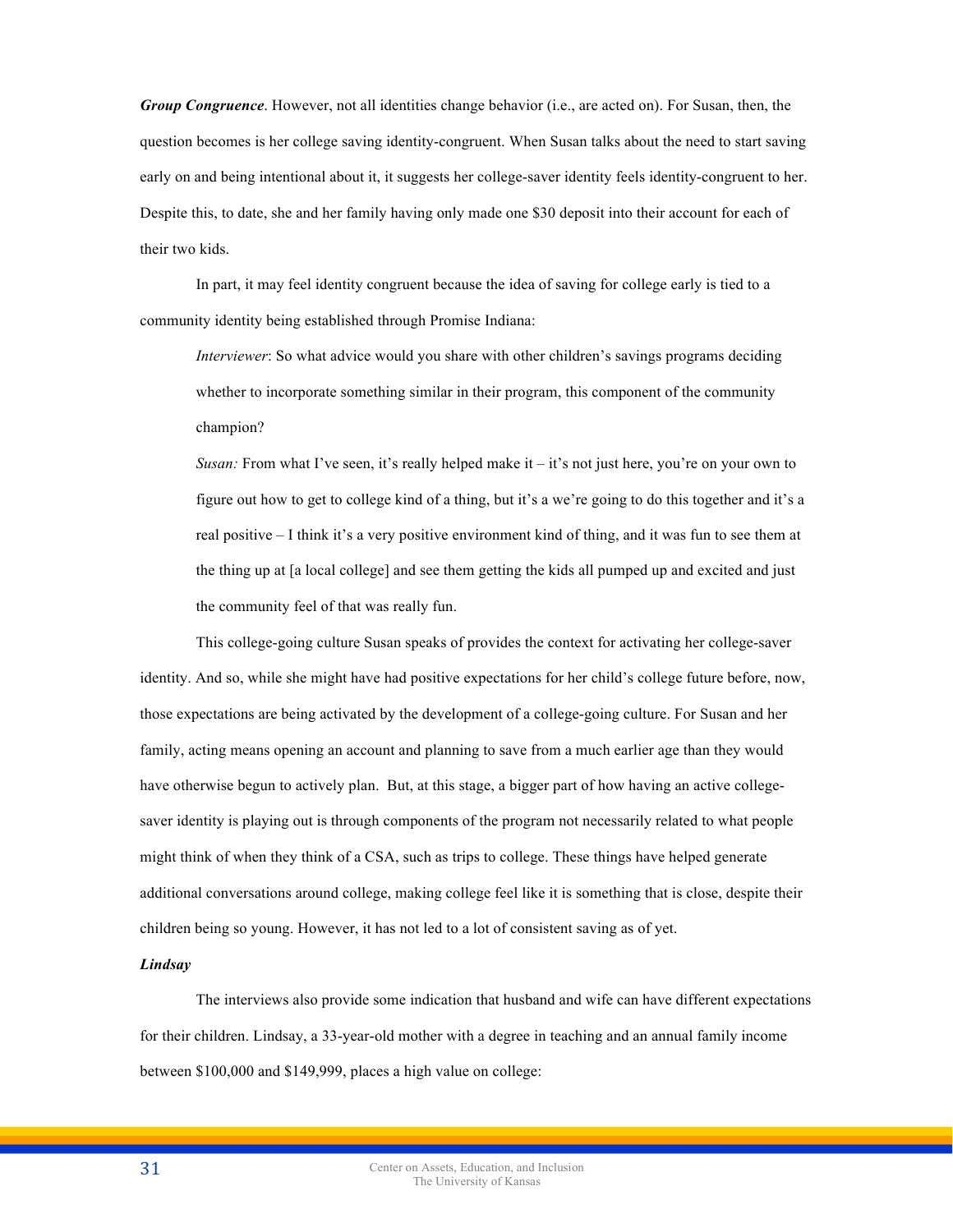I think it's very important. I'm very academic focused. My husband did a semester, decided it wasn't for him, has worked his way up from the ground up in a manufacturing company and is now in management. He did have to go back to get a degree because he knew he could only go so high without it. He would probably tell you the stuff he's learned hands on right in the world is just as valuable as the stuff he's learned in his business degree.

Lindsay and her husband appear to have different expectations for their children. For example, Lindsay says:

I will expect them to graduate from high school and beyond that I would expect my oldest for sure to have a four-year degree just because they're all different kids. I don't know much about my five-year-old yet as far as that, but she probably will too. Then my middle, he probably will but is much more hands on. If he chooses something technical we'll be just as proud of him if he does something like that.

*Salience*. Lindsay indicates that Promise Indiana is energizing students about the possibility of attending college:

*Interviewer*: What do you see as the most important part of the program?

*Lindsay:* Probably more importantly is the involvement in kids and their education and they take them to the college and get them excited about learning beyond high school and open their eyes to degrees and experiments and things at the campus. I think that's more important even than the saving.

Among high-income parents in this study, it is common for them to express this sentiment, that the most important aspects at this stage is not saving, but making children and parents feel like college is something not all that far away.

She also discusses how since her oldest child has been participating in Promise Indiana-related activities, college has been more on his mind:

*Interviewer*: Since opening the account do you think your child's ideas about education, higher education have changed?

*Lindsay:* My oldest talks about college more with the exposure to it. I've got younger sisters who've gone through college and he's been able to visit them and see them. Just that whole building that schema of understanding what college is about.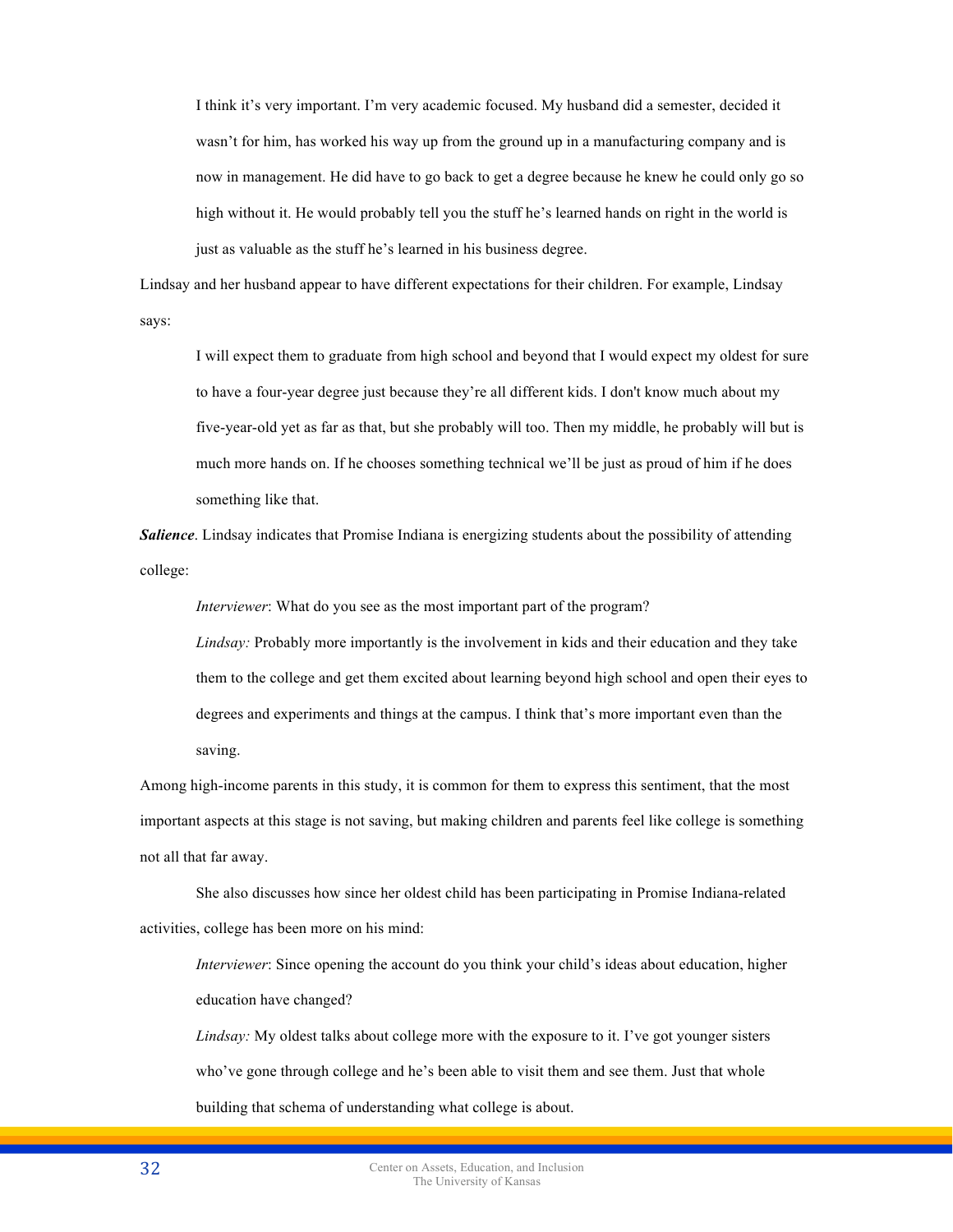*Difficulty as Normal*. In discussing overcoming barriers to college, Lindsay, who received a scholarship to attend college, draws on her experiences with receiving scholarships when she talks with her child:

*Interviewer*: What might help your child to overcome the obstacles, I know you mentioned savings and…

*Lindsay*: Yeah, we talk about scholarships and the importance of learning because then you can get scholarships or even the importance of if you have a talent and a sport, doing your very best so that you could earn a partial scholarship. This just kind of as a side note, I told them if they got full rides I would buy them a new car. My oldest looked up and found a Lamborghini last night. Gosh kid, I might as well pay for your school.

*Interviewer:* Right.

*Lindsay:* We got a good laugh out of that. That's not going to happen. Yeah, we talk about those ways. I got a lot of scholarships and that was so helpful.

Maybe because of her experience with paying for college with scholarships, Lindsay holds out hope her children will be able to pay for college with scholarships as well. As a result, she appears less likely to act on her college-saver identity with regard to saving. However, it does appear her children evidence their own savings orientation and demonstrate initiative to generate funds to apply toward college saving:

*Interviewer:* Definitely. Do you ever talk to the kids themselves about the obstacles that they might run into before college?

*Lindsay:* I mean with the ability to earn scholarships. Actually, with their savings account, they have a savings account and I have one of them that won't spend hardly anything he gets because he knows he's saving for college. We do talk about, and a part of me wants him to spend a little of it, but I appreciate that he knows that he has to save for college. County school, county farm area, so we have a local 4H fair and they're going to show animals and they already know that when they sell that animal in the fair, that money goes to saving for college. I guess, yeah we do talk about ways to overcome things. And buyers from the fair are very generous in that they give them more than what the animal's worth, so it's a really nice thing they do for the kids.

*Group Congruence*. Lindsay also discusses how other members of the family are saving for her kids' education but, despite being one of the top earners in the sample, how she finds it hard to save. Lindsay is aided in her savings efforts by extended family members who also add to the children's accounts. So,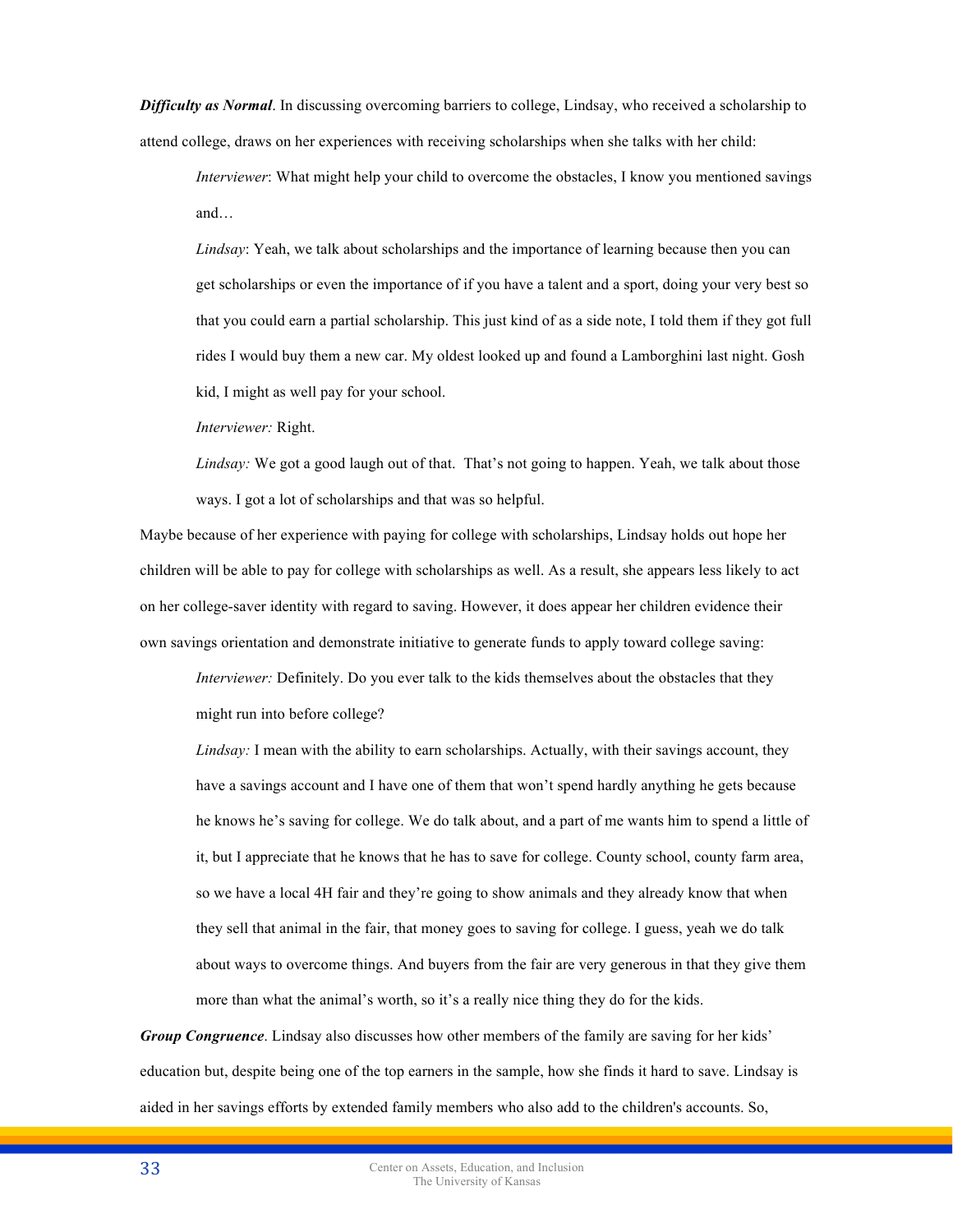supported by this community context, Lindsay and her children are receiving the message that 'people like them' save to pay for college:

*Interviewer*: If they're potentially going to encounter those types of issues, what might help them overcome that?

*Lindsay:* Setting it up ahead of time for them. I know personally for us we have you know, we don't have the greatest finances, but we have other people in our family who are going to contribute to them and they're doing the littlest things to just say, "This is what I'm doing for you and your future you're going to have this money that's going to help you."

While Lindsay has not taken much action to save now, her children and relatives have activated as savers. This has resulted in her two kids having about 10 deposits each into each account, amounting to more than \$300 per account.

She also talks about how the match component of the program, the investment by the community into her children's education, conveys the message that the community cares about them:

*Interviewer*: Are there elements of the program that help you to save?

*Lindsay:* I do like the matching that the community does. That's really nice. It's nice feel that the kids are supported. The community's backed behind the kids.

This investment by the community in her kid's education makes her want to see The Promise model spread to other communities:

*Interviewer*: What advice would you share with other children savings programs deciding whether to incorporate something similar to champions in their own program?

*Lindsay*: I would tell them to look into it and talk to the people that are in charge of it because they're outside of the school, which again is a great thing because the teachers have so much on their plate. They're doing so, to have an outside source helping, I would encourage it. Again, just the whole community backing our kids and caring about the next generation speaks volumes.

So, Lindsay's college-saver identity does not seem to be activated with regard to saving yet but Promise Indiana was successful in getting her to open an account. Moreover, there appear to be other benefits from Promise Indiana not related to saving. For example, it does seem that her kids have active college-saver identities. Promise Indiana, by bringing college saving to her mind and making it easy for Lindsay to open accounts, has also helped to stimulate other family members to save for her kids' education and has sparked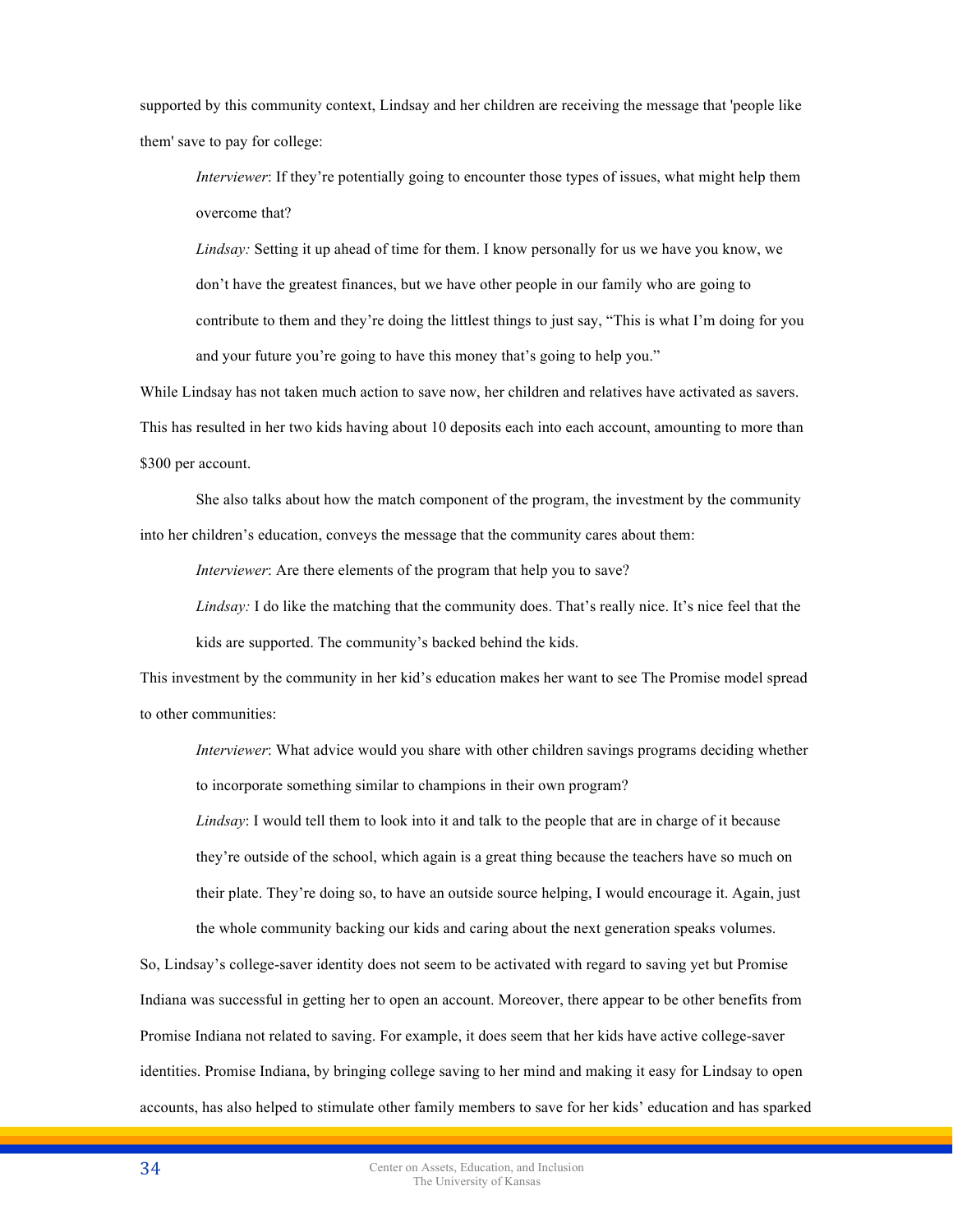discussion of the importance of college with Lindsay's children. Lastly, there is evidence that a collegegoing culture is developing in Lindsay's immediate context, particularly around the champion contributions.

# **Educational Expectations among Parents who have Some College or Less and are Low-Income**  *Charlotte*

Forty-five year-old Charlotte is a high school graduate with no college experience and an annual family income between \$10,000 and \$14,999. Charlotte, a single mom, sees college as a way for her children to have a better life than she has had:

Well, I expect them to do what I tell them to do and go to college. I think my daughter and my sixth grade son, I think they really have potential to really go far with higher education, maybe even medical fields. My oldest son, I think he would be more like a two-year college, more in working with, not medical but just working with people but I don't know. I guess that's what is not my dream, but yet that's what I feel and I keep pushing college. You have to go to college. You're going to have to so I want them to do better than what I'm doing.

Even though the difference between educational aspirations and expectations was explained to Charlotte, she still does not seem to clearly distinguish between them. On the one hand, she says that she expects her children to attend college, but on the other hand she holds reservations about whether or not college is attainable. It is almost as if she cannot bear to differentiate between her hopes and what she actually thinks will happen, because that would require confronting the fragility of her expectations. Moreover, like high-income families in this study, Charlotte uses her experiences to convey the importance of college to her children. However, the story she tells is a cautionary tell:

Yes, yes, because I'm not a college graduate and they're like, "Why didn't you? Why didn't you?" That's sad for me to push college but yet it also helps them understand that although I love my job, financially I don't make enough to provide for them what all they need, and this is what to expect unless you go to college.

*Salience*. For Charlotte, Promise Indiana has helped to make the concept of college more concrete, highlighting, for example, the fact that there is more to college than playing football. Informed by experiences gained through Promise Indiana, her children are thinking about college as a place of learning for the first time: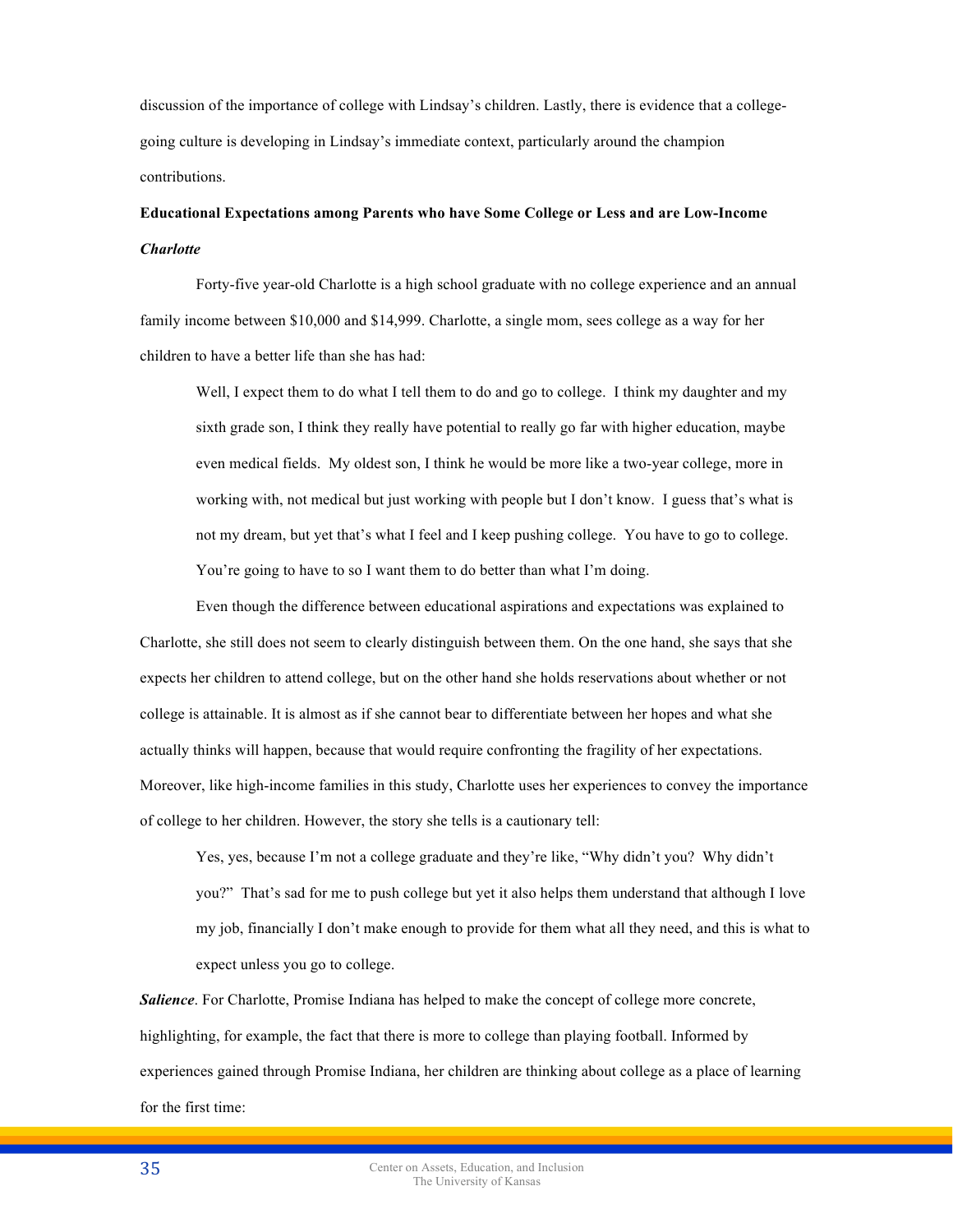*Interviewer:* How would you describe Promise Indiana to someone who knows nothing about it? *Charlotte:* I would say it's a program that's trying to encourage kids to think about their life beyond high school and get parents thinking about how they're going to pay for that, and the kids thinking a little bit about how that's going to work.

*Interviewer:* Okay, great. Do you have any aspects of Promise Indiana that you see as very important to that process?

*Charlotte:* I think the trip that – you know, the kids take a trip to [local university], I think that's important. It gets the kids on a college campus. I think my own kids thought of college as Notre Dame Football; I think that was about the extent of it. Not that they've been to Notre Dame, but they think of it as sports, not learning.

*Interviewer:* Yeah?

*Charlotte:* So I think that's important -

*Interviewer:* - Help them conceptualize?

*Charlotte:* - So they see it's a place of learning, not just you play football.

*Difficulty as Normal*. While Charlotte values college and sees it as necessary for her children's futures, she is concerned about paying for it. However, having an account to save for college has provided her with grounds for believing that she just might be able to pay for college:

*Interviewer:* Great and what were your first impressions when you started the program?

*Charlotte:* It actually was excitement because I want my children to go to college, but financially,

I'm like how I possibly do this?

*Interviewer:* Right.

*Charlotte:* To know that there's a program that one step closer to getting my children to college so I was excited.

In a separate exchange the interviewer asks, "Has opening a Promise Indiana account for your child changed your expectations for her future?" She replies, "It's just given me hope that financially, they're able to go to college, compared to now." Later on the interviewer asks, "Since opening your Promise Indiana account, do you think your child's ideas about higher education have changed?" and Charlotte answered with, "No, it's to give them hope that the money will help them get to college."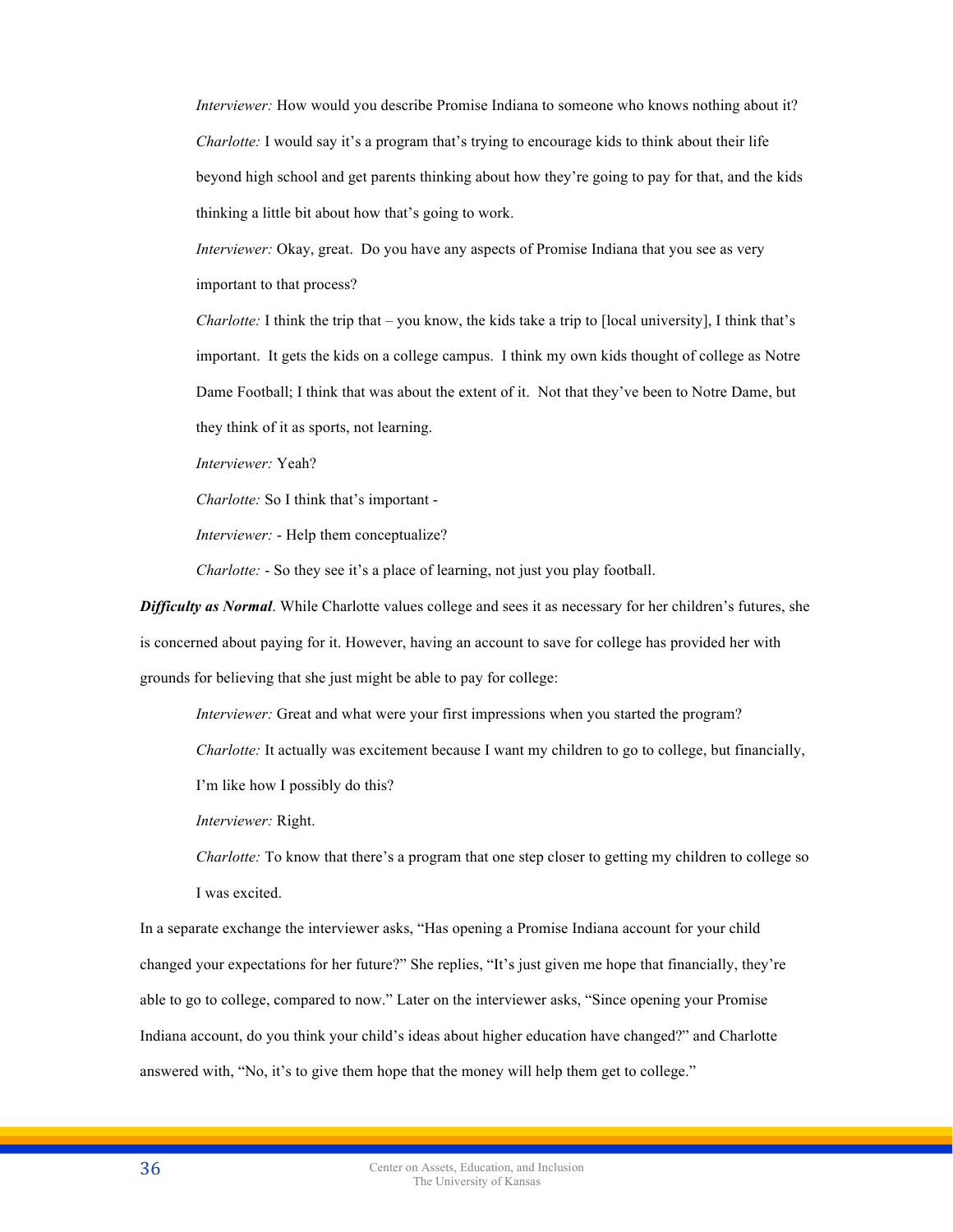However, like many low-income parents and in sharp contrast to the familiarity parents such as Lindsay have with scholarships and other supports, Charlotte seems to be unaware of other options to help her pay for college:

*Interviewer:* Great and are there things in place currently that you believe will assist your child in meeting those expectations?

*Charlotte:* Other than The Promise Indiana, that's all we have.

*Group Congruence*. Though one of the few parents in this study to discuss this, Charlotte talks about how The Promise Program has become an integrated part of the school's discussions with children:

*Interviewer:* Are there opportunities at your school or do you know of any opportunities that exist to connect with other parents who participate in Promise Indiana?

*Charlotte:* Our school, yes, it's an open conversation here at school that we do discuss Indiana Promise, that it's available, that that's their hopes and dreams too, for their kids to go and this is going to help them get there.

Charlotte also is encouraged by what she sees as the efforts of the community to help her kids and other kids attain a college education, "Oh, it has just been a blessing, that to have organizations care about the children of today, to just the importance of the education so it's a blessing." Given this, it appears that Charlotte has formed a college-saver identity. Further, this identity appears to be congruent with saving as a path to help pay for college.

# *Elizabeth*

Elizabeth is a 61-year-old grandmother with an annual household income between \$20,000 and \$29,999. She went to college but dropped out after one year:

Yes, when I read these things… Because my dad paid for my year of college and that is why I quit, because I didn't want him to spend any more money. I was like, "You don't need to be doing this. I don't know why I am here." So, that never…funding a college education never occurred to me.

While her father helped pay for her first year of college, he did not support the idea of women in college: I think it is very important. I really do. I think it is very important. I went to school for a year and I quite after a year, because I didn't know what I was doing. I came up in a generation that some women were encouraged to achieve and I wasn't among those women. My dad just thought we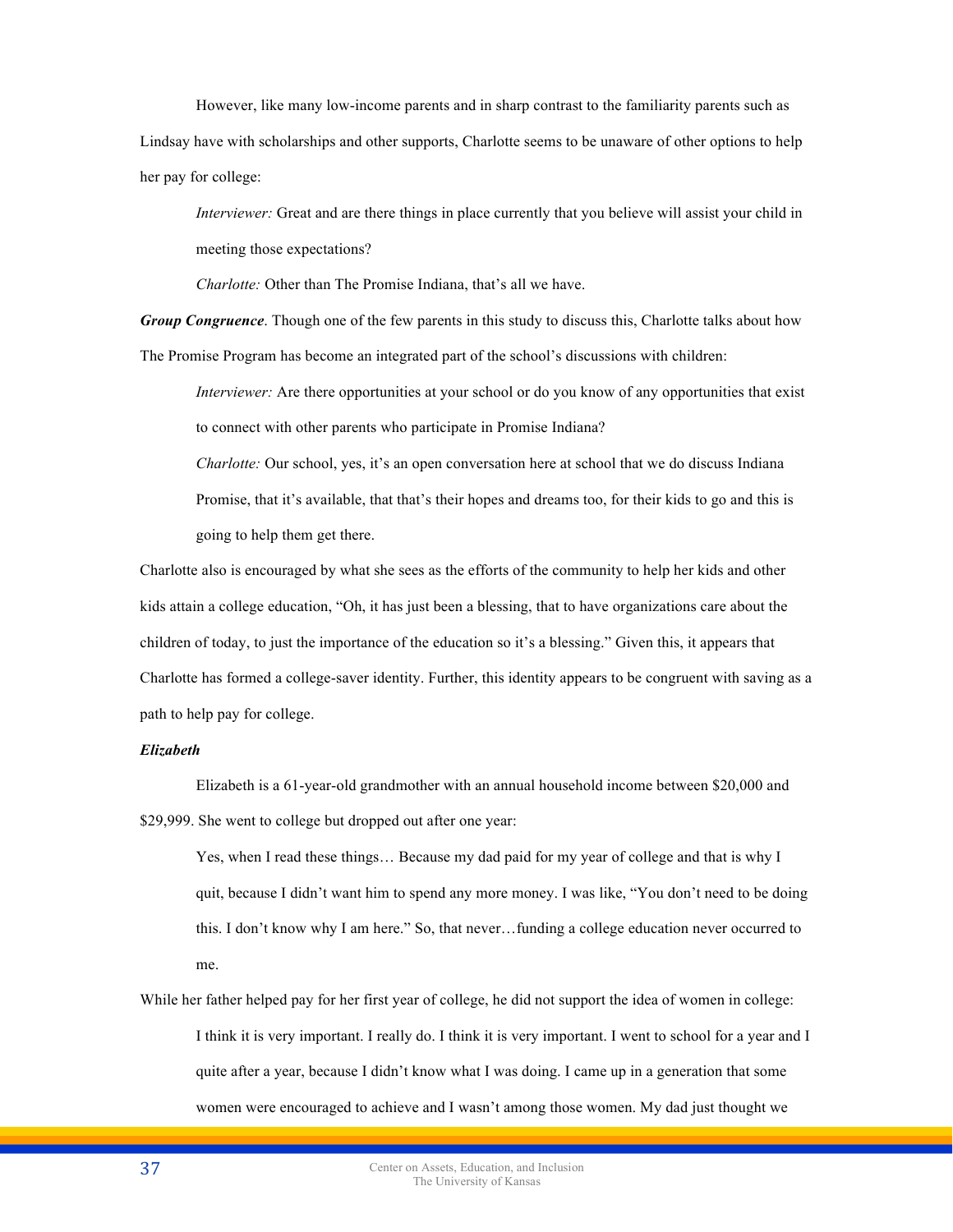were all housewives. So, when I went to school, I was kind of clueless. I didn't have those goals. I feel like I have wasted a lot of my potential. I don't want to see my grandson do that. That is my biggest thing. I don't want him to waste his potential.

Elizabeth's experience with student loans may also color her expectations for the grandson she is raising and help shape her perception of the value of college.

Then, my daughter went to school and it was different because I had to fund hers, part of it. I took out a school loan and the rates were just outrageous. I worked in a bank. It was horrible. It was the parent loan. The parent loan that I had was terrible. I couldn't believe it. I paid it off, but I can't believe that people that are going into retirement and they are still in debt. I had no idea how bad. That is where I have the problem of the balancing act of, "Okay. Do I want to go into debt…?" I don't have to worry about that now for me, but I lost my job after thirty-three years. It has been six years ago that I lost it and I had been there for thirty-three years and I could remember people sitting around saying, "Why don't you go back to school?" I said, "I don't have enough time left to repay a loan if I go back to school." Because I was fifty-six or fifty-seven at the time. It is like… I think I am smart enough and capable enough, but I don't have time to pay back those loans. That is the issue. That is what I think is horrible for young people right now. The cost of an education is out of hand.

These varied experiences may result in Elizabeth giving her grandson mixed messages about her expectations for him. When talking about whether everyone benefits equally from college, she said:

So, it depends on the education, I think. I think it depends on the field of study. But, by the same token, it seems like the people that do have a degree, even if they go for a job, they still get a better job even though it has nothing to do with what their degree was in. It is different for everybody. Yes, I agree. Because some people are focused on their particular skill and then they find out that that skill doesn't' really take them anywhere. That is a balancing act. Do you want to go and do something creative and artistic or do you want to go so that you get a good job and a good paycheck.

In the end, it does not appear that Elizabeth is sold on the idea that college pays off. Her experiences tell her it pays off for some people but not everyone. And so, she is not sure it will pay off for her grandson.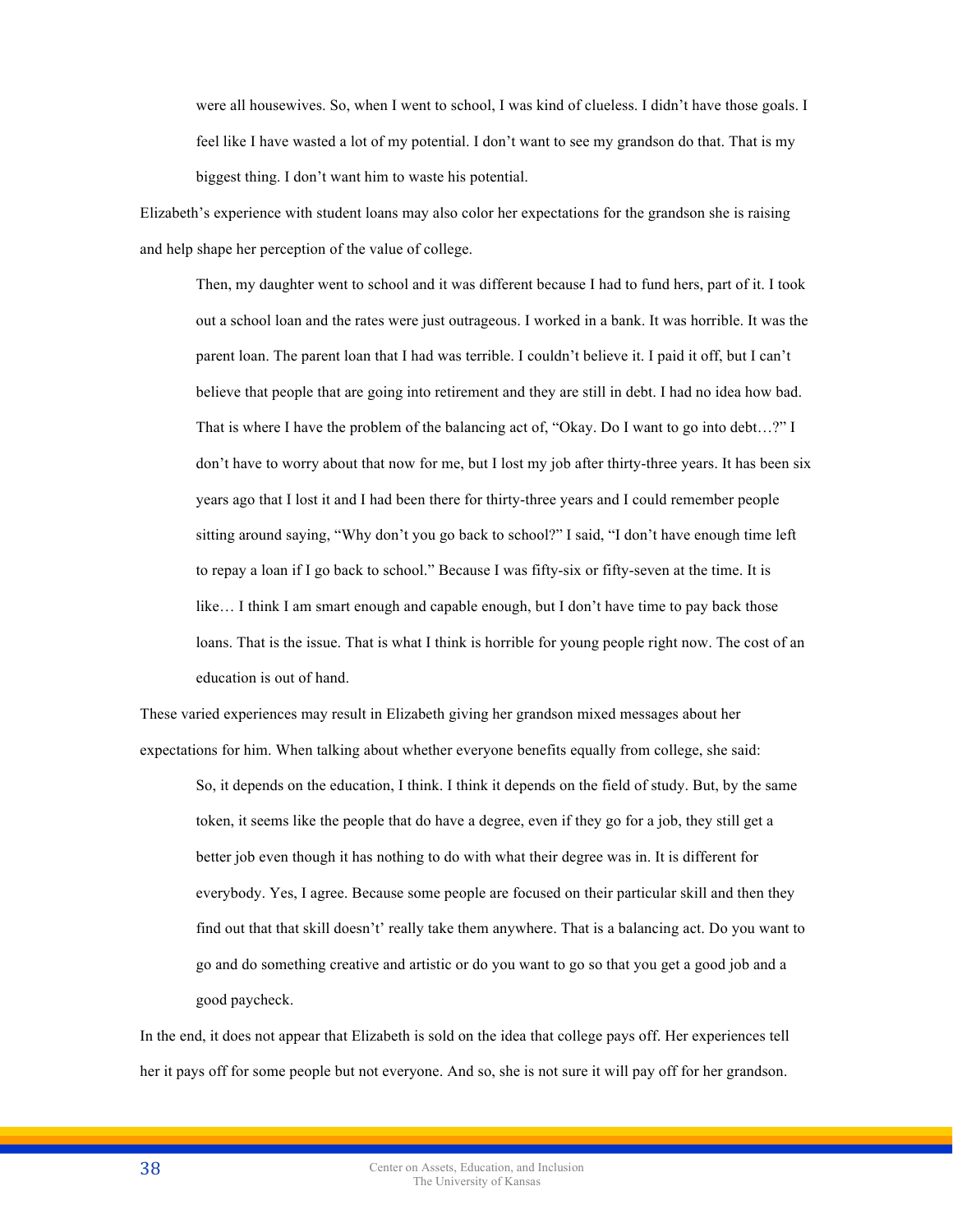*Salience*. Elizabeth indicates that the 529 monthly statement acts as a reminder of the importance of saving for college for her grandson:

*Interviewer:* What advice would you share with another children's savings program that was deciding whether or not to incorporate something like the community champions into their own use of the program?

*Elizabeth:* I think it probably encourages the parents and the kids to want to further their education. That is what I really think. I think it is important. I think it is a starting point. It really is a starting point. That is something that I still focus on right now, is that I got his statement the other day and I thought, "I need to put money in there." It is like, I get my tax refund here pretty soon, hopefully, and I can put some money in there. I think it is good.

*Difficulty as Normal*. Because Elizabeth is older, she recognizes that she has limited earning capacity, so she sees saving as a strategy for helping her grandson pay for college:

*Interviewer:* Why did you become involved with Wabash County Promise?

*Elizabeth:* Because I thought it was something that I hope my grandson would pursue and I would like to help him any way I can. And that is going to be hard, because I am old. I am going to be older than most parents and I don't have that earning capacity. So, I would like to be able to help him any way I can.

Elizabeth is taking steps to help her grandson save for college. Despite her very low income, there have been four deposits into her grandson's account, for about \$175 in family contributions.

*Group Congruence*. Similar to many of the other participants examined in this study, Elizabeth sees the investment The Promise is making into her grandson's account as evidence that the community is involved in helping her get her grandson into college:

*Interviewer:* Of those things you told me or anything else, what do you feel is the most important part of Wabash County Promise?

*Elizabeth:* The college choice account is what the account or the…is the name of the fund, I guess. That, I like. The Wabash County Promise, I like that the community is involved. I think it is great that the community is investing in the kids.

It appears that Elizabeth has formed a college-saver identity. She sees her grandson as going to college and saving as a strategy to help pay for college. However, given her experiences with college (e.g., lack of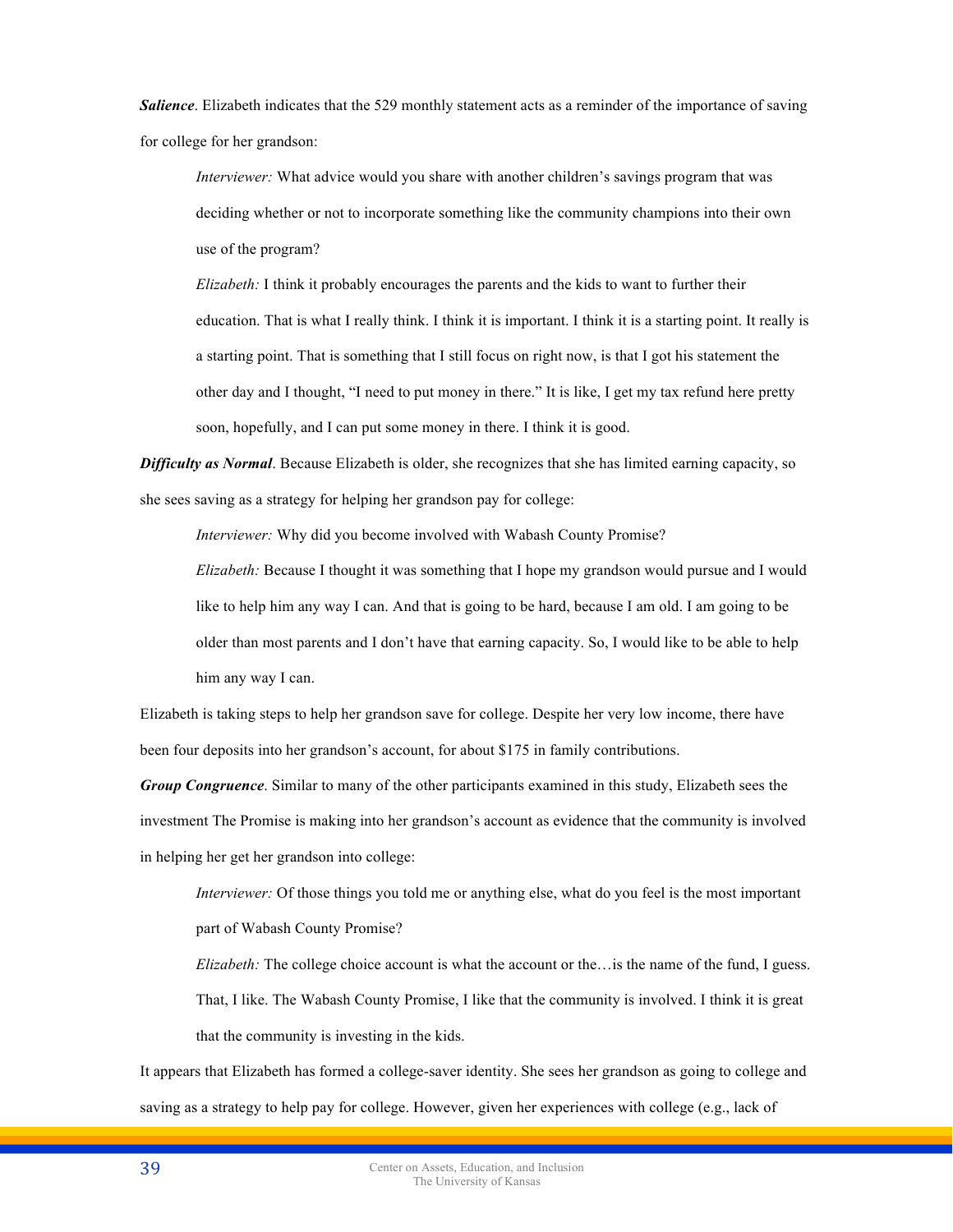support from her father, difficulties paying back student loans, and seeing other people in her community who attended college but failed to get a job in their major along with her limited capacity for earning), it seems like context (i.e., development of a college-going culture, perhaps availability of other resources to address college affordability) will be important in whether or not she acts on her college-saver identity.

#### **Discussion**

Overall, the quantitative results suggest that parents are more likely to expect their elementaryschool children to attend college if they have a 529 account. It might be argued that it is not surprising that having a 529 account is correlated with more positive parental expectations because parents typically only invest in a 529 account if they expect their child to benefit from the account by attending college. However, one of the lessons from this study brings this logic into question. What we learn from this study is that parental educational expectations vary in strength within this sample. Using an IBM approach to studying parents' expectations, we might state this as some expectations/identities are more likely to be acted on than others. So, just because parents expects their children to attend college or have created identities for themselves as parents of college-bound students, it does not mean that this identity is active (i.e., shaping their behavior). Something in their context has to cue them to act now on this identity, and then acting must feel identity-congruent.

For some families, particularly high-income families, it appears that their context provides plenty of cues to open a college savings account. This is consistent with research that shows enrollment in typical 529 programs—those that do not include a CSA component—is concentrated among high-income households (United States Government Accountability Office, 2012). However, even among high-income families, overall rates of saving for college are relatively low and trending downward in national data, suggesting that, with respect to saving for college, even among high-income families, the context does not necessarily signal to begin saving for their child's college education (SallieMae, 2015). We see this in the case of Lindsay. While she is one of our higher earners, she has not started to save in the account herself, although her relatives have, and it does not appear that she would even have opened an account if it were not for The Promise. Similarly, Mike, 32, and his wife have a college degree or higher. Their annual family income is between \$75,000 and \$99,999. He most succinctly states why exposure for high-income parents is important:

*Interviewer*: Are there elements of the program that are helping you to overcome those challenges?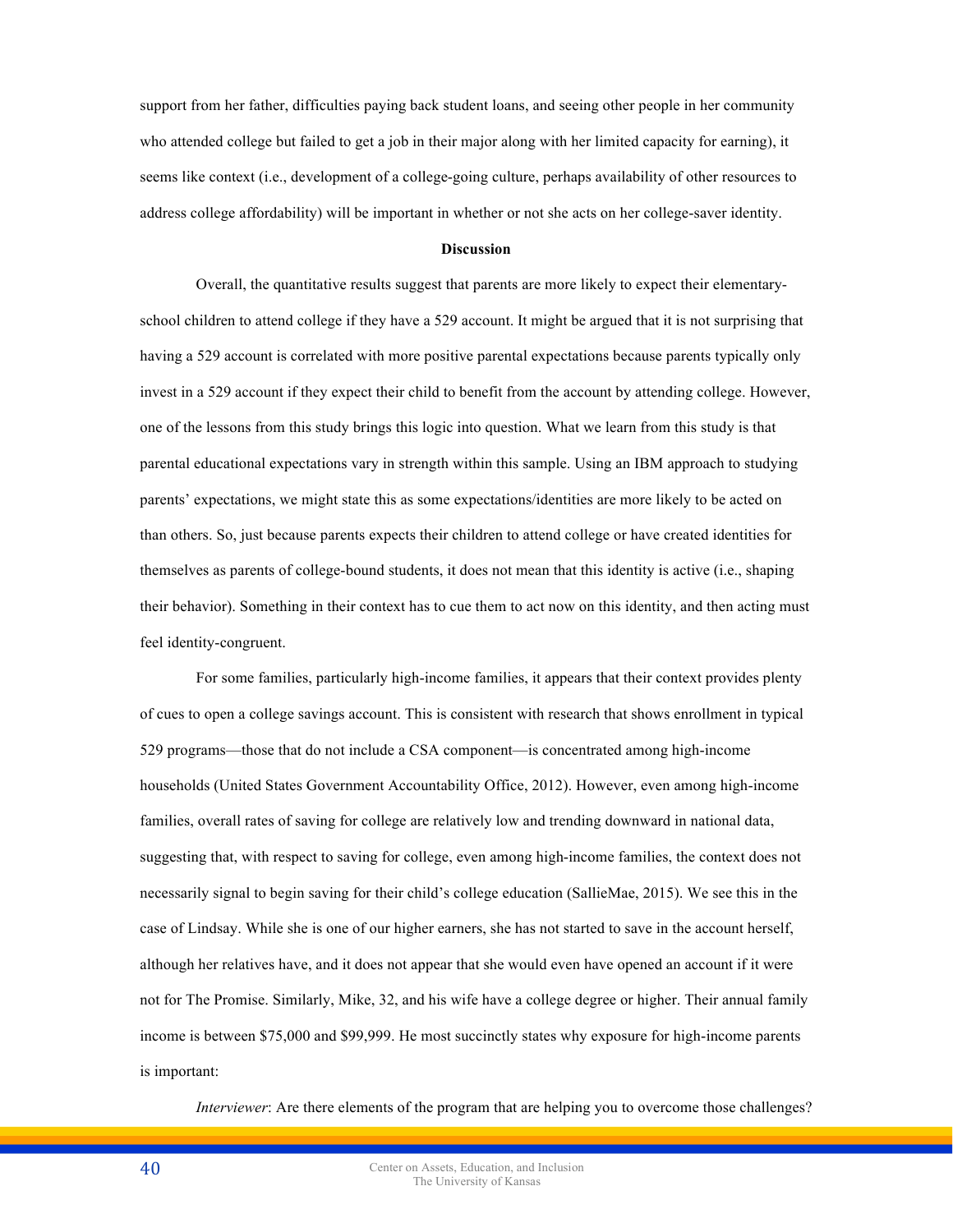*Mike:* Yeah, I think so, I mean if  $I - I$  guess I would even probably go so far and say if this program wasn't in the county, I don't know that she would have an account at all, at this point. It's been one of those things that you know, we've been always again had in the back of our mind, like we probably should you know be thinking more seriously about this and making this a priority, but without the clear and easy process of the County Promise, you know, materials coming home, here's how you can get this started, here's how we'll help you get this started, that's been pretty integral in us having anything for her at this point. So, I think there's a lot of value in the program.

However, this only partially answers the question because this speaks more to exposure than it does to the account. The quantitative analyses help shed further light on the topic. Quantitative results suggest when controlling for having an account, Promise Plus by itself is associated with higher parental expectations for their children in the case of high-income families. It makes some sense that the effects of exposure would be strongest among high-income families because, for the most part, they expect they will find a way to pay for college and Promise Indiana is just one of many tools at their disposal for saving for college and getting them more familiar with college. The idea that having an account might matter more for low-income parents is consistent with previous research on parents' expectations and children's savings accounts that are administered through a state 529 (Kim, Sherraden, Huang, & Clancy, 2015). Kim, Sherraden, Huang, and Clancy (2015) find that parents who have a 529 program as part of SEED OK have higher expectations for their children than parents in the control group and that these effects are strongest for the poorest families whose baselines may be more amenable to influence by a CSA intervention. Qualitative evidence supports the idea of stronger benefits for low-income households. Low-income parents like Charlotte expect their children to attend college but see limited options for paying for college. State 529s converted to serve as platforms for CSA interventions provide such things as easy enrollment, initial deposits, matching, and incentives to encourage lower-income families to participate. The importance of easy access is consistent with research by Sallie Mae (2015). They find that 20 percent of parents who said they did not have a plan for paying for their child's education said they did not because they did not know how to get started. Prior to conversion to CSAs, 529s might have been seen by lowerincome families, if they knew about them at all, as accounts for others not like them and therefore as having no relationship with their own expectations. Even if these parents hold strong expectations for their children's educational futures, 529s may be unlikely to be perceived as valuable supports to these aims.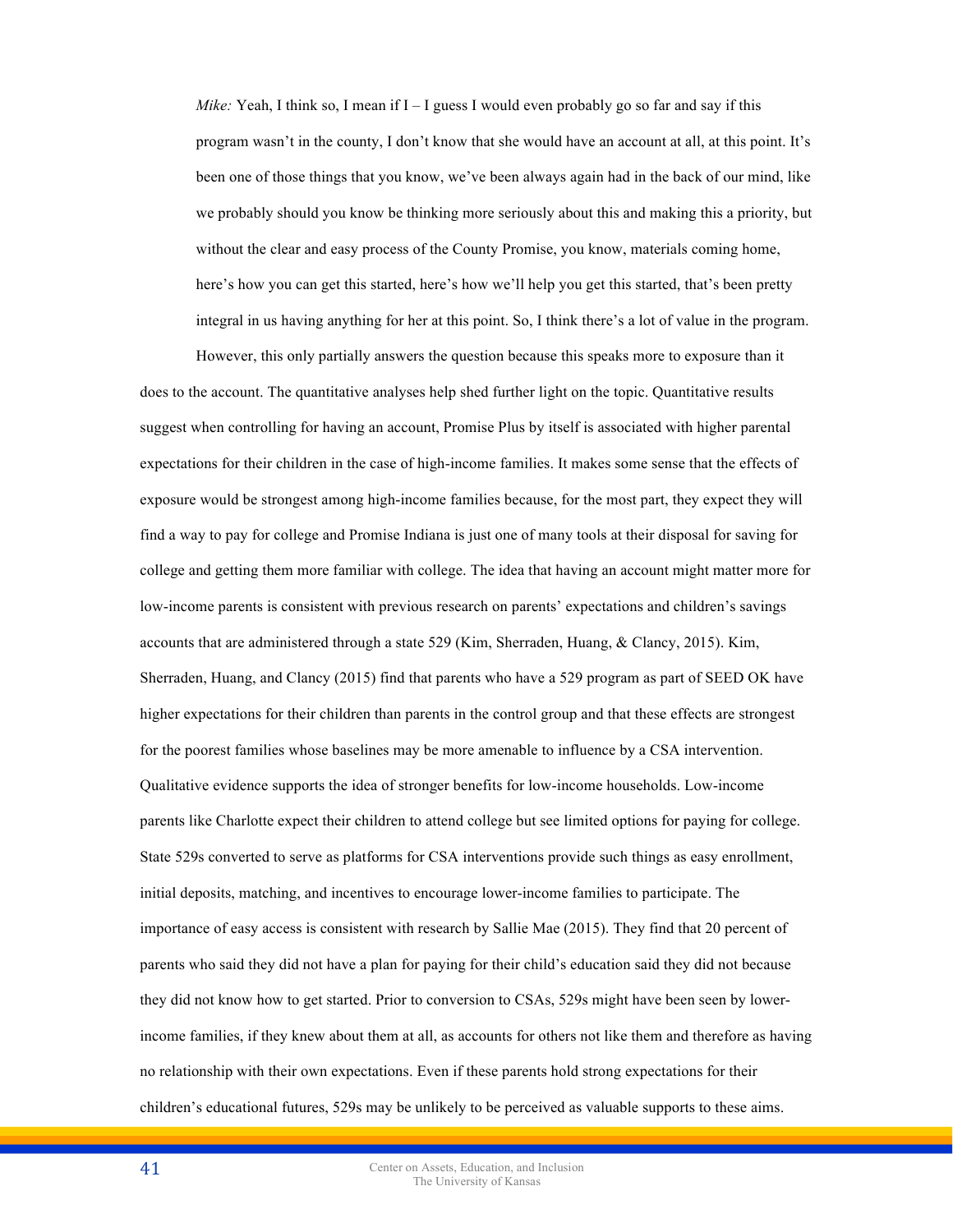Once converted to a CSA, low-income families may see these accounts as making college more attainable, now that they have a way to pay for it.

Consistent with this idea, results are consistent with stronger benefits for parents without any college education. Moreover, the evidence suggests that Promise Plus is correlated most strongly with parents' educational expectations when combined with having an account. Specifically, parents who were both exposed to the program and have a 529 account are over three times more likely to expect their child to attend college than others; this difference increases to 13 times more likely when limited to parents with no college education. Further, with regard to CSAs, it appears that acting can take on different forms. That is, acting is not just saving. For Susan and her family, for example, acting means opening an account and planning to save from a much earlier age than they would have otherwise begun to actively plan. Among parents of young children, having an active college-saver identity is playing out through components of The Promise Indiana program not necessarily related to what people might think of when they think of a CSA program, such as trips to college and the development of a college-going culture.

#### **Policy Implications**

Importantly, correlational evidence from the quantitative component of this study suggests The Promise Program may have an equalizing effect on parental educational expectations by parental education level. If additional research finds this is the case, a model such as The Promise may be one policy lever to help increase equality in educational expectations for children.

The ability to design CSAs to influence the three components of IBM may be important because these components may help to determine whether parents will act on a particular identity (Oyserman, 2007; Oyserman & Destin, 2010). Therefore, we suggest that in order to maximize the potential of CSAs for affecting participants' behaviors, CSA programs may need to ensure that their incentives, marketing, financial education, and other activities are designed to influence one or more of the components of identity formation and activation researched by Dr. Oyserman and colleagues. For example, in the arena of identity salience, CSA programs can provide children with a college savings account and regular information (e.g., a savings account statement) on the account, to signal to parents that college is near and something they need to act on now. They may also connect CSAs to aspects of the educational environment, since the immediate context influences which identities come to mind (Oyserman, 2015). Children's Savings Accounts themselves provide parents with a strategy for overcoming the difficulty of paying for college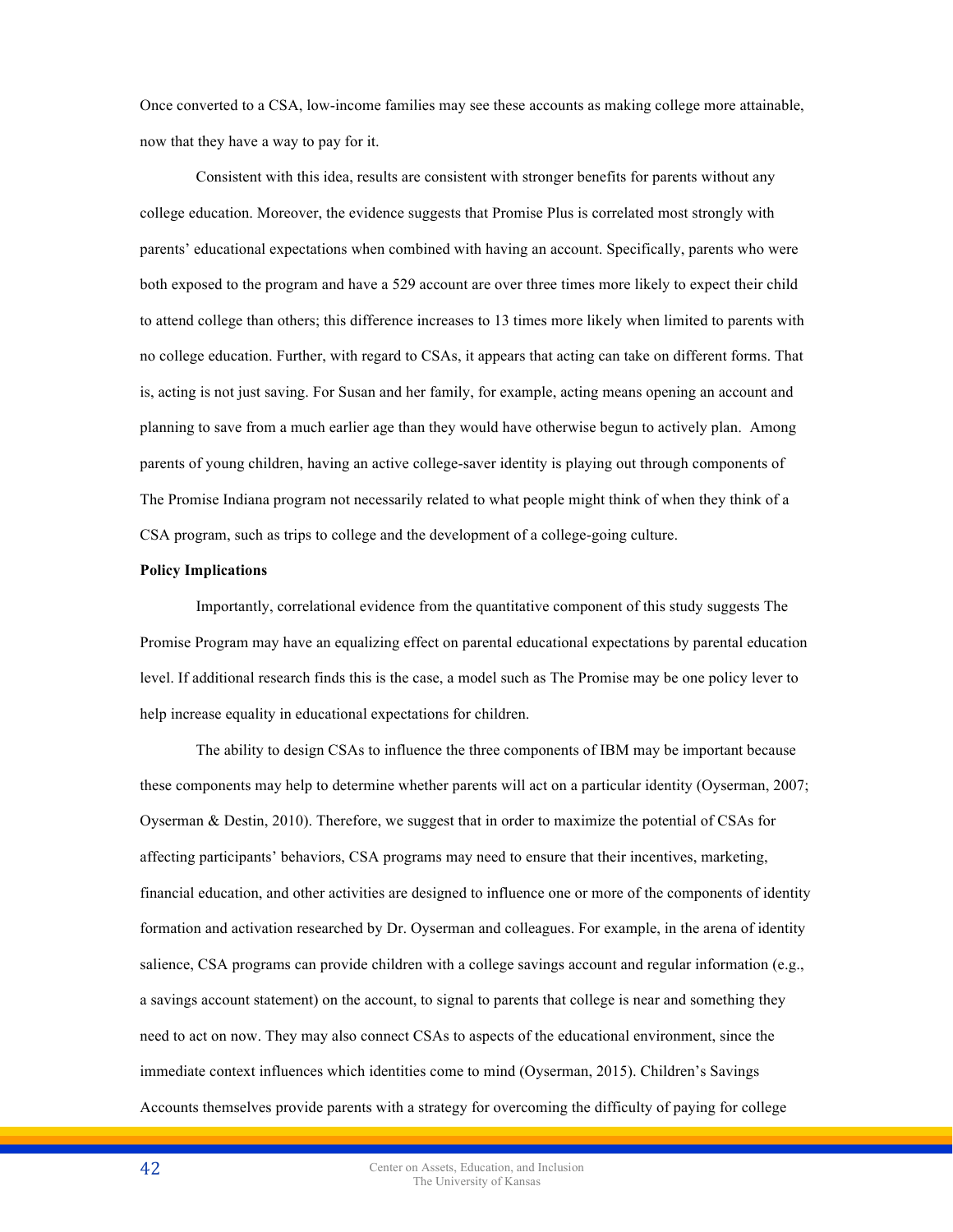(e.g., Elliott, Sherraden, Johnson, & Guo, 2010). From this perspective, even small-dollar accounts—which represent both current and *future* savings—might signal to a parent that financing college is possible. Similarly, CSAs can use financial education and college preparation materials to position the task of paying for college as difficult enough to require engagement, but not so overwhelmingly hard that parents conclude it is impossible (Oyserman, 2015). Finally, a college-going culture can develop when parents perceive that there are general support and specific resources to complement their own efforts, and when the importance of education beyond high school—in some permutation—is communicated meaningfully to children and their parents, across a child's educational trajectory. Initiating a city- or county-wide CSA program may signal to parents as well as others in the community that people like them can go to college, supporting the development of group congruence, particularly when elements like marketing, college preparation, and financial education are carefully calibrated to foster this dimension of identity.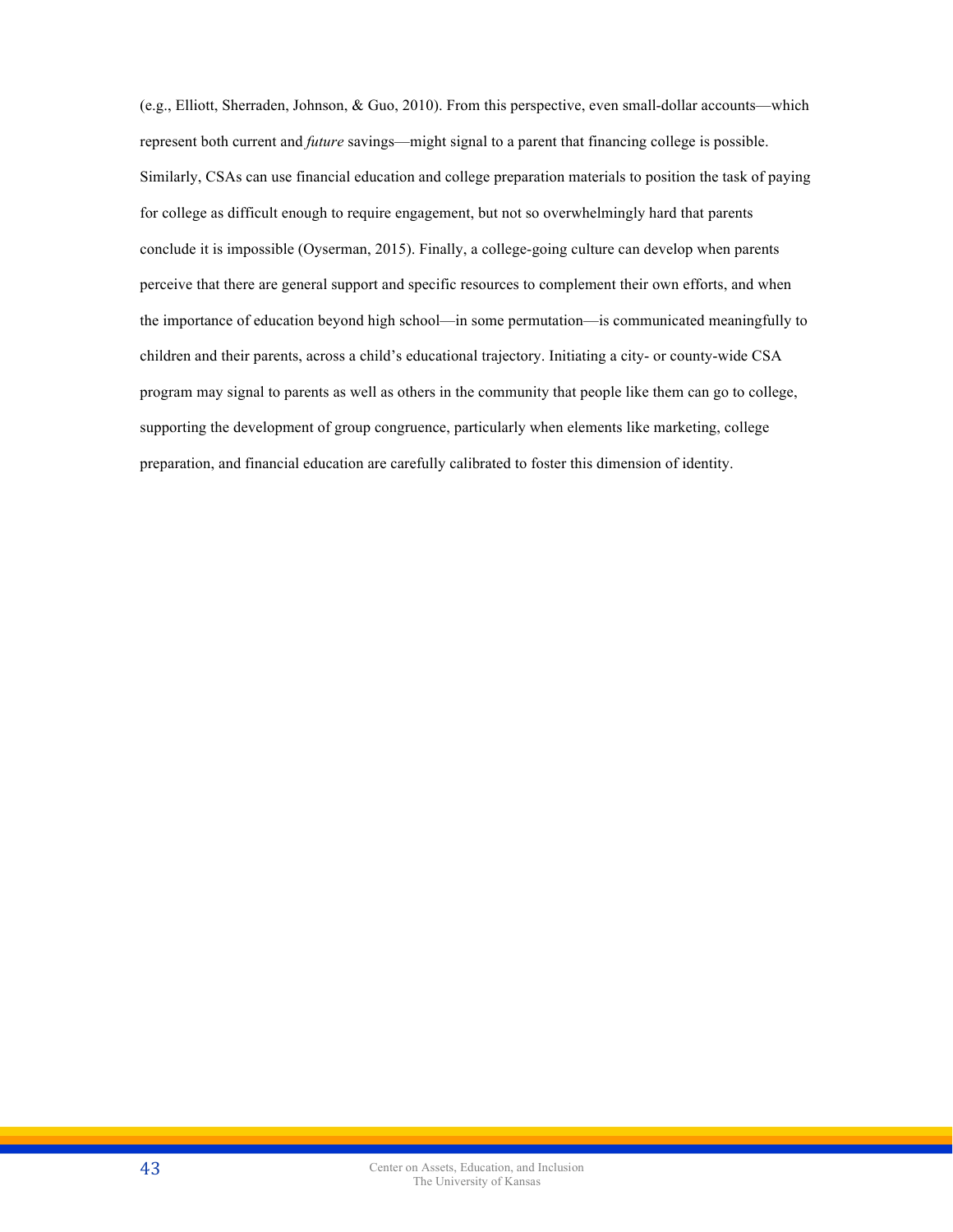#### **References**

- Aaker, J. and Akutsu, S. (2009). Why do people give? The role of identity in giving. *Journal of Consumer Psychology, 19*(2009), 267-270.
- Assets and Education Initiative [AEDI]. (2013). Building Expectations, Delivering Results: Asset-Based Financial Aid and the Future of Higher Education. In W. Elliott (Ed.), *Biannual report on the assets and education field*. Lawrence, KS: Assets and Education Initiative (AEDI).
- Behnke, A. O., Piercy, K. W., & Diversi, M. (2004). Educational and occupational aspirations of Latino youth and their parents. *Hispanic Journal of Behavioral Sciences, 26*(1), 16-35. doi:10.1177/0739986303262329
- Benner, A. D., & Mistry, R. S. (2007). Congruence of mother and teacher educational expectations and low-income youth's academic competence. *Journal of Educational Psychology, 99*(1), 140-153. doi: http://dx.doi.org/10.1037/0022-0663.99.1.140
- Bennett, W. J., & Wilezol, D. (2013). *Is college worth it?: A former United States secretary of education and a liberal arts graduate expose the broken promise of higher education*. Thomas Nelson Inc.
- Briley, D. A., Harden, K. P., & Tucker-Drob, E. M. (2014). Child characteristics and parental educational expectations: Evidence for transmission with transaction. *Developmental Psychology, 50*(12), 2614-2632. doi: http://dx.doi.org/10.1037/a0038094
- Butler, S. M., Beach, W. W., & Winfree, P. L. (2008). *Pathways to economic mobility: Key indicators*. Washington, DC: Pew Charitable Trusts, Economic Mobility Project.
- Child Trends. (2010). *Parental expectations for children's academic attainment.* Retrieved from http://www.childtrendsdatabank.org/alphalist?q=node/366
- Elliott, W. (2009). Children's college aspirations and expectations: The potential role of children's development accounts (CDAs). *Children and Youth Services Review, 31*(2), 274-283. doi:http://dx.doi.org/10.1016/j.childyouth.2008.07.020
- Elliott, W. (2013). Small-dollar children's savings accounts and children's college outcomes. *Children and Youth Services Review, 35*(3), 572–585.

Elliott, W. (2015). Building College-Saver Identities among Latino Immigrants: A Two-Generation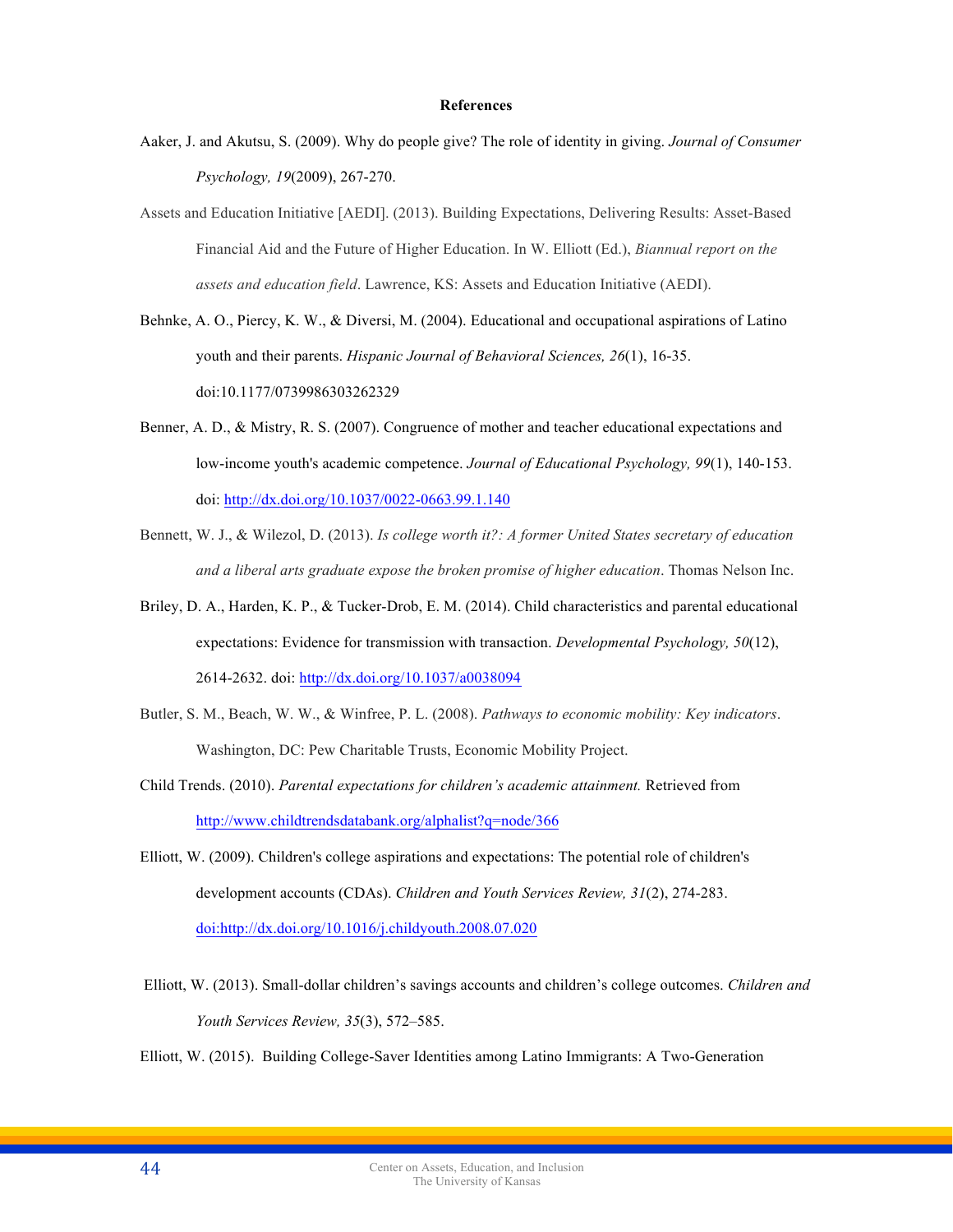Prosperity Kids Account Pilot Program. Lawrence, KS: Center on Assets, Education, and Inclusion.

- Elliott, W. and Beverly, S. (2011). The role of savings and wealth in reducing "wilt" between expectations and college attendance. Journal of Children and Poverty, 17(2), 165-185.
- Elliott, W., Jung, H., and Friedline, T. (2011). Raising math scores among children in low-wealth households: Potential Benefit of Children's School Savings. Journal of Income Distribution, 20(2), 72-91.
- Elliott, W. and Lewis, M. K. (2015). Transforming 529s into children's savings accounts (CSAs): The Promise Indiana model. Lawrence, KS: Center on Assets, Education, and Inclusion (AEDI).
- Elliott, W., & Sherraden, M. (2013). Assets and educational achievement: Theory and evidence. *Economics of Education Review, 33*, 1-7. doi: http://dx.doi.org/10.1016/j.econedurev.2013.01.004
- Elliott, W., Sherraden, M., Johnson, L. and Guo, B. (2010). Young children's perceptions of college and saving: Potential role of child development accounts. Children and Youth Services Review, 32(11), 1577-1584.
- Freedman, D. A. (2006). Statistical Models for Causation: What Inferential Leverage Do They Provide? *Evaluation Review* 30(6), 691-713.
- Friedline, T. (2014). The independent effects of savings accounts in children's names on their savings outcomes in young adulthood. Journal of Financial Counseling and Planning, 25(1), 69–89.
- Greenstone, M., & Looney, A. (2011). Where Is the Best Place to Invest \$102,000: In Stocks, Bonds, or a College Degree?. *Washington, DC.: The Brookings Institution. Available at http://www.brookings.edu/papers/2011/0625\_ education\_greenstone\_looney. aspx*.
- Huang, J., Sherraden, M., & Purnell, J. Q. (2014). Impacts of Child Development Accounts on maternal depressive symptoms: Evidence from a randomized statewide policy experiment. *Social Science & Medicine*, *112*, 30-38.
- Huang, J., Sherraden, M., Kim, Y., & Clancy, M. (2014). Effects of child development accounts on early social-emotional development: an experimental test. *JAMA pediatrics*, *168*(3), 265-271.
- Kim, Y., Sherraden, M., & Clancy, M. (2013). Do mothers' educational expectations differ by race and ethnicity, or socioeconomic status? *Economics of Education Review, 33*, 82-94. doi: 10.1016/j.econedurev.2012.09.007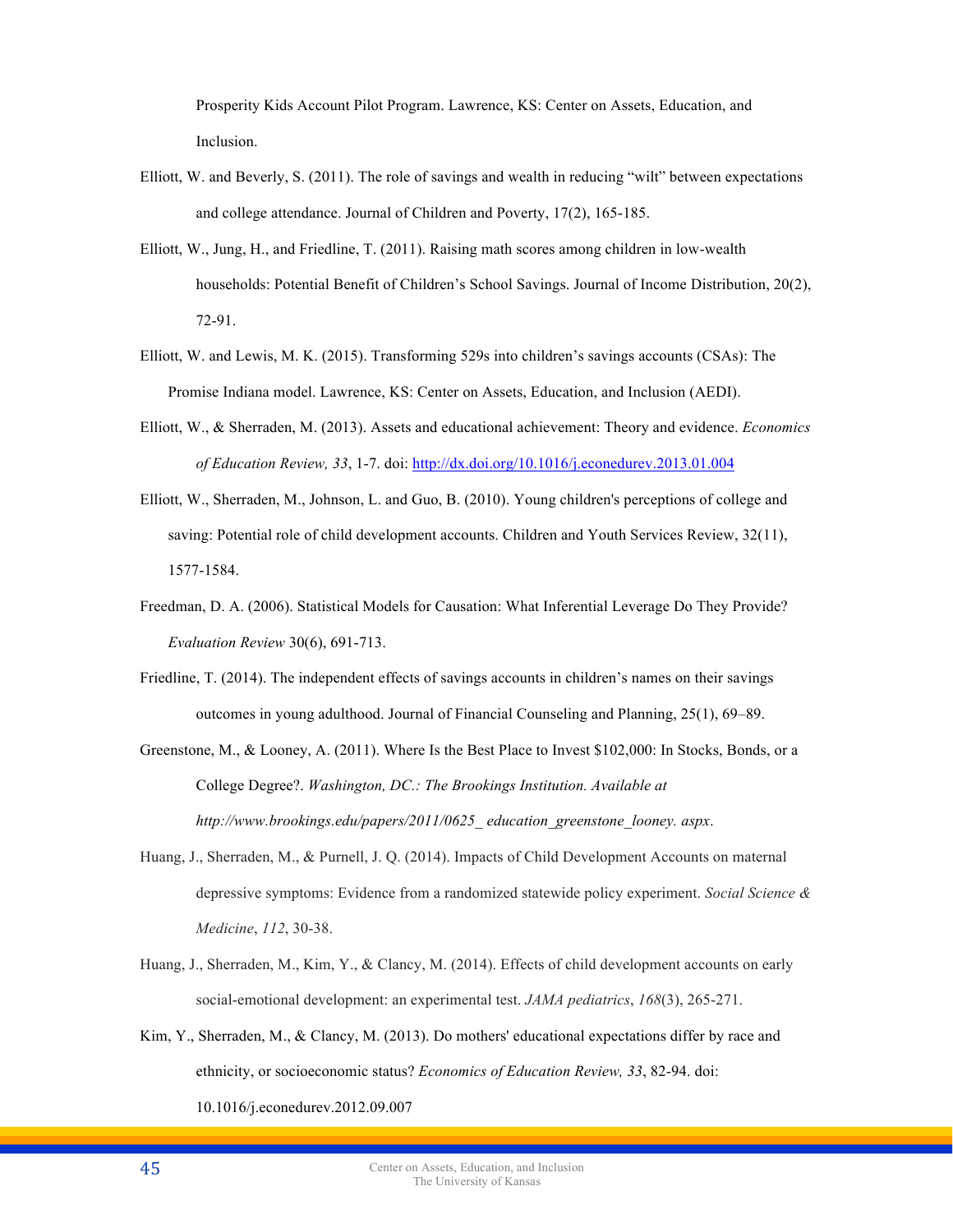- Kim, Y., Sherraden, M., Huang, J., & Clancy, M. (2015). Child Development Accounts and parental educational expectations for young children: Early evidence from a statewide social experiment. *Social Service Review, 89*(1), 99-137. doi: 10.1086/680014
- Lewis, M. K. & Elliott, W. (2015). A regional approach to children's savings account development: The case of New England. Lawrence, KS: Center on Assets, Education, and Inclusion (AEDI).
- Oyserman, D. (2007) Social identity and self-regulation. In A. Kruglanski and T. Higgins (Eds.). Handbook of social psychology (2nd ed.) (pp. 432‒453). New York: Guilford Press.
- Oyserman, D. (2013). Not just any path: Implications of identity-based motivation for school outcome disparities. Economics of Education Review, 33(1), 179–190.
- Oyserman, D. (2015). Identity-based motivation. In R. S. S. Kosslyn (Ed.), Emerging Trends in the Social Sciences.: John Wiley and Sons.
- Oyserman, D., and Destin, M. (2010). Identity-based motivation: Implications for intervention. The Counseling Psychologist, 38(7), 1001-1043. doi:10.1177/0011000010374775
- Padgett, D. (2008). Qualitative methods in social work research, 2nd, Thousand Oaks, CA: Sage Publications.
- Patton, M. (2002). Qualitative evaluation and research methods. London: Sage.
- Reynolds, J. R., & Pemberton, J. (2001). Rising college expectations among youth in the United States: A comparison of the 1979 and 1997 NLSY. *The Journal of Human Resources*, *36*(4), 703‒726.
- Rutchick, A. M., Smyth, J. M., Lopoo, L. M., & Dusek, J. B. (2009). Great expectations: The biasing effects of reported child behavior problems on educational expectancies and subsequent academic achievement. *Journal of Social and Clinical Psychology, 28*(3), 392–413.
- Sallie Mae. (2015). *How America saves for college 2015*. Sallie Mae's National Study of Parents with Children Under Age 18. Conducted by Ipsos Public Affairs. Report. Newark, DE: Sallie Mae. Retrieved from

https://salliemae.newshq.businesswire.com/sites/salliemae.newshq.businesswire.com/files/doc\_lib rary/file/HowAmericaSaves2015\_FINAL.pdf

Schuman, T. (2015, February 18). Making a college 'promise'; community applications available [Blog post]. Retrieved from http://www.indianachamberblogs.com/making-a-college-promise-

community-applications-available/